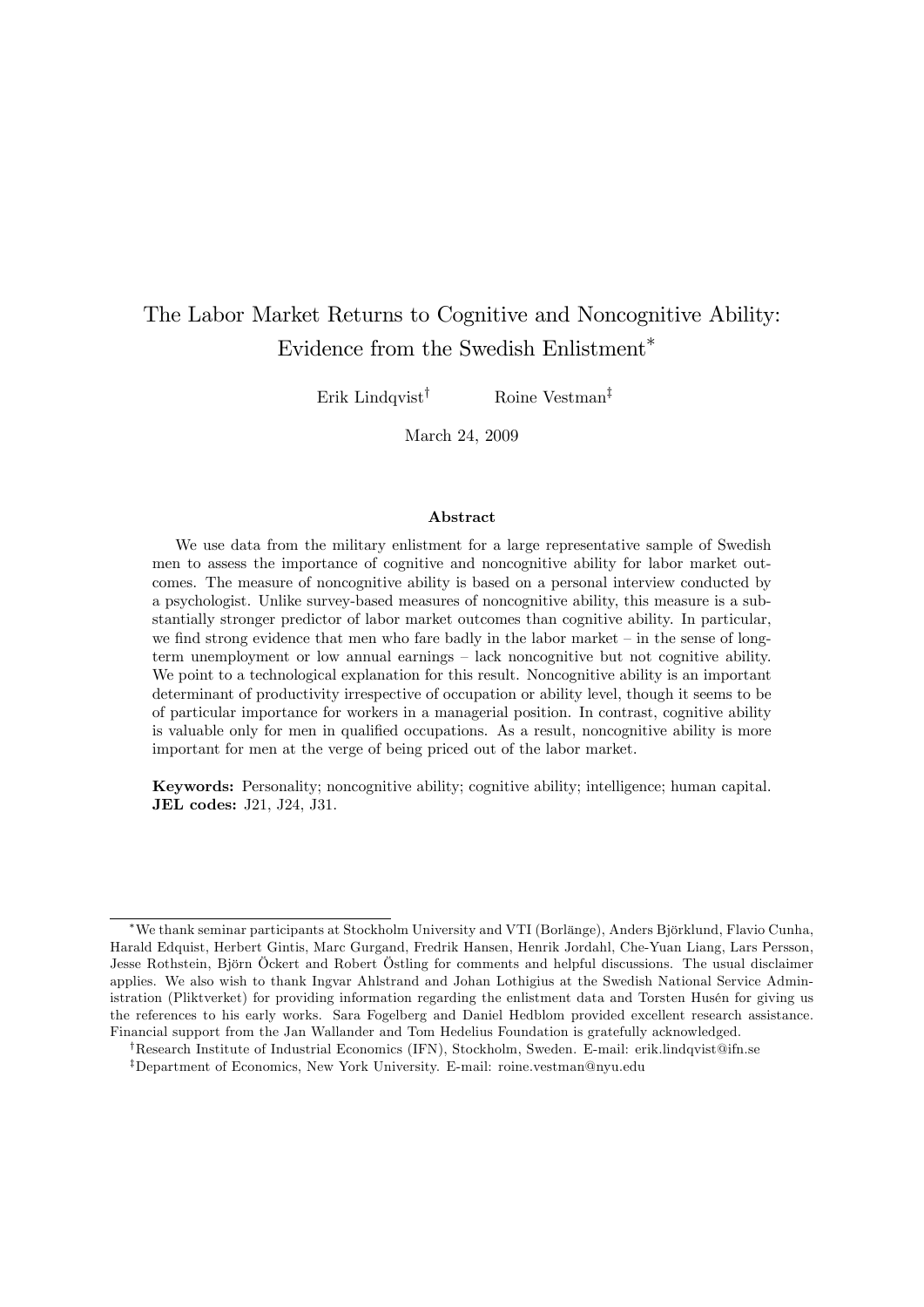### 1 Introduction

For the vast majority of people, labor market earnings is the main source of income. It is therefore of vital importance for individuals and policy makers to understand which abilities or skills determine success in the labor market. In one view, cognitive ability is the single most important determinant of labor market outcomes (e.g. Herrnstein and Murray, 1994). An alternative view holds that noncognitive abilites such as persistence, motivation, emotional stability, or social skills are equally or more important (e.g., Bowles and Gintis, 1976; Jencks, 1979; Bowles, Gintis and Osborne, 2001a; Heckman, Stixrud and Urzua, 2006).

The existing evidence is not clearly in favor of either view. Though a large literature confirms that IQ and other measures of cognitive ability are robust predictors of labor market outcomes, they can only explain a small fraction of the variance in earnings.<sup>1</sup> On the other hand, the estimated effect of noncognitive ability on outcomes varies substantially in the literature and is often small compared to the effect of cognitive ability.<sup>2</sup> However, inference about the importance of noncognitive ability is difficult due to a lack of valid measures. Most studies in psychology and economics use measures of noncognitive abilities and related personality traits based on self-reported questionnaires. Compared to IQ tests, such measures are less reliable and less precise (Borghans et al., 2008b). In addition, the valuation of cognitive and noncognitive ability is likely to differ across sectors and occupations.

In this paper, we investigate the effect of cognitive and noncognitive ability on labor market outcomes using a measure of noncognitive ability based on a personal interview conducted by a professional psychologist. Using this measure, we Önd that noncognitive ability is considerably more important than cognitive ability for success in the labor market. Moreover, our results suggest that the effect of cognitive ability on wages, unemployment and earnings has been overestimated in previous studies due to a lack of adequate controls for noncognitive ability.

We obtain our measures of cognitive and noncognitive ability by using unique data from the Swedish military enlistment. The enlistment is mandatory for all young Swedish men and spans two days with tests of health status, physical fitness and cognitive ability. In addition, each conscript is interviewed by a certified psychologist with the aim to assesses the conscript's ability to fulÖll the psychological requirements of serving in the Swedish defense, ultimately in armed combat. The set of personal characteristics that give a high score include persistence, social skills and emotional stability. Both the cognitive test score and the psychologists' assessment

<sup>&</sup>lt;sup>1</sup>See, for example, the studies by Bishop (1991); Murnane et al. (1995); Cawley et al. (1996); Neal and Johnson (1996); Altonji and Pierret (2001); Cawley et al. (2001) and Blau and Kahn (2005). Bowles, Gintis and Osborne (2001a) provide a summary and discussion of this literature.

<sup>2</sup> See Borghans et al. (2008 b) and Bowles, Gintis and Osborne (2001) for reviews and discussion about the previous literature on personality, noncognitive skill and economic outcomes.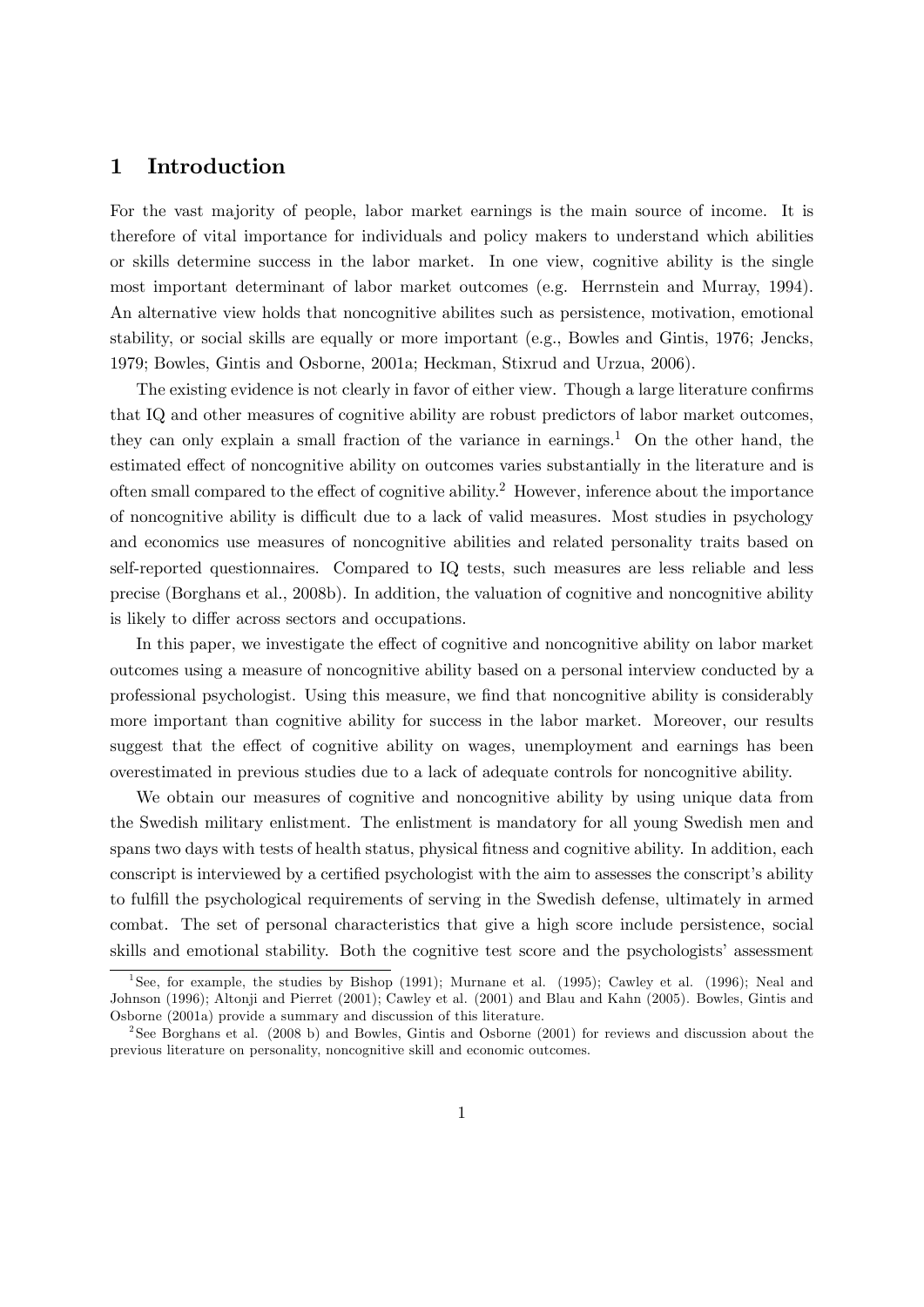are set on a discrete nine-point scale which approximates a normal distribution.

We argue that the psychologists' assessment offer a more precise measure of noncognitive ability than measures based on self-reported questionnaires. First, it is arguably easier to lie in a questionnaire than straight to another person. Second, many personal traits which may be difficult to accurately capture in a questionnaire are revealed in a personal encounter. The enlistment psychologists have thus access both to more extensive and more accurate information about conscripts' psychological status than what can be deducted from surveys. Our principal findings support this notion.

First, our measure of noncognitive ability is a substantially stronger predictor of wages than the survey-based measures previously employed in the literature. In a regression with a standard set of control variables, a one standard deviation increase in this measure predicts an increase in wages by about nine percent or one third of a standard deviation, compared to five percent for cognitive ability.<sup>3</sup> Not controlling for noncognitive ability gives an upward bias of more than forty percent on the estimated effect of cognitive ability on log wages.

Second, noncognitive ability is a much stronger predictor of employment status than cognitive ability. A one standard deviation increase in noncognitive ability predicts a decrease in the probability of receiving unemployment support by 3.3 percentage units, compared to 1.1 percentage units for cognitive skill. Moreover, men with high noncognitive ability have shorter unemployment spells while cognitive ability has no statistically significant effect on the duration of unemployment.

Finally, noncognitive ability is a stronger determinant of annual labor market earnings, in particular at the low end of the earnings distribution. For example, a one standard deviation increase in noncognitive ability predicts a decrease in the probability that annual earnings fall short of the tenth percentile of the earnings distribution by 4.7 percentage units. The corresponding figure for cognitive ability falls from  $1.5$  to  $0.2$  percentage units when noncognitive ability is controlled for.

Figure 1 and 2 provide graphical illustrations of the effect of cognitive and noncognitive ability on annual earnings. Figure 1 shows how the proportion of low income earners varies with noncognitive ability among men with average cognitive ability and, correspondingly, how the proportion of low income earners varies with cognitive ability among men with average noncognitive ability. As is clear from the figure, a very large proportion of men in the two lowest noncognitive ability categories have low earnings, despite average cognitive ability. Figure 2 shows the estimated partial effects of cognitive and noncognitive ability on the probability of earning less than the tenth percentile in a regression with a standard set of control variables.

 $3$ The set of control variables include region of residence, cohort, family background, enlistment into the military service, education and linear-quadratic terms in experience.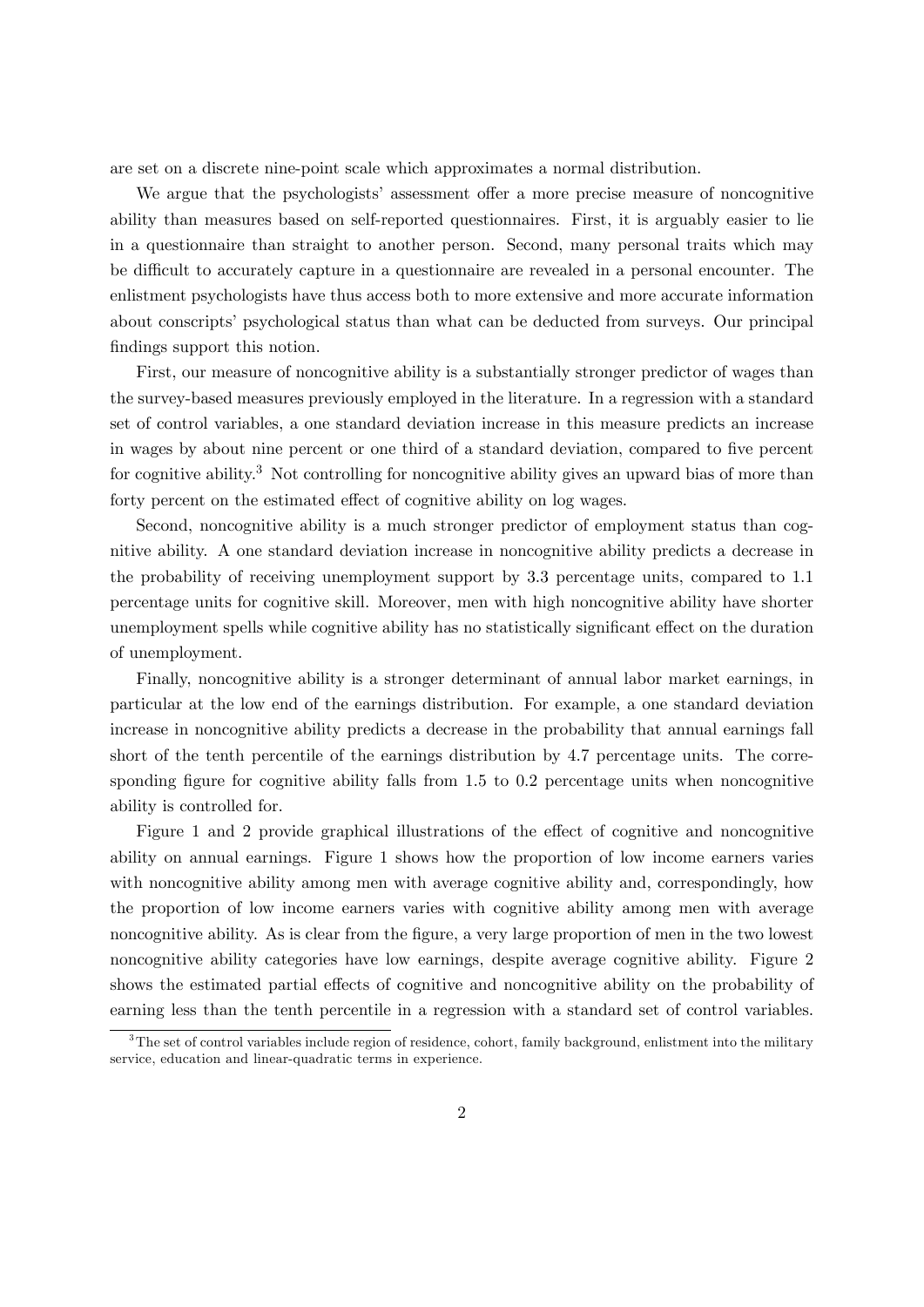Apart from the higher proportion of low income earners among men with the lowest cognitive skill score (1), the proportion of men with low annual earnings does not change appreciably as cognitive ability increases. In contrast, an increase in noncognitive ability is associated with a lower proportion of low income earners throughout the skill distribution.<sup>4</sup>

Figure 1 and 2. Probability of annual earnings below 10th percentile FIG. 1. At average of the other skill measure FIG. 2. Partial effects (with controls)



The particularly strong effect of noncognitive ability on unemployment and annual earnings is consistent with the institutional features of the Swedish labor market and the valuation of abilities across different types of workers. Though there is no minimum wage law in Sweden, workers with low productivity are priced out of the labor market due to union wage bargaining (Skedinger, 2008). Consequently, small changes in productivity can have a large effect on annual earnings if they make the difference between employment and unemployment. In our case, a closer look at the data reveals that while log wages are linear in noncognitive ability, they are strictly convex in cognitive ability with a low marginal product for low ability levels. This implies that noncognitive ability is particularly important for workers who have low productivity and who, consequently, are at risk of becoming unemployed.

The differential effects of cognitive and noncognitive ability on log wages suggest that abilities are rewarded differently across occupations. Dividing workers into three occupational groups (managers, qualified workers and unqualified workers), we find a clear selection pattern with respect to our ability measures. Though workers in unqualified occupations have a lower general level of ability, the difference is more pronounced for cognitive ability. Interestingly, workers in a managerial position have somewhat lower cognitive ability than workers in other qualified

<sup>4</sup>The results in Figure 1 and 2 have not been adjusted for measurement error in our skill measures. Since the measure of noncognitive skill has a lower reliability ratio than the cognitive skill measure, the pattern displayed in Figure 1 and 2 is therefore an underestimation of the relative importance of noncognitive skill.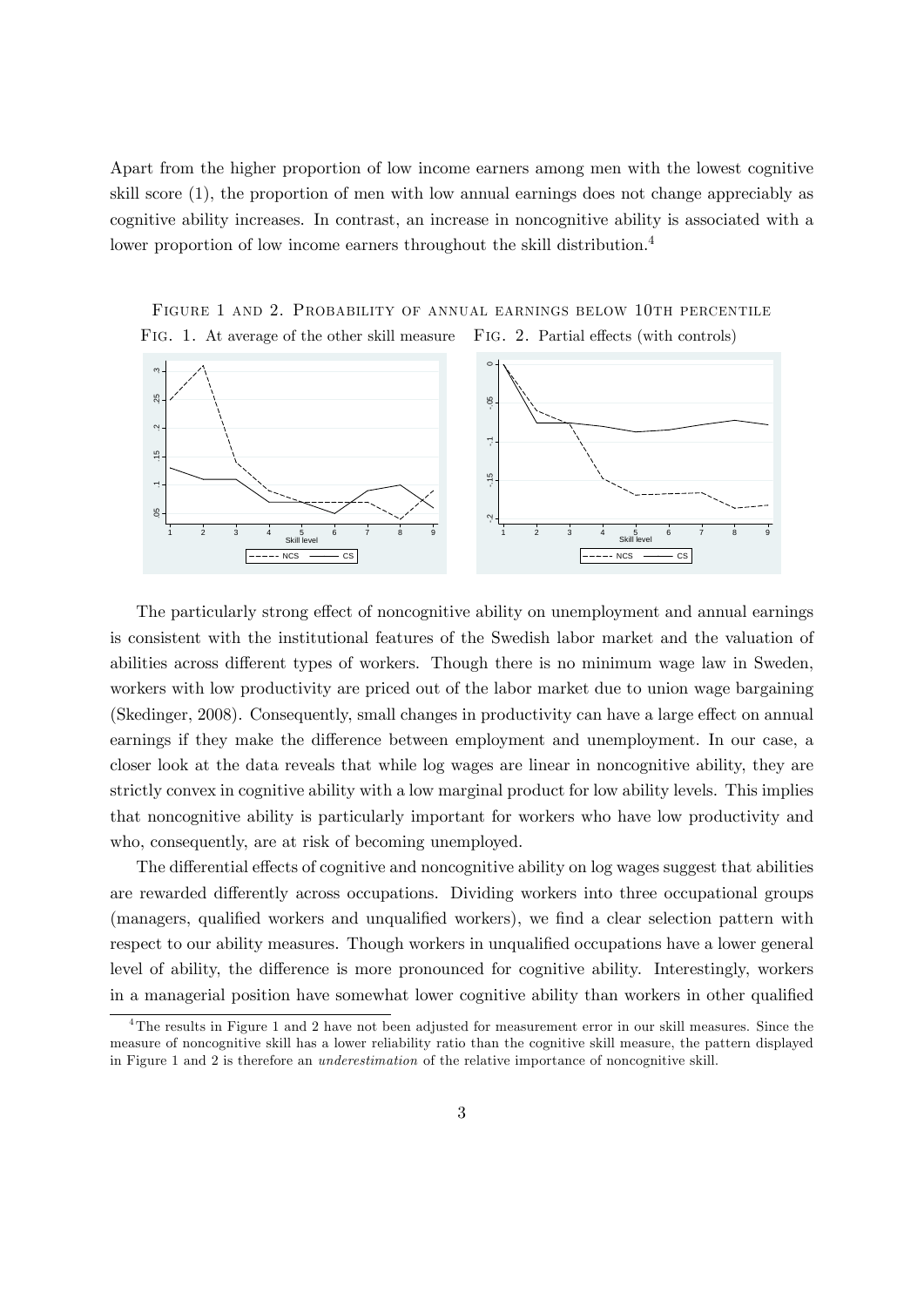occupations, but significantly higher noncognitive ability. This selection pattern is consistent with occupation-specific skill prices. For unqualified workers and managers, noncognitive ability has a significantly higher return than cognitive ability. In contrast, qualified workers in nonmanagerial positions have similar return to cognitive and noncognitive ability. In essence, we find that noncognitive ability is important regardless of occupation or level of ability, while cognitive ability is important only for workers in qualified occupations.

We believe these results are relevant for policy. In particular, by demonstrating the importance of noncognitive ability for unqualified workers, our paper strengthens the argument for social interventions like the Perry Preschool program or Head Start, which offer an enriched environment to children from a disadvantaged background. Previous research has found that these programs are successful in improving noncognitive abilities but has no effect on IQ (Heckman, 2000; Cuhna et al., 2006).

Our paper is related to the small but expanding literature on personality and socioeconomic outcomes initiated by Bowles and Gintis (1976), Edwards (1976) and Jencks (1979).<sup>5</sup> The majority of these papers use measures of personality based on self-reported questionnaires. For example, measures of self-esteem (Goldsmith, Veum and Darity, 1997), withdrawal and aggression (Osborne, 2003) and Machiavellianism (Turner and Martinez, 1977) have been found to predict wages. There is also an extensive literature on the predictive power of various personality measures from the psychology literature, such as the Öve factor model (see Borghans et al. 2008b for a survey and Mueller and Plug 2005 for a recent contribution in the economics literature).

Another strand of the literature infer noncognitive ability from observable choices. Heckman and Rubinstein (2001) consider the Generational Educational Development (GED) program which allows high school dropouts to obtain a high school diploma. GED test takers earn lower wages than predicted by their cognitive ability, which Heckman and Rubinstein attribute to low noncognitive ability. Relatedly, Heckman et al., (2006) infer cognitive and noncognitive ability by estimating a latent factor model estimated on NLSY data while Kuhn and Weinberger (2005) use participation in sports in high-school or a leadership position in clubs as indicators of leadership ability.

To the best of our knowledge, our paper is the first in this literature to consider a measure of noncognitive ability based on a personal interview.<sup>6</sup> Moreover, by considering a wide set of labor market outcomes and more flexible functional forms, we show that noncognitive ability is much more important than cognitive ability for avoiding unemployment and poverty. This is a point

<sup>5</sup> See Borghans et al. (2008 b) and Bowles, Gintis and Osborne (2001) for surveys of this literature.

 $6Gr\ddot{\omega}$  and Vlachos (2008) use the measures of cognitive and noncognitive ability from the Swedish enlistment in a study of teacher performance.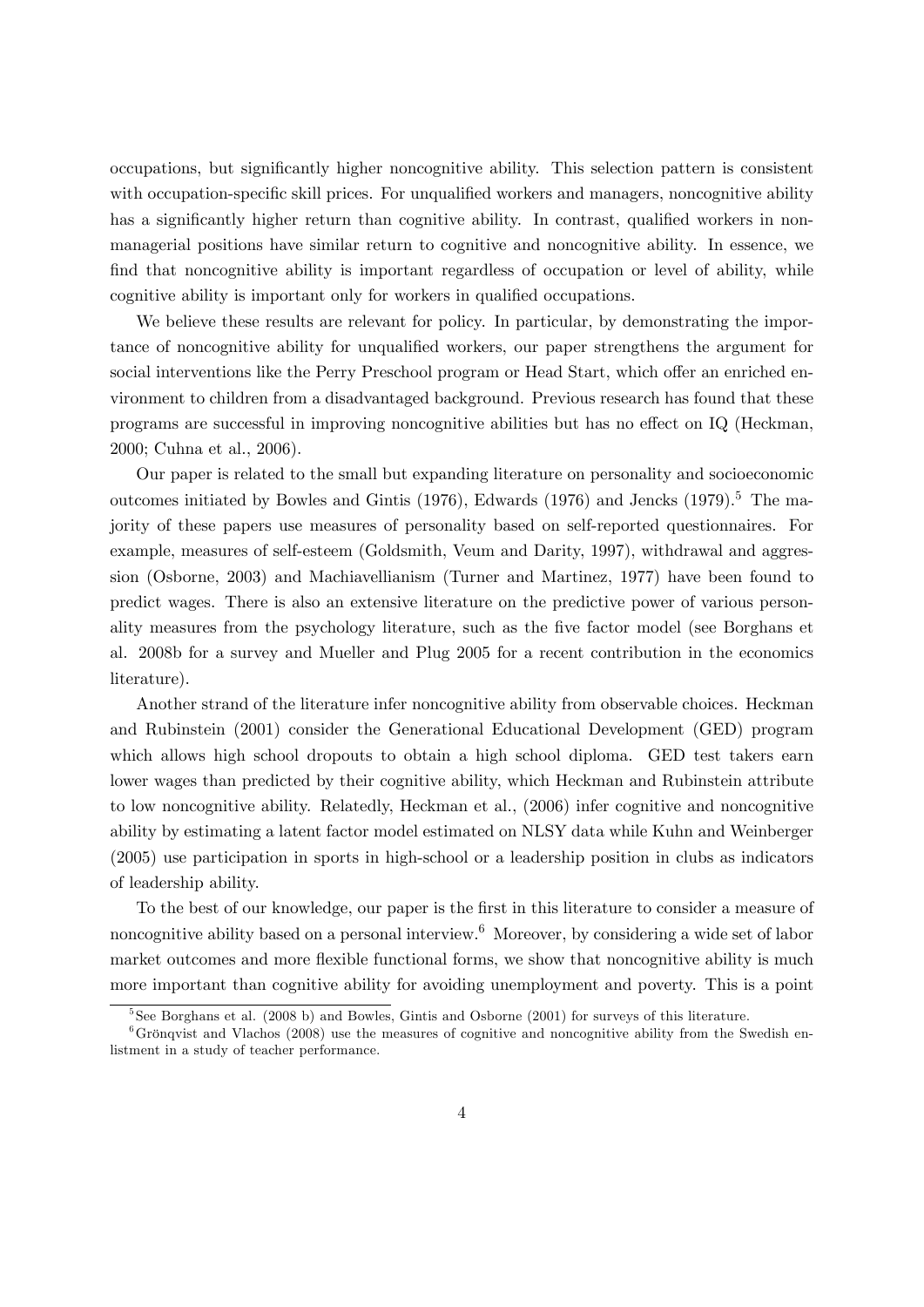not fully appreciated in the previous literature which have focused on estimating linear models of cognitive and noncognitive ability on log wages. We are, to the best of our knowledge, also the first to include measures of both cognitive and noncognitive ability in a model of occupational choice.

In line with the previous literature, we use "noncognitive ability" as a term for abilities which are distinct from the ability to solve abstract problems and traditional measures of human capital such as training and experience. We acknowledge that this terminology is not perfect as most (or all) of the character traits considered as "noncognitive" involve some form of cognition.<sup>7</sup> The words "ability" and "skill" are used interchangeably throughout this paper.

The paper proceeds as follows. Our data and measures of cognitive and noncognitive ability are discussed in Section 2. We discuss our basic estimation strategies in Section 3. The results for wages, employment and earnings are reported in Section 4. We consider occupational choice in Section 5. Section 6 concludes the paper.

## 2 Data

The data used in this paper is obtained by matching a data set on socioeconomic outcomes for a representative sample of the Swedish population (LINDA) with data from the military enlistment. We focus on labor market outcomes in 2006. The military service is mandatory only for men, and we exclude the small fraction of women for whom we have enlistment data.

The first cohort for which we have enlistment data is men born in 1965 (enlisted in 1983 and 1984). In comparison to the anglo-saxon countries, many Swedes with higher education enter the labor market late in life. For this reason, we do not consider men born after 1974, implying that the youngest men in our data were 32 years old in 2006. We also exclude men born outside of Sweden; men with an incomplete record from the military enlistment or enlistment after 1993; men with a business income above 10 000 SEK; men who are not visible in any public records (zero earnings and no taxable transfers); men who received student support and men who worked in the agricultural sector. With these restrictions, our sample consists of 14,703 men distributed evenly over the 1965-1974 birth cohorts.<sup>8</sup>

<sup>&</sup>lt;sup>7</sup> See, for example, Borghans et al. (2008). Another form of criticism is offered by Bowles, Gintis and Osborne (2001b) who argue that character traits like persistance or dependability should not be viewed as skills, but are more accurately viewed as preferences which employers value in the face of incomplete labor contracts.

<sup>8</sup>Our largest cohort are men born in 1965 (1,626 observations) and our smallest cohort men born in 1974 (1,304 observations).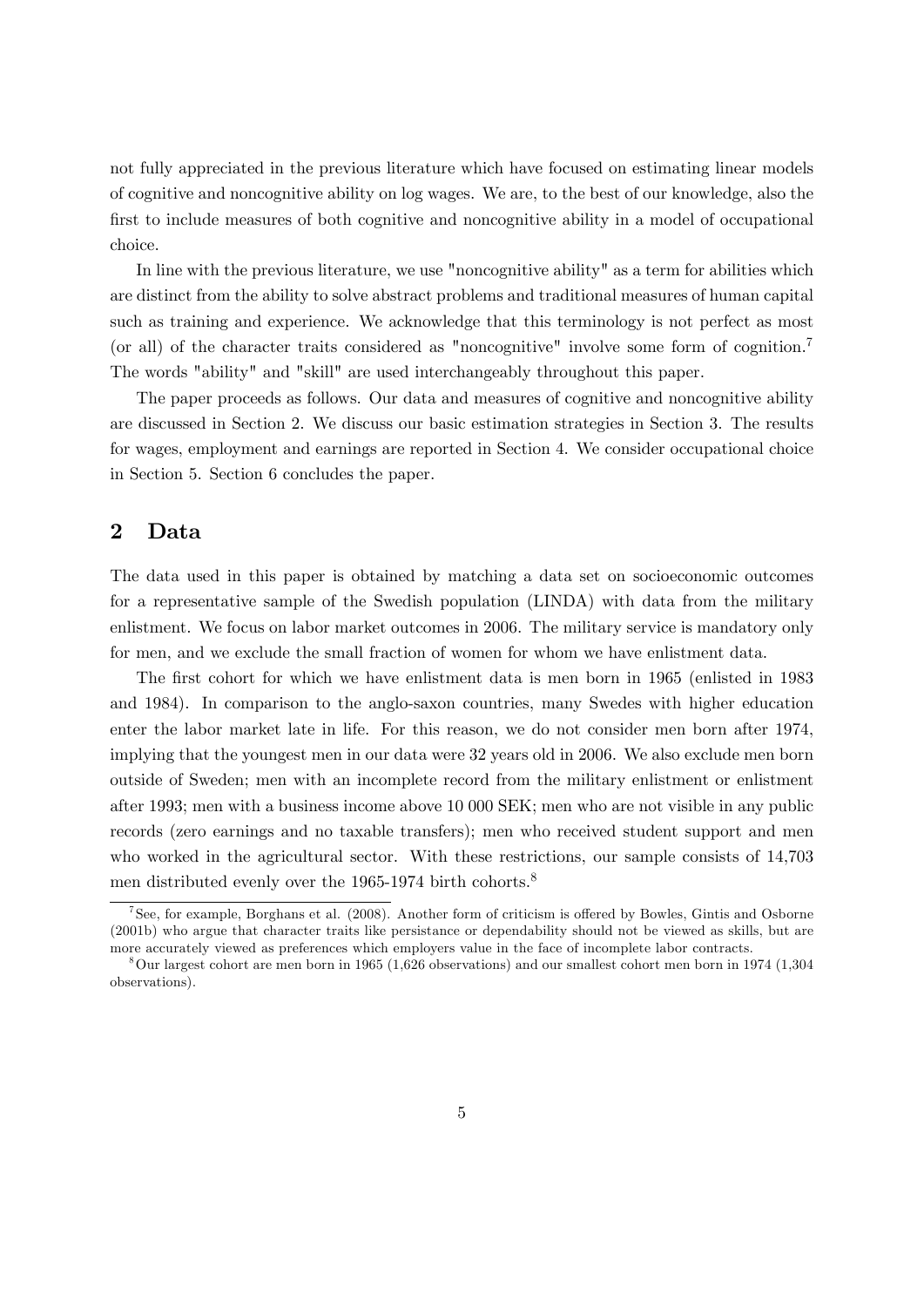### 2.1 Socioeconomic variables in LINDA

The main data sources for LINDA are the Income Registers and the Population Census.<sup>9</sup> LINDA is thus complete with respect to different sources of taxable income and social benefits like unemployment support. In addition, LINDA contains information on occupation and wages from separate registers held by Statistics Sweden. The wage registers are not complete for the private sector. In total, we have data on wages in 2006 for 12,570 workers, or 85.5 % of the sample. The remaining group consists both of people with no or limited participation in the labor market (e.g., people who were unemployement or on long-term sick-leave) and men whose employers did not report wages.

We use the wage data from five previous waves of LINDA (2001-2005) to impute wages for men for whom we do not observe the wage in 2006. We use the wage from the year closest to  $2006$  when wage data is available from several years and adjust for inflation.<sup>10</sup> Using wages from previous years, we are able to add 1,401 observations to the data, bringing the total number to 14,038, or 95.5 % of our sample. This imputation technique rests on the assumption that men whose wages were not observed in 2006 experienced no change in productivity between 2006 and the year of the latest wage observation. In Appendix B, we report the results when we only consider wages reported in 2006 and when we use data on annual earnings to impute wages for men with no data on wages for the entire 2001-2006 period. We also discuss an estimation technique (median regression) where assumptions on imputed wages can be relaxed.

We consider three different forms of social benefits related to lack of employment: unemployment support; early retirement benefits and social welfare benefits.<sup>11</sup> Individuals must be actively looking for a job in order to qualify for unemployment support whereas early retirement benefits requires that an individual is incapable of working full-time due to poor health. Both unemployment support and early retirement beneÖts are based on previous income. In contrast, eligibility for social welfare hinges on the individual's current economic circumstances. The reason why we do not only consider unemployment support is that individuals may substitute between different types of social benefits. In particular, people substitute from unemployment support to early retirement since unemployment support has a time limit and a lower reimbursement ceiling. For each type of benefit, we construct dummy variables that take the value one if a person received positive transfers in  $2006$ <sup>12</sup> We also construct measures for the fraction of the year 2006 spent in unemployment using data on total unemployment benefits and income

<sup>9</sup>Edin and Fredriksson (2000) provide a detailed account of the data collection process for LINDA.

 $10$ The wage data for 2006 is censored at 12,000 SEK. We use the same cutoff for the imputed wages.

 $11$ The Swedish terms are arbetsmarknadsstöd, sjuk- och aktivitetsersättning and socialbidrag.

 $12$  LINDA does not contain information on employment status at a particular point in time.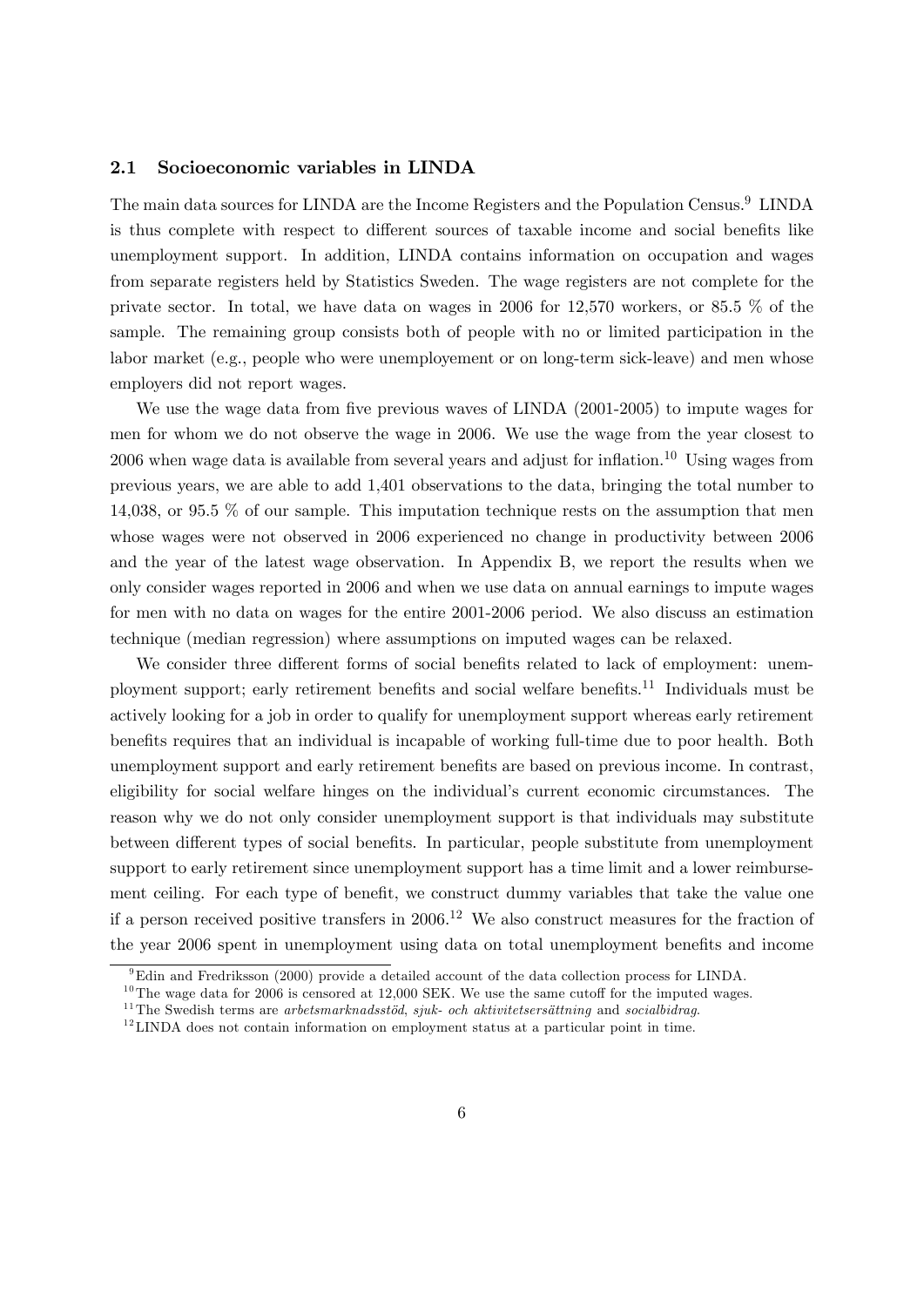in previous years.<sup>13</sup>

We construct five dummy variables for educational attaiment from the information in LINDA: only primary school (9 years), secondary school (11-12 years), two years education beyond secondary school, university degree, and a Ph.D. Further, we construct a measure of potential labor market experience defined as the number of years between graduation and 2006, implying that two men with the same educational attainment and age can still have different levels of experience. We also construct three dummy variables for the three main regions in Sweden and dummy variables for the metropolitan areas of Sweden's three major cities.<sup>14</sup>

Direct information on family background are not available in LINDA, but we are able to construct variables on family status, parental income and occupational choice by using information in the 1980 wave of LINDA. The details are available in Appendix A.

### 2.2 The enlistment data $15$

The military enlistment usually takes place the year a Swedish man turns 18 or 19.<sup>16</sup> The enlistment procedure spans two days involving tests of medical status, physical fitness, cognitive ability, and an interview with a psychologist. For the period we consider, almost all men who did not get a low health rating were enlisted to the military service.<sup>17</sup> Importantly, it was not possible to avoid the military service by obtaining a low score on cognitive or noncognitive skill.<sup>18</sup> However, the results on cognitive and noncognitive skill predict the precise type of service to which conscripts are enlisted.

 $13$ The details behind the construction of our measures are available in Appendix A.

 $14$ The regions are Götaland, Svealand and Norrland. The cities are Stockholm, Göteborg and Malmö.

<sup>&</sup>lt;sup>15</sup>The discussion of the Swedish enlistment is based upon reports and literature from the Swedish armed forces (Fˆrsvarsmakten) and an interview with Johan Lothigius, chief psychologist at the SNSA (Pliktverket), August 25, 2004. In addition, both authors of this paper have undergone the military enlistment and between them spent more than two years in the Swedish Army.

 $^{16}$ In our sample, 0.03 % did the military enlistment tests the year they turned 17, 73.68 % the year they turned 18, 24.61 % the year they turned 19, 1.30 % the year they turned 20 and 0.38 % the year they turned 21 or more.

 $17$ A linear regression of a dummy for "enlisted to the military service" on a set of health classification dummies has an  $R^2$  of .73. Among the men in the highest health category (A) 96.5 % were enlisted compared to none of the men in the second lowest and lowest health categories (Y and Z). In total, 90.0 % of the men in our sample were enlisted to the military service. Due to the end of the cold war, the size of the Swedish army has shrunk considerably and only a small fraction of Swedish men serve in the military today.

 $18$ Once health status is controlled for, the result on the test of cognitive ability is not a statistically significant predictor of enlistment. The score on noncognitive ability is statistically significant at the five percent level, but the estimated effect is weak; an increase in estimated noncognitive skills by one standard deviation predicts an increase in the probability of being enlisted by 0:53 percentage units.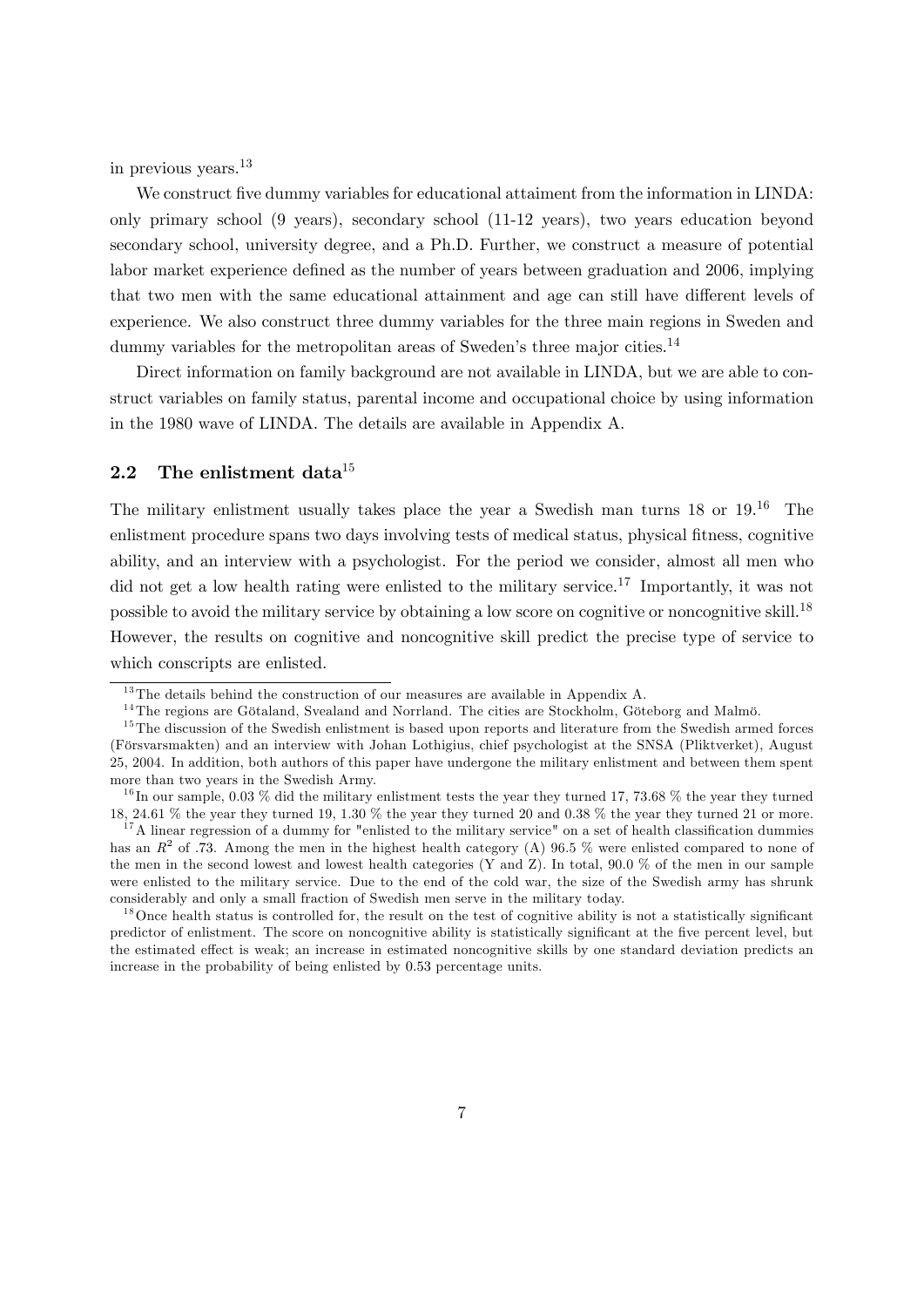#### 2.2.1 Measure of cognitive ability

The Swedish military has conducted tests of conscripts' cognitive skills since the mid 1940's. These tests have changed several times over the years, but the men in our sample all did the same test.<sup>19</sup> This test consists of four different parts (synonyms; inductions; metal folding and technical comprehension) which are each graded on a scale from 0 to 40. The results of these tests are then transformed to a discrete variable of general cognitive ability ranging from 1 to  $9<sup>20</sup>$  This variable follows a Stantine scale that approximates a normal distribution.<sup>21</sup>

We create two measures of cognitive ability based on the enlistment tests. First, we normalize the 1-9 measure of general cognitive ability to a distribution with zero mean and unit variance.<sup>22</sup> This measure is available for the entire sample and used in our main specifications. However, in regressions with higher order terms and adjustment for measurement error, the discreteness implied by the underlying nine-point scale turns out to be problematic as the higher moments do not fit a normal distribution with unit variance (see Section 3.2). We therefore construct an alternative measure of cognitive ability from the sum of the raw scores on each subtest, which ranges from 0 to 160. The sum of the subscores is percentile rank-transformed and then converted by taking the inverse of the standard normal distribution to produce normally distributed test scores. This measure has a more continuous distribution and higher moments closer to a normal distribution with unit variance. The main reason to focus on the first rather than the second measure is that data on the subscores underlying the general score is only available for 13,064 out of 14,703 observations in our data. Our results in the linear case are similar regardless of which measure we use.

#### 2.2.2 Measure of noncognitive ability

Like the tests of cognitive skills, personality tests were introduced at the military enlistment in the early 1940's by Torsten Husén, a prolific writer in the field of military psychology.<sup>23</sup> This

 $19$ See Carlstedt (2000) for a detailed account of the history of psychometric testing in the Swedish military. She provides evidence that the test of intelligence is a good measure of general intelligence (Spearman 1904).

 $^{20}$ The conversion is done in two steps. First, each 0-40 score in converted to a 1-9 score. The sum of these four scores (ranging from 4 to 36) is then converted to the final 1-9 score.

<sup>&</sup>lt;sup>21</sup>The ideal Stantine distribution (with % of population in parentheses) is: 1 (4); 2 (7); 3 (12); 4 (17); 5 (20); 6 (17); 7 (12); 8 (7); 9 (4).

 $2<sup>22</sup>$  We use the same normalization for all cohorts even though the exact mapping from the scores on each subtest to general cognitive ability has changed slightly over the years. The reason is that we lack data on enlistment year for 141 observation. The correlation between a normalization for all cohorts and a normalization by enlistment year is :999 for cognitive ability and :998 for noncognitive ability.

<sup>&</sup>lt;sup>23</sup> Husén recognized already at an early stage that selection into the military service must be based both on an assessment of constripts' skills, such as intelligence, and of his character (Husén 1942 b). For example, Husén emphasized the important role for emotional stability (1942 a) for success in the military. Another common theme in Huséns early writings is that men will bring their personality in civilian life into the military service.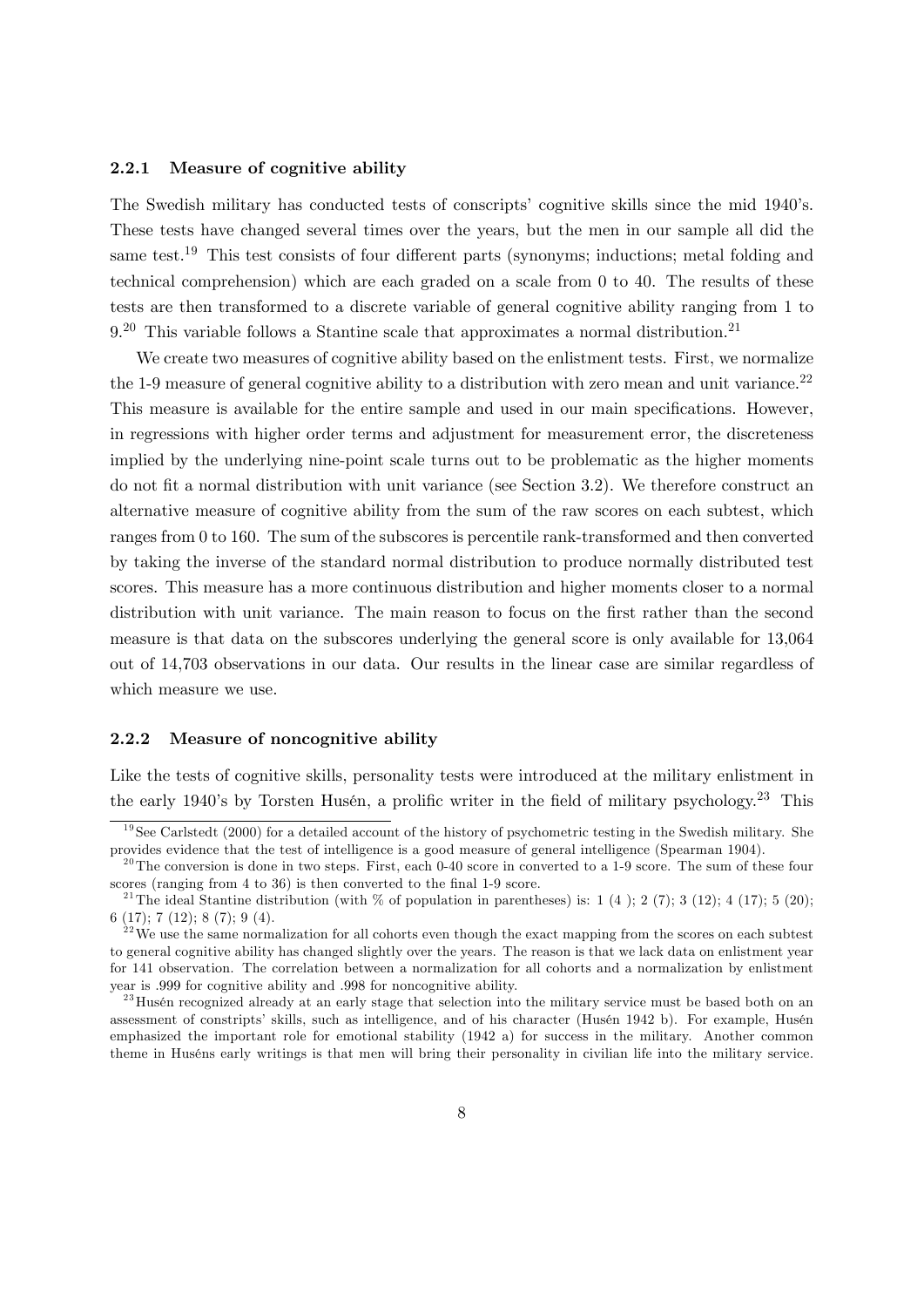development was inspired by the extensive testing procedure that Germany had built up during the 1930's for the selection of officers and specialists, and by experiences from the United States (Husén 1941). The early attempts at designing adequate tests for different personality types were characterized by relatively advanced psychometric methods and a strong focus on evaluating their predictive power for performance in the military.<sup>24</sup> Important later sources of inspirations were the The American Soldier Studies, the first large-scale study about soldiers' attitudes and experiences of war, and the experiences of Swedish troops on UN-missions (Lothigius, 2004).<sup>25</sup>

All the men in our data had their psychological profiles evaluated according to a procedure that was adopted in 1972 and kept unchanged up to 1995 when it was subject to minor revisions. This procedure implies that conscripts are interviewed by a certified psychologist for about 25 minutes.<sup>26</sup> As a basis for the interview, the psychologist has information about the conscript's results on the test of cognitive ability, physical endurance, muscular strength, grades from school and the answers to 70-80 questions about friends, family and hobbies, etc. The interview is semistructured in the sense that the psychologist has to follow a manual that states certain topics to be discussed, though specific questions are not decided beforehand.<sup>27</sup>

The objective of the interview is to assess the conscript's ability to cope with the psychological requirements of the military service and, in the extreme case, war.<sup>28</sup> The psychologists assign each conscript's ability in this respect a score from 1 to 9, which follows the same Stantine distribution as the final test score for cognitive ability.<sup>29</sup> This score is in turn also based on four different subscores which range from  $1$  to  $5$ . The subscores function only as a guide to the

<sup>25</sup>The American Soldier Studies consisted of interviews with more than half a million soldiers on a diverse set of subjects, e.g. their attitudes toward the enemy, their mental health and their combat experiences (see Lazersfield, 1949).

For example, Husén (1946) emphasizes that men who have difficulties adjusting to their civilian environment will only see these difficulties magnify while in the military: Men who have not matured before entering the military are unlikely to do so while in the military.

 $^{24}$ In 1942, a wide range of tests was conducted on an entire cohort of conscripts (32,000 men) with the aim of acquiring expertise on how to conduct psychological tests (Husén 1942 c). The tests of cognitive ability, physical Ötness, but also of willpower and power of initiative. The reliability of each test was then evaluated by correlating the test scores with the commanding officer's assessment of the conscripts' military skills at various stages of the military service. Based on these experiences, a test of cognitive ability was introduced in 1944 together with more extensive tests of personality for applicants to the military academies (Husén 1946). By 1950, psychological stability and ability to adjust to the military environment were assessed for the majority of conscripts in a 10-20 minute interview (Husén 1951).

 $^{26}$ Psychologists have to undergo a four-week course prior to working for the SNSA. The educational requirements have increased over time. As of the mid-1970's, most psychologists had a bachelor's degree (Lilieblad and StÂhlberg, 1977)

 $27$ The term for this type of interview in the psychology literature is *anamnestic*.

 $^{28}$ Carlstedt (1999) shows that this score has predicted power for the commanding officers' assessment of conscripts' skills after completion of the military service.

 $^{29}$ In addition, leadership skills are estimated for those who score at the average or above on the test of cognitive abilities. In practice, the assessment of ability to cope with war stress and leadership skills are based on rather similar criteria and highly correlated in the data (.88).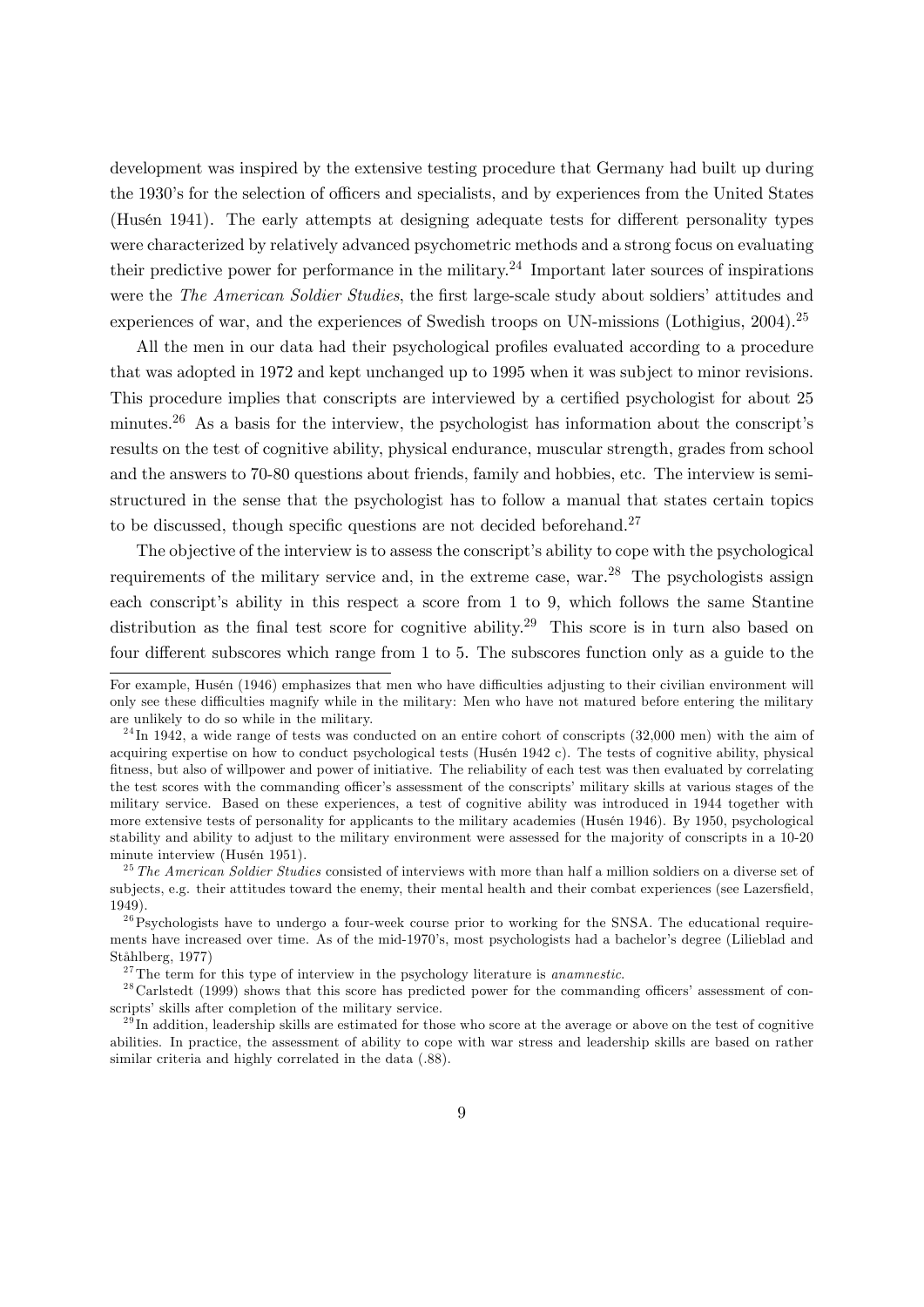psychologists – two conscripts with the same sequence of subscores could still get different final scores.<sup>30</sup>

We create two measures of noncognitive ability based on the psychologists assessment of the potential conscripts. First, we normalize the 1-9 score to a distribution with mean zero and unit variance. Second, in order to get a more continuous variable, we take the sum the result on each subscore and convert it into an approximately normally distributed variable using the same procedure as for cognitive ability. As for cognitive ability, the subscores are not available for the entire sample and we therefore use the second measure only in regressions with higher order terms. The two measures are highly correlated (:97) and the results do not change appreciably in the linear case depending on which measure we use.

What character traits and abilities give a high score at the enlistment interview? According to the SNSA, a high ability to function in the military requires willingness to assume responsibility; independence; outgoing character; persistance; emotional stability, and power of initiative (Lothigius, 2004). Another important aspect is the conscript's ability to adjust to the specific requirements of life in the armed forces, like the loss of personal freedom.<sup>31</sup> Motivation for doing the military service is not among the set of characteristics that are considered beneficial for functioning in the military (Lothigius, 2004). SNSA psychologists Andersson and Carlstedt (2003, p. 8) argue that there is no evidence that highly motivated individuals are also better suited for military service. In their view, selection based on the motivation for the military service would have a negative effect on the quality of conscripts.

Also worth to note is the importance attached to social skills. Citing previous research in psychology, Andersson and Carlstedt (2003, p. 9) argues that group cohesion is the single most important factor that influence soldiers' ability to cope with war stress. Soldiers overcome their anxiety and continue to fight not because of strong feelings of hostility toward the enemy but because they donít want to abandon their friends. Accordingly, the single most important cause of soldiers' mental breakdowns during combat is a breakdown of group cohesion. As a result, people who "do not posess the ability to function in a group and help create group cohesion are  $\left[\ldots\right]$  unfit for combat." The importance of group cohesion is also stressed by The American Soldier Studies. Among the key findings from these studies were the low prevalence among

 $30$ The definition of the subscores underlying the psychologists assessment is not publicly available information. However, as outlined below, we have extensive information on the basis for the psychologists' assessment from other sources.

 $31$  Husén (1946) describes the difficulties in adjusting to military life: In the military, individuals lose part of their individuality, as their ability to express some parts of their personality is limited. Moreover, the collective nature of military life implies that concripts lose a substantial part of their privacy. Finally, the need to become part of the strict military hierarcy implies that conscripts see their freedom of choice curtailed. Husén argues that men with exhibitionistic personality or a strong need to assert oneself will experience the loss of self as more painful.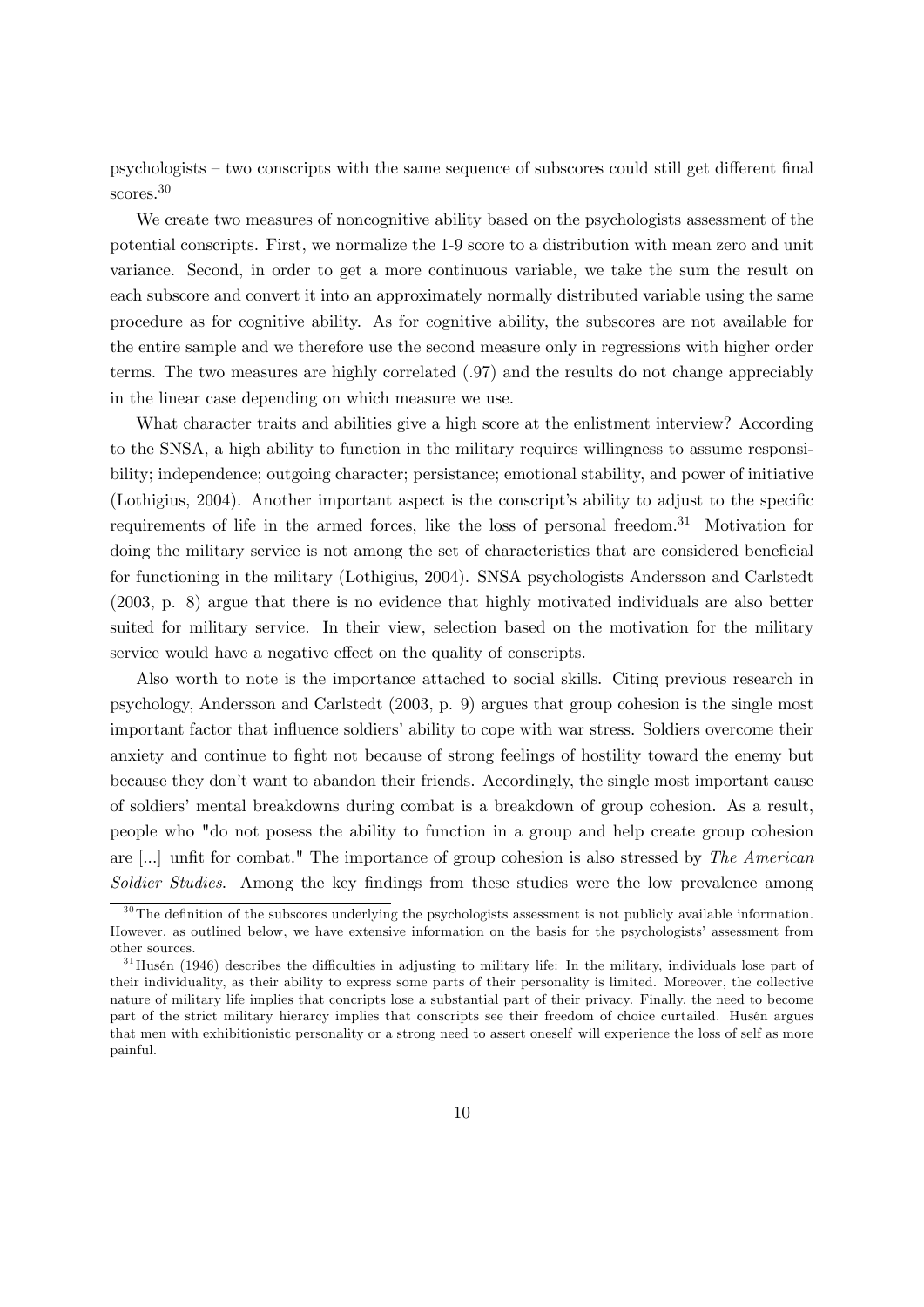combat troops of strong expressions of hostility toward enemy soldiers; the near universality of fear, and the importance of group obligations rather than ideological considerations in motivating soldiers for battle (Lazarsfeld, 1949).

Another explicit objective with the interview is to identify people who are particularly unsuited for the military service. For instance, people with undemocratic values or an obsessive interest in the military are not considered fit for military service (Lothigius, 2004). The same holds true for men with some kind of antisocial personality disorder, in particular psychopaths (Andersson and Carlstedt, 2003, p. 9).<sup>32</sup> Other aspects of personality that are considered negative are difficulty in accepting authority, to adjust to a different environment and violent or aggressive behavior (Andersson and Carlstedt, 2003, p. 13).<sup>33</sup>

Our measure is different from the types of measures previously used in the literature on personality and labor market outcomes. Instead of measuring a specific trait, our measure capures a specific ability, i.e., the ability to function in the very demanding environment of armed combat. We argue that this ability is also likely to be rewarded in the labor market. Just like in the military, success in most work environments requires the ability to socialize with co-workers, to cope with stress, to show up on time and to be able to deal with criticism and failure.

Apart from the measure of noncognitive skills, there are two additional advantages with our data. First, the fact that the enlistment procedure always takes place around the age of 18 or 19, as opposed to for example the cognitive testing within the National Longitudinal Study of Youth, mitigates the problem of reverse causality with schooling and labor market outcomes. Second, the size of the data set (more than 14,700 individuals) allows us to obtain precise estimates and explore labor market outcomes in detail.

 $32$ The difficulty in assessing people with antisocial personality disorders is one reason for why the SNSA relies on interviews rather than questionnaires. In particular, psychopaths with high intelligence could trick a questionnaire test and give answers that they know will increase their chances of obtaining military command (Andersson and Carlstedt, 2003, p. 11).

 $33$  The focus on avoiding the *martial misfits*, like neurotics and psychopaths, is present already in Husén writings from the 1940's. Husén (1946) argues forcefully that the military service itself is unlikely to change men to the better. Men with an anti-social personality will, if anything, become more anti-social. Neurotic men will see their symptoms worsened, etc. In a large study of conscripts' with particular discipline problems, Husén (1951) argues that a substantial share of indiscipline conscripts exhibit problems adjusting to also to civilian life.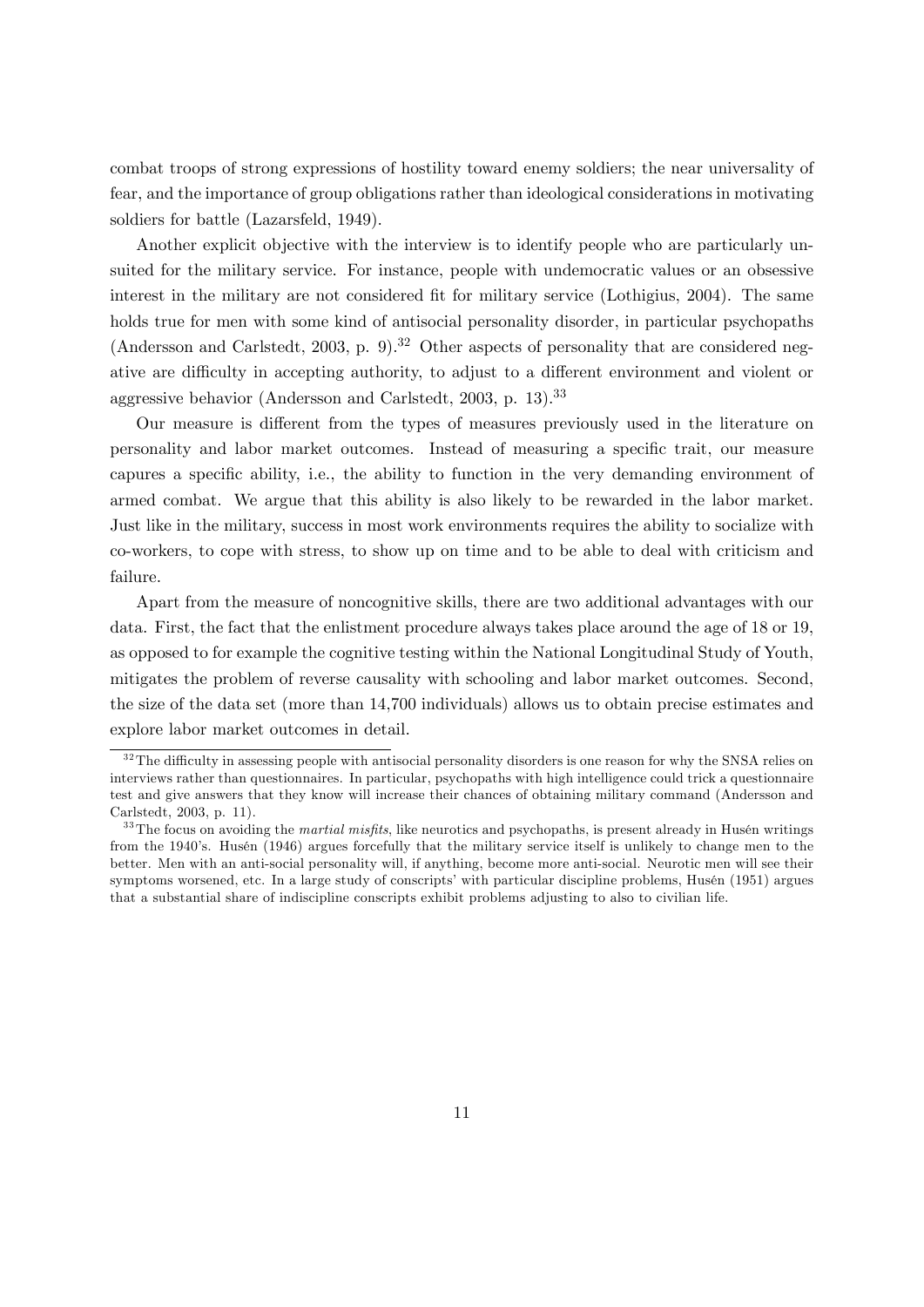### 3 Estimation

In this Section, we discuss our strategy for estimating how cognitive and noncognitive skills a§ect wages, unemployment and labor market earnings. Consider the equation

$$
y_i = f(c_i, n_i) + \mathbf{X}_i \boldsymbol{\gamma} + \varepsilon_i,\tag{1}
$$

where  $y_i$  is one of the three labor market outcomes,  $n_i$  is the normalized measure of noncognitive ability,  $c_i$  the normalized measure of cognitive ability and  $\mathbf{X}_i$  a vector of control variables. We consider different specifications of  $f(c_i, n_i)$ , but – like the previous literature – we focus on the linear case. That is, we consider the case when

$$
f(c_i, n_i) = \beta_c c_i + \beta_n n_i.
$$

As an extension, we add quadratic terms for  $c_i$  and  $n_i$  and an interaction term between  $c_i$  and  $n_i$  to  $f(c_i, n_i)$ .

There are three important issues to consider in the estimation of (1). First, we do not observe wage offers for the entire sample, which might give rise selection bias. This potential problem is not present in the case of unemployment and annual earnings which are observed for the entire sample. Second, the interpretation of the estimated parameters depends on the variables included in  $X_i$ . Third, our estimates may be biased if c or n are measured with error.

We use two approaches for controlling for selection bias in our wage regressions. First, we test whether our results change when we exclude or include imputed wages. Second, we use three alternative estimation methods that control for selection bias under different conditions (median regression, Heckman two-step and Identification at infinity). To facilitate the reading, we discuss these approaches and the results in Appendix B. In essense, we find that our main results are unlikely to be driven by selection bias. In this Section, we instead focus on which covariates to include in  $\mathbf{X}_i$  and measurement error.

#### 3.1 Covariates

Since choices taken after the age of 18 are affected by skill endowment, such factors should not be included in a regression that aims to estimate the total effect of skills on wages. In contrast, a regression that aims to estimate skill prices should control for factors that are rewarded in the labor market and correlated with skills. We run regression  $(1)$  with two different specifications of  $\mathbf{X}_i$ . In the first specification,  $\mathbf{X}_i$  contains dummy variables for region of residence, cohort, family background, enlistment into the military service and whether or not an individual has education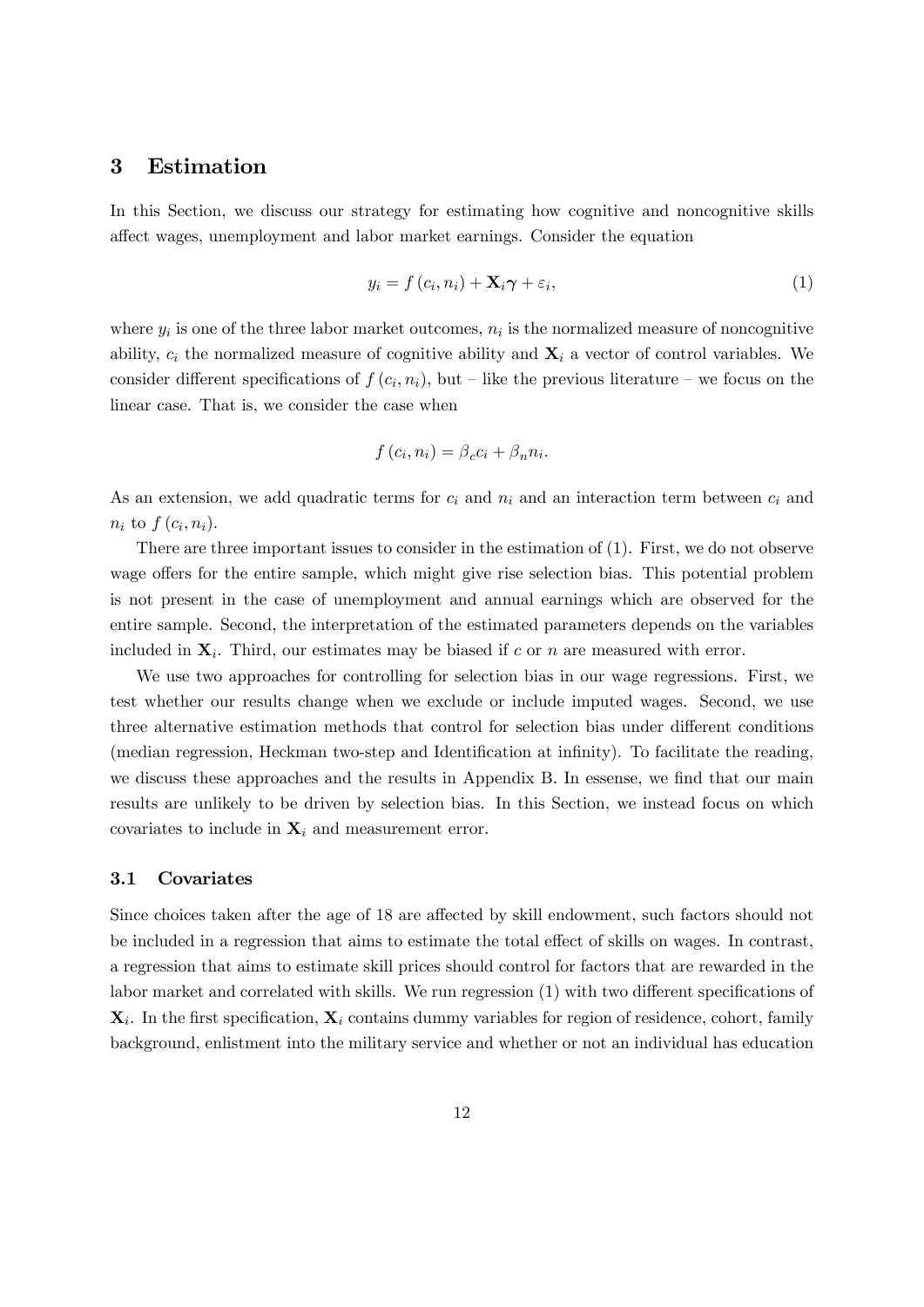above primary school.<sup>34</sup> In the second specification, we add to  $\mathbf{X}_i$  the full set of indicator variables for educational attainment, and linear-quadratic terms in experience. The first regression thus gives the total effect of skills on outcomes, while the second regression estimates the effect which is independent of schooling and experience. In wage regression, estimation with the large set of control variables gives the price of cognitive and noncognitive skills in the labor market.

A difficult tradeoff is whether or not to control for type of military service. Though the military service is mandatory, conscripts have some freedom to affect the position they are assigned to provided that they fulfill the specific requirements for this position. On the one hand, both cognitive and noncognitive test scores have a direct effect on the type of military training to which conscripts are enlisted. In particular, conscripts who are considered to have high ability are more likely to be enlisted as squad or platoon leaders. To the extent that the type of military service affects future wages, not including type of military service as a covariate in  $\mathbf{X}_i$  will imply undercontrolling. On the other hand, the fact that a worker with a high score on noncognitive or cognitive skill was not enlisted into a leadership position is a signal of an unwillingness to assume responsibility. Hence, controlling for type of position will imply that the identifying variation in skills is in fact correlated with an aspect of personality that can be presumed to have a negative effect on outcomes. For this reason, we have chosen only to include a dummy for enlistment into the military service in the basic specifications. The main results when type of military service is controlled for are reported in Table 12.

Another potential concern in that the measure of noncognitive skills functions as a proxy for health status, which might have an independent effect on outcomes. There is, indeed, a positive correlation between noncognitive skill and health status classification at the enlistment in our data. In comparison, the correlation between cognitive skill and health status is much weaker.<sup>35</sup> The estimated effect of noncognitive skill on wages is somewhat lower when health status is controlled for, but this result is almost entirely driven by sample selection as health status classification is only available for about 50  $\%$  of our sample (results not reported).

Another issue is the role of schooling for the formation and measurement of cognitive and noncognitive skill. In our case, the far majority of conscripts undergo the enlistment procedure the year they turn 18 or 19. Since nine years of primary school is mandatory in Sweden, this implies that enlisted men may differ by a maximum of three years of schooling.<sup>36</sup> Not controlling for education up to the age of 19 may thus bias our estimates of  $(\beta_c, \beta_n)$ . On the other hand, including a variable for educational attainment at the age of 19 may imply overcontrolling as

 $34$ We lack data on educational attainment for 47 observations.

 $35$ A regression of noncognitive ability on the full set of dummy variables for health status classifications has an  $R<sup>2</sup>$  of .2361 compared to .0496 for cognitive ability.

<sup>&</sup>lt;sup>36</sup>A small proportion of Swedish men undergo the enlistment procedure at a more advanced age than 19, and may thus have obtained a higher level of schooling at the time of the enlistment (see Section 2).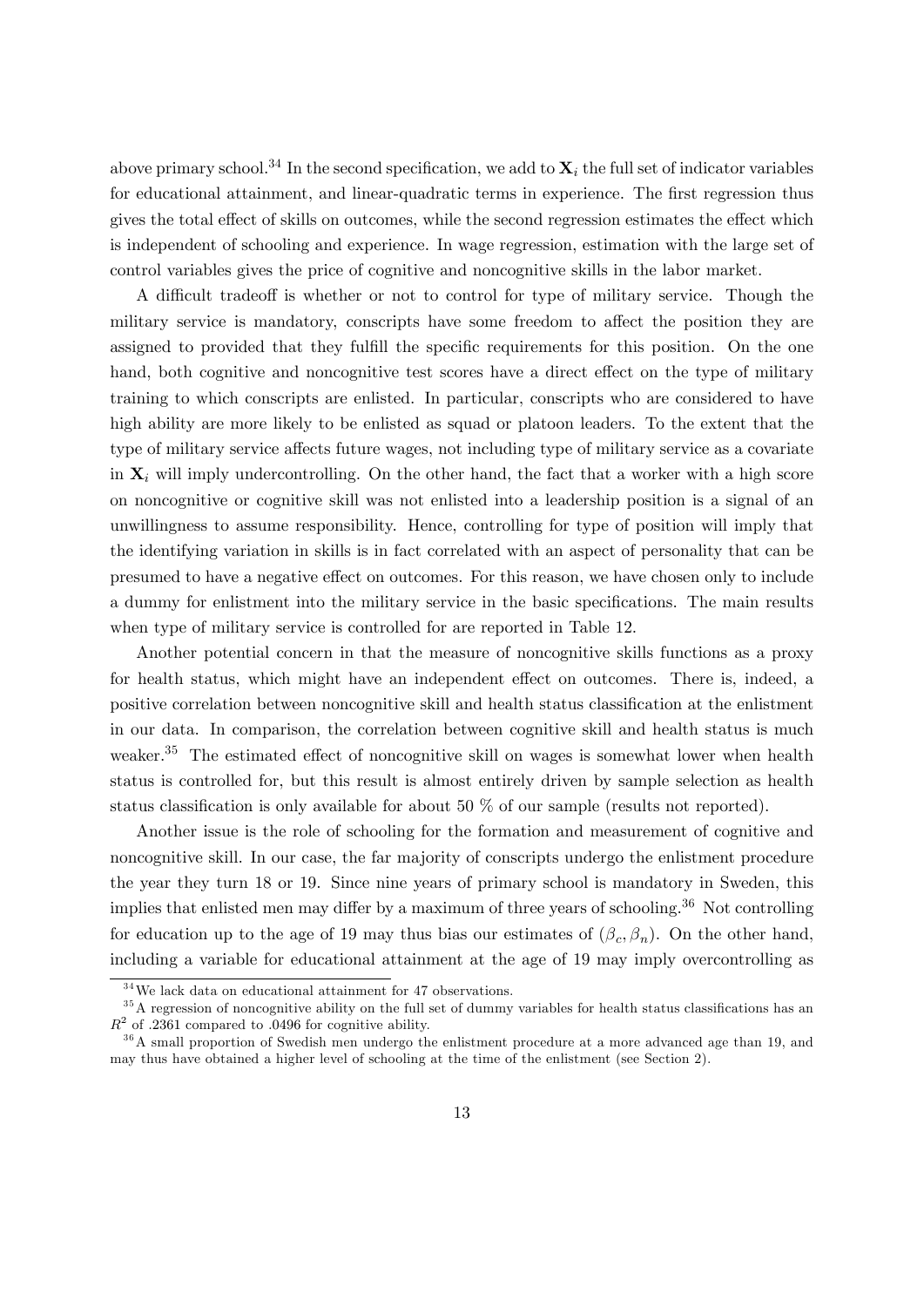causality runs in both directions. As reverse causality is likely to imply an upward bias, we include a dummy variable for no educational attainment beyond primary school also in the small set of covariates.

### 3.2 Measurement error

There are several reasons to expect both our measures of cognitive and noncognitive skill to be measured with error. For example, motivation for the military service is likely to affect performance on the test of cognitive skill and in the enlistment interview. The score of noncognitive ability is also subject to a particular form of measurement error since psychologists vary in their assessment of identical conscripts. Lilieblad and StÂhlberg (1977) estimated the correlation between the SNSA psychologists' assessment of noncognitive skills to be .85 after letting thirty SNSA psychologists listen to tape recordings of thirty enlistment interviews.<sup>37</sup>

Assuming classical measurement error, our measure of cognitive skills, c; is a function both of actual skills (denoted by  $c^*$ ), and of a random error term,  $v_c$ . That is,

$$
c = c^* + v_c
$$

where  $v_c \sim N(0, \sigma_{v_c}^2)$  and  $Cov(c^*, v_c) = 0.38$  We make the same assumptions regarding measurement error in noncognitive ability. Similar to Heckman et al.  $(2006)$ , we thus view the measured level of cognitive and noncognitive ability as reflecting both true ability and measurement error.<sup>39</sup> However, note that the "true" ability in this context refers to the cognitive and noncognitive abilities valued by the Swedish military. These abilities may not perfectly coincide with the abilities sought after by employers in the civilian labor market.

In a bivariate regression, classical measurement error leads to a downward bias of the estimated strength of the relationship between two variables. This is not necessarily the case in a multivariate context. Since our skill measures are positively correlated (.389), classical measurement error in one skill measure will imply an upward bias of the estimated effect of the other skill measure.<sup>40</sup>

<sup>&</sup>lt;sup>37</sup>Since all psychologist listen to the same interviews, this correlation is not an exact measure of the true correlation between psychologists' assessment. The fact that psychologists make their own interviews could, in theory, both imply that the true correlation is higher or lower than :85.

<sup>&</sup>lt;sup>38</sup>We further assume that all cross-moments between the true variables and the measurement errors are zero (see Appendix C).

<sup>&</sup>lt;sup>39</sup> Heckman et al. (2006) use a model with latent factor structure to adjust for measurement error. Our approach is different, as outlined below.

 $^{40}$ The positive correlation between cognitive and noncognitive ability may reflect an effect of noncognitive ability on cognitive test scores (see Borghans et al. 2008 c).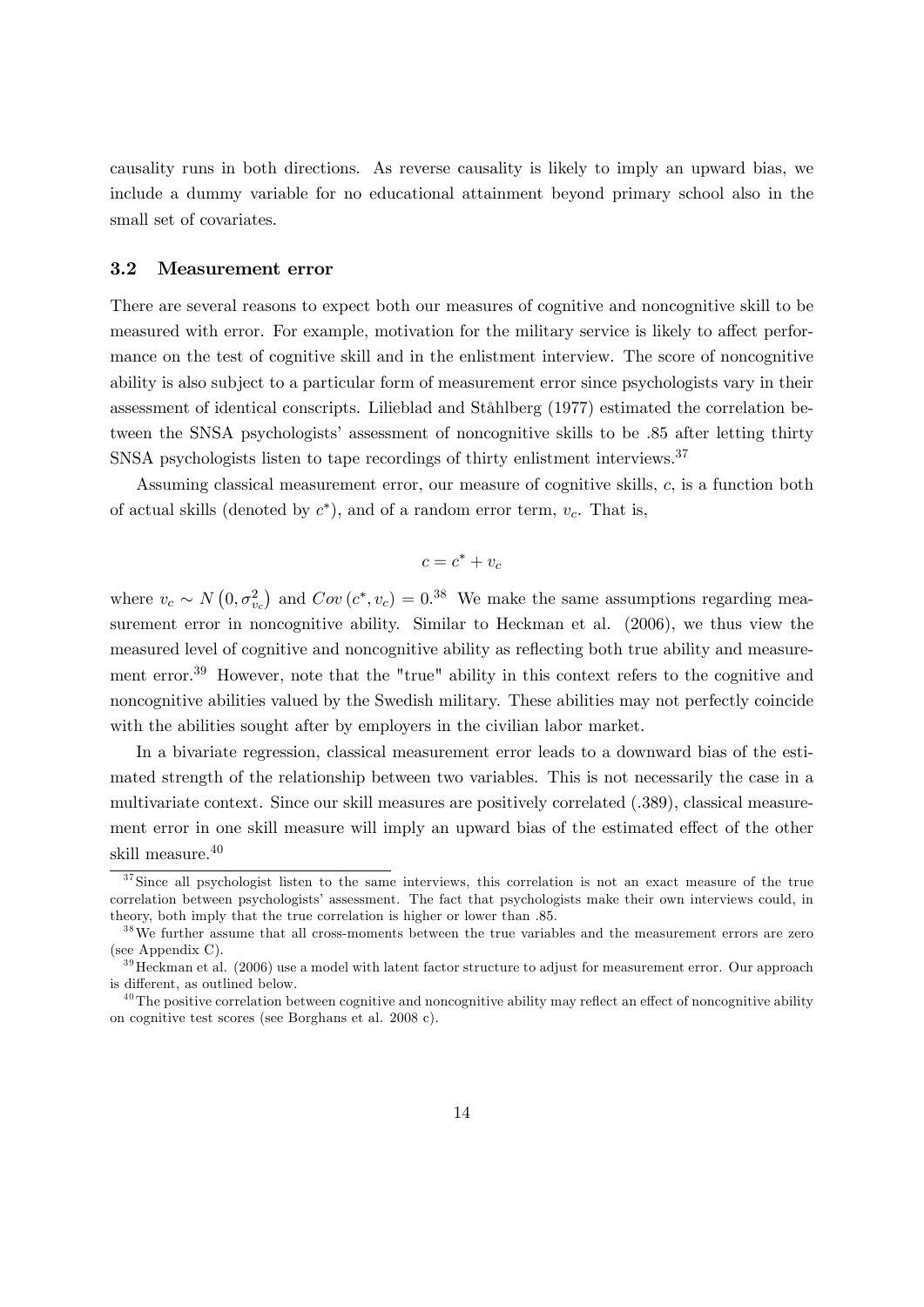#### 3.2.1 Twin data

We use data from a sample of twins to calculate the reliability ratio of each skill measure. Here, we illustrate this method in the case of cognitive skills but the argument is the same in the case of noncognitive skill. Consider the equation

$$
\Delta y_{MZ} = \beta_{MZ} \Delta c_{MZ}^* + \varepsilon,\tag{2}
$$

where  $\Delta y_{MZ}$  is the difference in some outcome (in our case annual earnings) within monozygotic (identical) twin pairs, and  $\Delta c_{MZ}^*$  the corresponding difference in true cognitive skill. By regressing  $\Delta y_{MZ}$  on  $\Delta c_{MZ}$  (the observed within twin-pair difference in cognitive skill), we obtain an estimate of  $\beta_{MZ}$  which we denote  $\beta_{MZ}$ .<sup>41</sup> Following Griliches (1979), we show in Appendix C that the assumptions above imply that the reliability ratio for the cognitive skill measure can be expressed as

$$
\frac{\sigma_{c^*}^2}{\sigma_{c^*}^2 + \sigma_{v_c}^2} = \frac{\beta_{MZ}}{\beta_{MZ}} \left(1 - \rho_{MZ}\right) + \rho_{MZ} \tag{3}
$$

where  $\rho_{MZ}$  is the correlation in c within monozygotic twin pairs. The ratio  $\tilde{\beta}_{MZ}/\beta_{MZ}$  denotes the share of the within-twin variance in measured cognitive skill that reflect true differences in skill.

We get an analogous expression for dizygotic (fraternal) twins. That is, the estimates from the regression

$$
\Delta y_{DZ} = \beta_{DZ} \Delta c_{DZ}^* + \varepsilon',\tag{4}
$$

together with the within-twin correlation give the reliability ratio

$$
\frac{\sigma_{c^*}^2}{\sigma_{c^*}^2 + \sigma_v^2} = \frac{\tilde{\beta}_{DZ}}{\beta_{DZ}} \left( 1 - \rho_{DZ} \right) + \rho_{DZ}.
$$
\n(5)

Since  $(\tilde{\beta}_{MZ}, \rho_{MZ}, \tilde{\beta}_{DZ}, \rho_{DZ})$  are directly observable in the data, the reliability ratio is identified under the assumption that  $\beta_{MZ} = \beta_{DZ}$ .

An implicit assumption in the formulation above is that there is no correlation in measurement error within twin pairs. This assumption could be violated if, for example, motivation affects performance and motivation for the military service is correlated within twin pairs. If this correlation is weakly above zero, the estimated reliability ratios are in fact upper bounds

<sup>&</sup>lt;sup>41</sup>Note that the parameter  $\beta_{MZ}$  does not have a causal interpretation as differences between twins in cognitive ability are likely to be correlated with other factors that enhance earnings.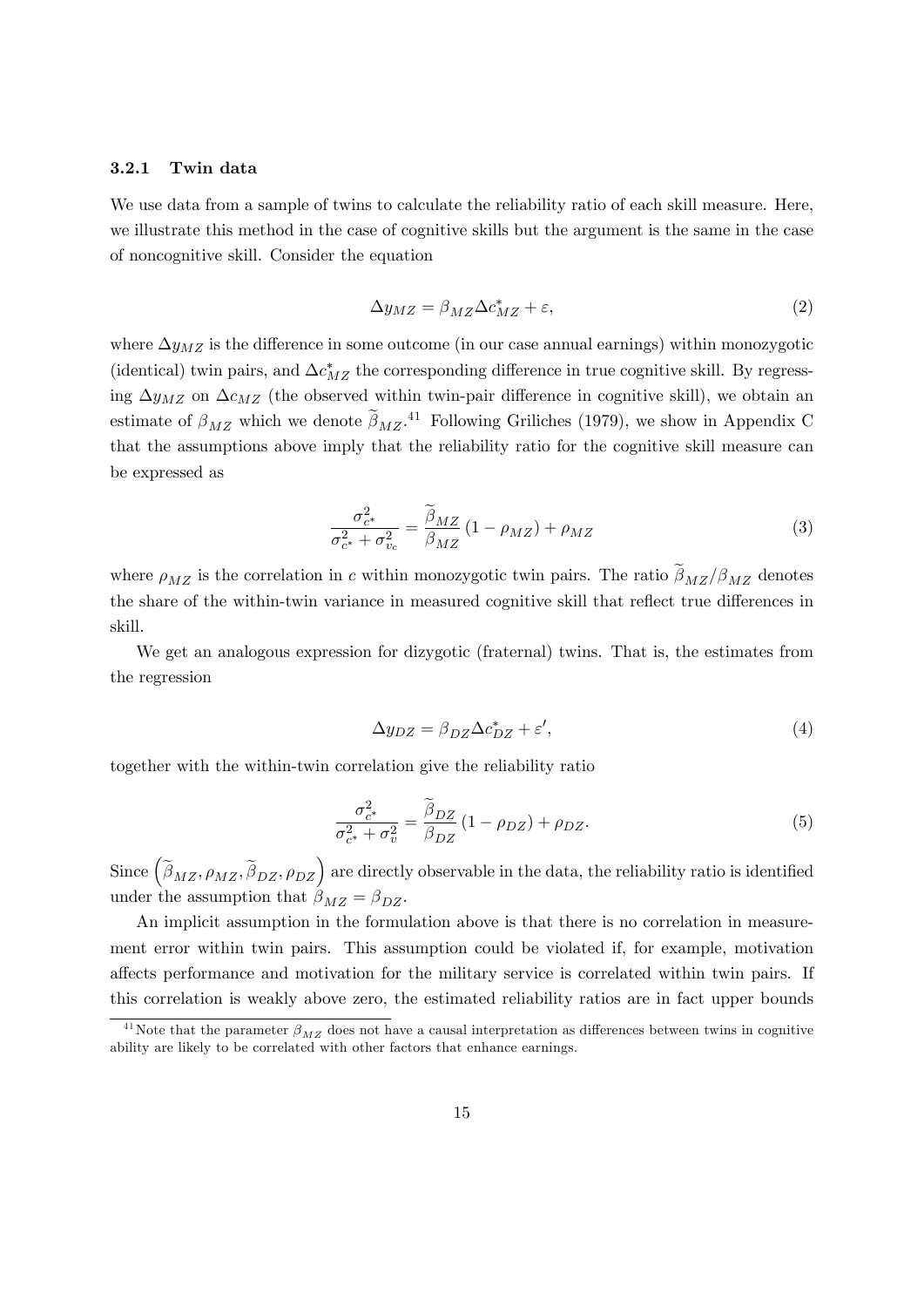on the true reliability ratios.

Estimates of the parameters  $(\tilde{\beta}_{MZ}, \rho_{MZ}, \tilde{\beta}_{DZ}, \rho_{DZ})$  have been provided to us by David Cesarini based on a sample from the Swedish Twin Registry restricted to the cohorts which are relevant in our case.<sup>42</sup> This sample covers 701 twin pairs with data on annual earnings and the enlistment skill measures.<sup>43</sup> As shown in Appendix C, the reliability ratios implied by these estimates are .8675 for cognitive and .70267 for noncognitive ability.<sup>44</sup> Note that the lower reliability ratio for noncognitive ability is consistent with the lack of perfect congruence between the assessment of different psychologists. Using the estimated reliability ratios and assuming zero covariance between measurement errors, it is straightforward to adjust for measurement error.45 46

#### 3.2.2 Measurement error in nonlinear models

As shown by e.g. Griliches and Ringstad (1970), estimation problems due to measurement error gets worse in models with higher order terms. In quadratic models, the effect of measurement errors is to flatten the curvature of the estimated function.<sup>47</sup> Hence, estimating more flexible functional forms of  $f(c_i, n_i)$  puts higher demand on the data and on the specification of measurement error. In our case, the discreteness of the ability measures implies that the higher moments of the observed variables differ from what would be the case for normally (and thus continuously) distributed variables with unit variance. In particular, the fourth moments of cognitive and noncognitive ability are lower than three.<sup>48</sup> In order to obtain more continuously distributed ability measures with higher moments that better fit the assumed distribution, we use the alternative ability measures based on subscores in estimations with quadratic or interaction terms. These alternative ability measures Öt better with our implied distributional

<sup>&</sup>lt;sup>42</sup>The parameters are estimated by OLS regressions with annual earnings as the dependent variable. The results are very similar when we instead consider the log of annual earnings as the dependent variable.

<sup>&</sup>lt;sup>43</sup>The twins in the Swedish Twin Registry data (both monozygotic and dizygotic) are somewhat positively selected in terms if cognitive and noncognitive ability compared to our sample (about .25 standard deviations for each measure). About 3 % of the twins from the Swedish Twin Registry can be presumed to be present in our data.

<sup>&</sup>lt;sup>44</sup>We take the estimated reliability ratios to be true in our labor market outcome regressions. This may imply a downward bias on the estimated standard errors as the uncertainty regarding the true reliability ratios is not taken into account. However, all coefficients of interest in the linear case increase as a result of adjusting for measurement error and are strongly statistically even with no adjustment for measurement error.

<sup>&</sup>lt;sup>45</sup>We adjust for measurement error using Stata's [eivreg] command. For a textbook treatment of this method, see Kmenta (1997) or Draper and Smith (1998).

 $46$ We have performed robustness tests with a positive covariance in the measurement error in cognitive and noncognitive ability. This is the case that would apply if, for example, motivation for the military service affects performance on both tests positively. Assuming positive measurement error covariance increases the estimated effect of both cognitive and noncognitive ability (results not reported).

 $47$ See Kuha and Temple (2003) for a discussion of measurement error in quadratic models.

<sup>&</sup>lt;sup>48</sup>The fourth moment of a normally distributed variable with mean zero and unit variance is  $3\sigma^4 = 3$ .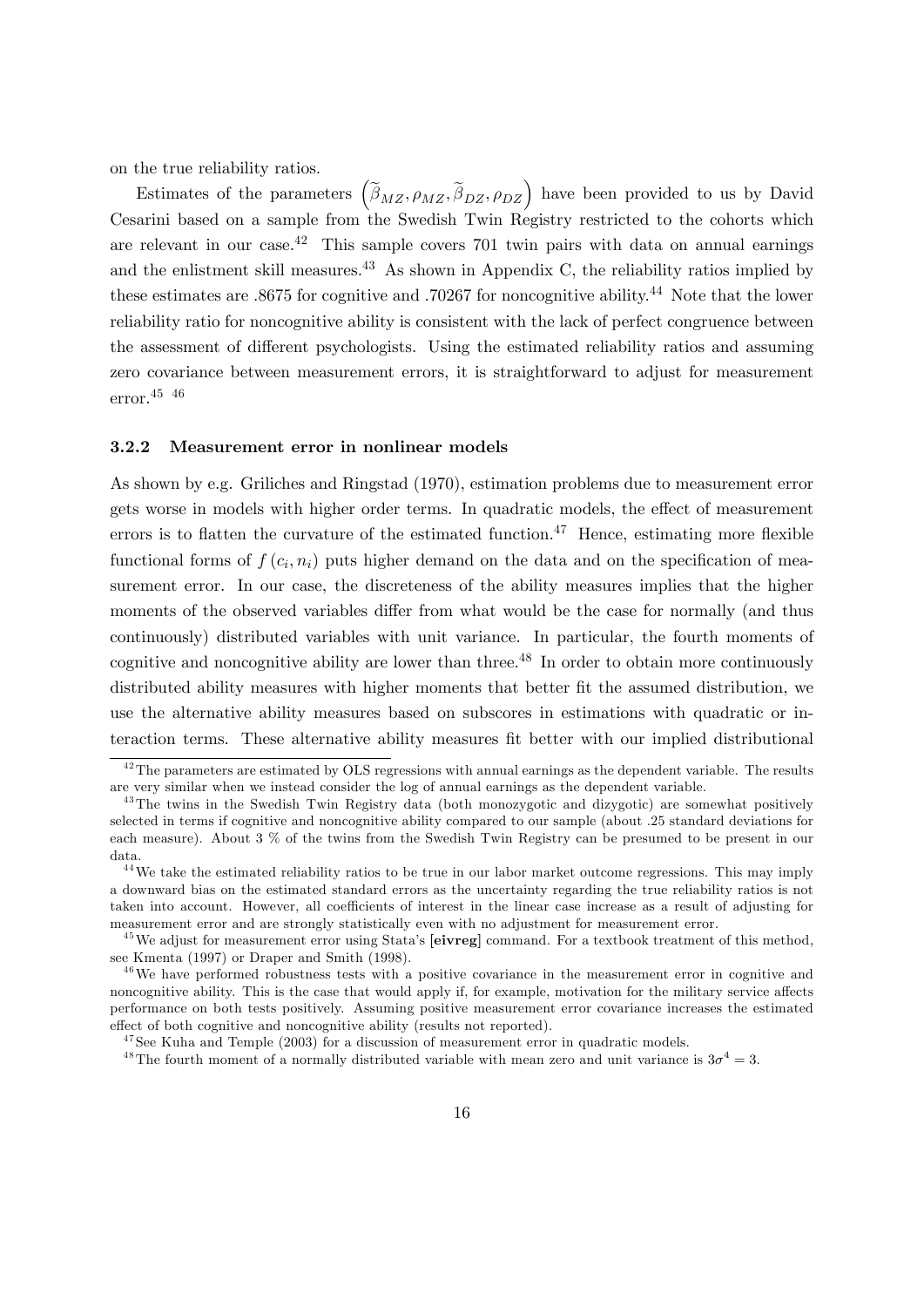assumptions. We impose a few additional assumptions on the cross-moments in order to obtain a measurement error variance-covariance matrix where all off-diagonal terms are equal to zero. The details are available in Appendix C.

### 4 Labor market outcomes

In this section, we discuss the effect of cognitive and noncognitive skills on wages, unemployment and annual labor market earnings. We first consider wages.

#### 4.1 Wages

Table 2a gives the results for regression  $(1)$  using different estimators with log wages as the dependent variable. The results for the other two wage measures are discussed in Appendix B along with the other tests for selection bias. The first column of Table 2a reports the results for the OLS estimator with the small set of covariates and no adjustment for measurement error. In this case, an increase in cognitive skill by one standard deviations increases log wages by :086. The estimated wage premium to noncognitive skill is :067 log points. The relative size of cognitive and noncognitive skills is reversed once we include the full set of control variables for educational attainment and experience in the second column. Whereas the estimated effect of cognitive skill on wages is very sensitive to controlling for experience and education, the estimated effect of noncognitive skill is only affected to a small extent. The reason for this result is that cognitive skill is a much stronger predictor of educational attainment than noncognitive skill. $^{49}$  Hence, a considerable part of the total effect of cognitive skill at age 18 on wages in adult age reflects education, and not a direct price for skills.

Adjusting for measurement error in column 3 and 4 increases the estimated effect of noncognitive skill by more than 50 percent while the results for cognitive skill increase only slightly. As a result, the total effects of cognitive and noncognitive skills on log wages are similar at  $.089$  and  $.102.$  The effect of noncognitive skill is 68 percent larger than the effect of cognitive skill when we control for education and experience: a one standard deviation increase in noncognitive skill increases log wages by :091 compared to :054 for cognitive skill. Table 2a also shows that the estimated effect of cognitive ability on log wages is sensitive to whether noncognitive ability is controlled for or not. Dropping noncognitive ability from the regression (column 8) increases the estimated effect of cognitive ability on log wages by 46 percent.

 $\frac{49}{4}$  linear probability model of the likelihood of obtaining a university degree on our ability measures and the small set of control variables shows that a one standard deviation increase in cognitive ability predicts an increases in the probability of obtaining a university education by 16.3 percentage units compared to 4.5 percentage units for noncognitive skills.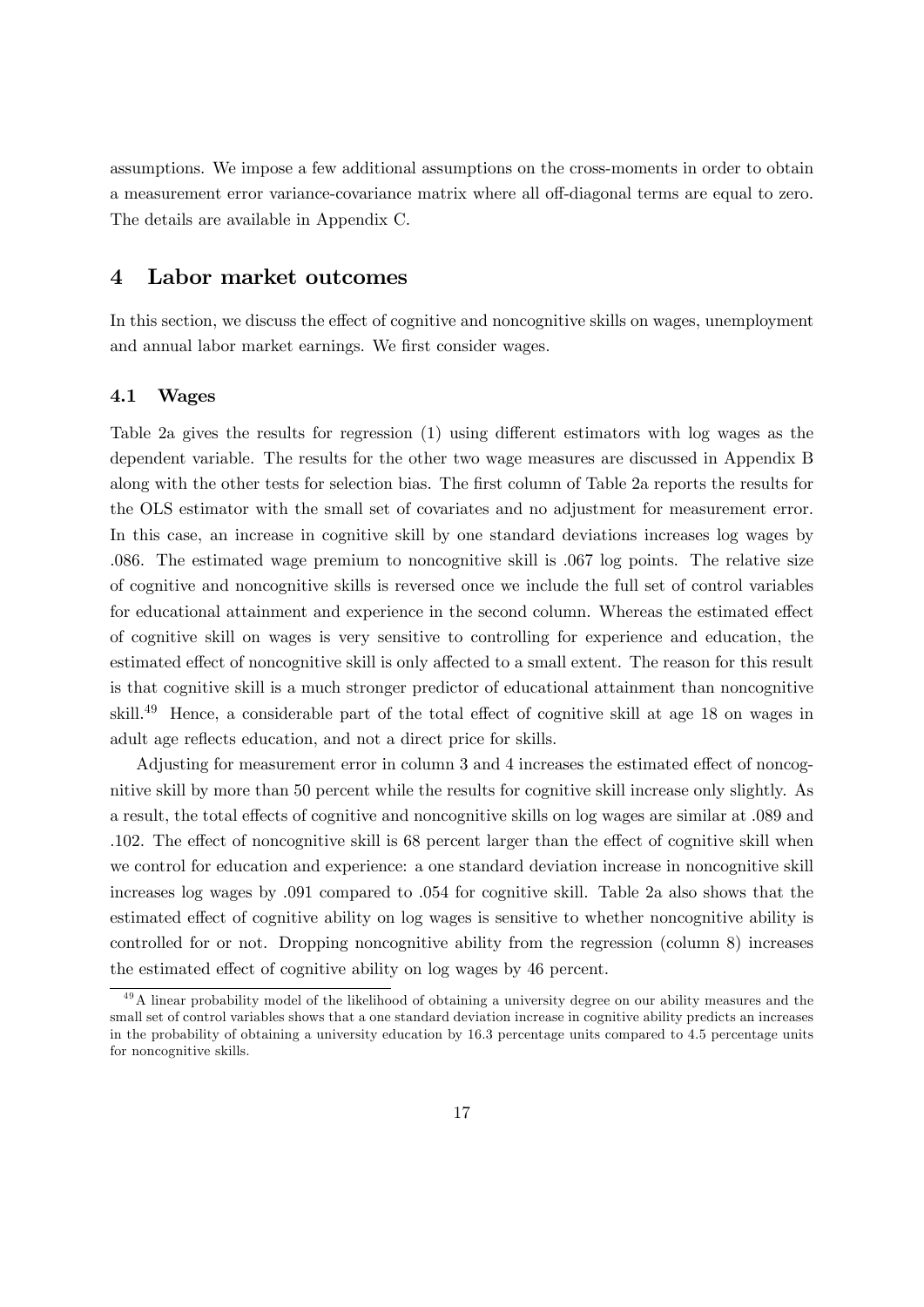Our estimates of noncognitive skill on wages are larger than what has been previously found in the literature. For example, Heckman et al. (2006) report :121 as the standardized OLS estimate for cognitive skill on log wages and :042 as the standardized OLS estimate for their measure of noncognitive skill.<sup>50</sup> In the specification most similar to our specification with the large set of control variables, Mueller and Plug (2006) find moderate standardized effects for the Big Five-factors agreeableness  $(-.036)$  neuroticism  $(-.022)$  and openness to experience  $(.033)$ . Similarly, Borghans et al. (2008) review the evidence from the psychology literature and find the Big Five-factors to be weakly correlation with job performance. Borghans et al. (2006) report that a one standard deviation increase in sociability in childhood (age six) increase wages by about one percent on average, though this effect is larger in occupations where social skills are particularly important.

The difference between our estimates and the previous literature becomes even starker when we normalize our coefficients with respect to the variance in the dependent variable (i.e., log wages). This result is a consequence of the relatively compressed wage structure in Sweden. Adjusting for measurement error, a one standard deviation increase in noncognitive skill increases log wages by  $.317$  standard deviations with the small set of covariates and  $.283$  with the large set. These estimates can be compared to the studies surveyed by Bowles, Gintis and Osborne (2001) where the normalized effects of externality (Rotter scale), self-esteem and other personality measures are found to be to be between one fourth and half of our estimates. Our point estimates are in the same order of magnitude as the combined effect of seven psychological variables in Jencks (1979) of .245 (see Table 1 in Bowles, Gintis and Osborne, 2001).

As shown in column 7-12 of Table 2a, our measure of noncognitive skill is a strong predictor of outcomes also in terms of variance explained. In isolation, noncognitive skill explains 18:0 percent of the variation in log wages, compared to 20:0 percent for cognitive skill. Including both noncognitive and cognitive skill implies that 25:6 % of the variance in log wages is explained. In comparison, Mueller and Plug (2006) find that all factors in the five factor model combined explain five percent of the variation in log wages while Heckman (2006) find that their cognitive skill measure explains 9:0 percent of the variance of log wages compared to 0:9 percent for their noncognitive measure. Moreover, given that the large set of control variables are included as regressors, our noncognitive skill measure is a stronger predictor of log wages in terms of increase in variance explained than cognitive skill (see column 8-10 in Table 2a).

The analysis has so far centered on the log-linear model outlined in Section 3. Though a linear model has the advantage of giving results that are easy to interpret and compare to previous literature, it may not provide the full story. We therefore include quadratic terms and

 $50$ Heckman et al. (2006) compute their measure of noncognitive skill as a (standardized) average of the Rosenberg Self-Esteem Scale and Rotter Internal-External Locus of Control Scale.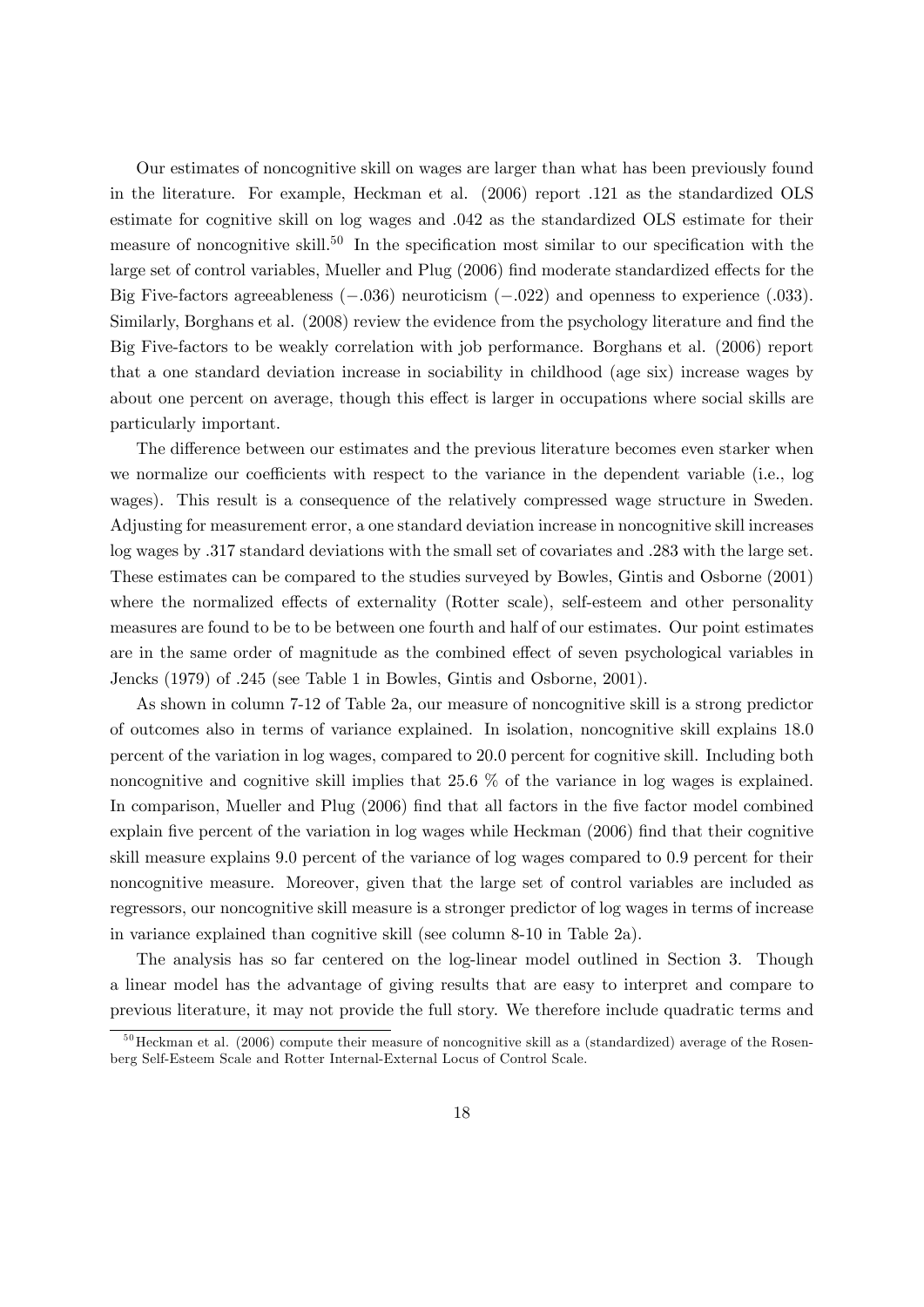an interaction effect between cognitive and noncognitive ability, using the alternative ability measures described in Section 2.2 and 3.2. The first two columns of Table 2b shows that the results for the linear case are very similar when we use the alternative measures of cognitive and noncognitive ability.

Table 2b shows that log wages are strictly convex in cognitive ability. This pattern remains stable regardless of whether or not we adjust for measurement error or include the interaction effect.<sup>51</sup> In contrast, log wages are linear in noncognitive ability in the specifications without adjustment for measurement error and strictly concave when we adjust for measurement error. Given the lower reliability ratio of noncognitive ability and the problems associated with measurement errors in quadratic terms, we are reluctant to draw strong conclusions from the implied nonlinearity in noncognitive ability. However, the results strongly suggest that the return to noncognitive ability is not increasing with ability level. Our results also indicate that their might be a positive interaction effect between cognitive and noncognitive ability, but this result is sensitive to including the large set of covariates and quadratic terms.

The strong convexity for cognitive ability implies that the marginal product of cognitive ability is close to zero for men at the low end of the cognitive ability distribution. In contrast, the marginal product of noncognitive skill is high also for men at the low end of the noncognitive skill distribution. This is important since, for men with low skills, small changes in productivity can make the difference between employment and unemployment. Though there is no minimum wage law in Sweden, the effective minimum wage is relatively high due to the strong influence of trade unions and the extensive welfare system, implying that men with sufficiently low productivity are priced out of the labor market.<sup>52</sup> Consequently, we should expect the level of noncognitive skill to be a stronger predictor of labor market participation than cognitive skill.

### 4.2 Unemployment

As shown in Table 3, noncognitive skills is a much stronger predictor of receiving unemployment support some time during 2006 than cognitive skill. This is true regardless of whether educational attainment and experience are controlled for or not. For example, in a regression with the large set of control variables and adjustment for measurement error, a one standard deviation increase in noncognitive skills predicts a reduction in the probability of receiving unemployment support by 3:3 percentage units compared to 1:1 percentage units for cognitive skills. Table 3 also reveals that the estimated effect of cognitive ability on employment status is very sensitive to controlling for noncognitive ability. Dropping noncognitive ability from the regressions implies and increase

<sup>&</sup>lt;sup>51</sup>The strict convexity for cognitive ability holds also in a non-parametric test where we enter a separate dummy variable for each value on the sum of subtests (see Appendix D).

 $52$ See Skedinger (2008) provide an overview of the Swedish mininum wage system.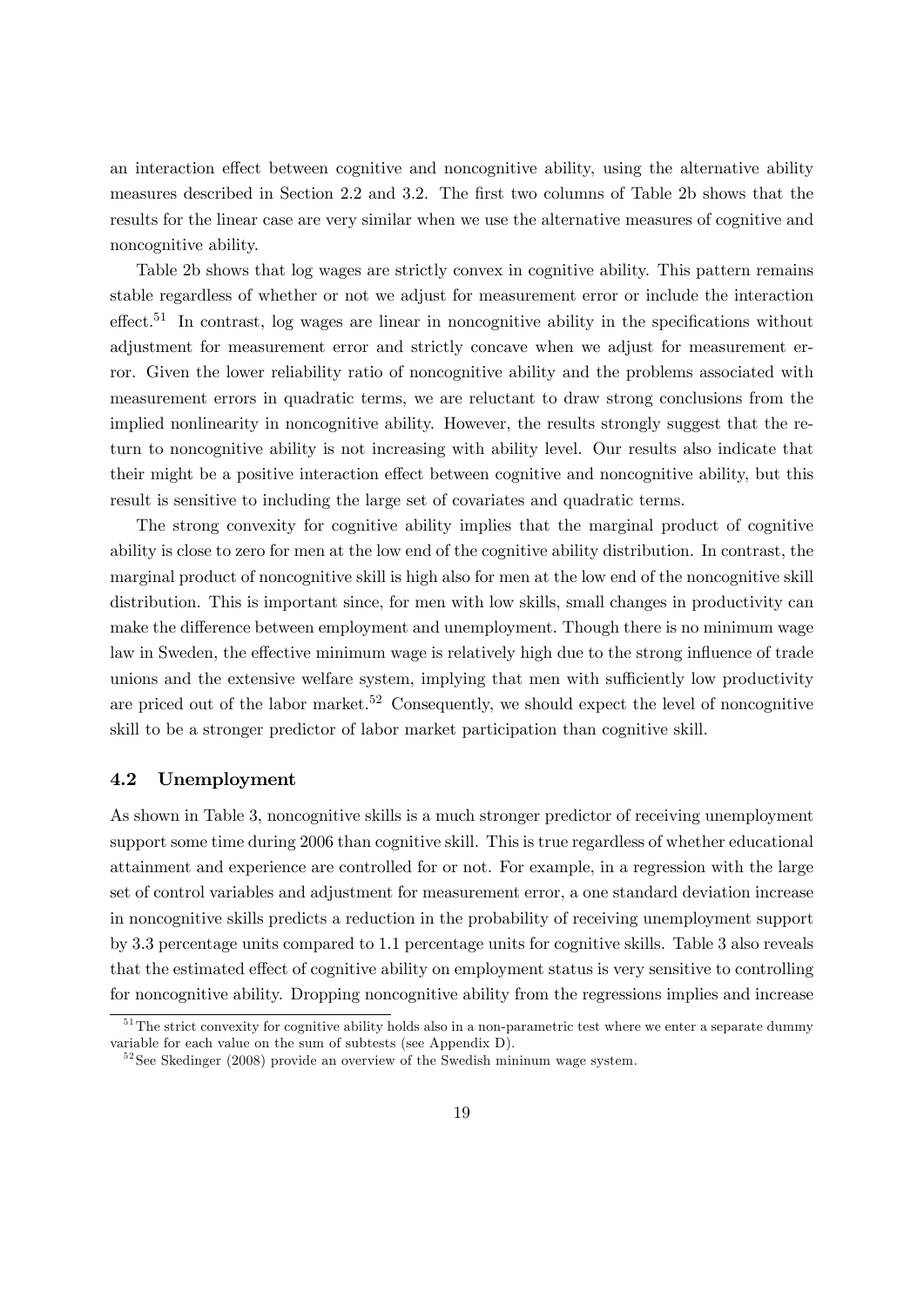in the estimated effect of cognitive ability on unemployment of about 100 percent. Table 4 gives the results for the probability of receiving any form of social assistance related to a weak position in the labor market. In this case, the estimated effect of noncognitive skill is even larger compared to cognitive skill.<sup>53</sup>

Including quadratic terms for skill endowment in column five and six of Table 3 reveals that the relationship between noncognitive skills and unemployment is strictly convex. This result is consistent with the estimates from the wage equation: Since noncognitive skill has a linear relationship with log wages, the relationship between noncognitive skills and unemployment weakens as the skill level increases and fewer workers are close to selecting out of the labor market.

We also find that noncognitive skills predicts the duration of unemployment spells: As shown in Table 5, unemployed men with high noncognitive skills have a significantly higher hazard rate for obtaining a job, while the effect of cognitive skills is both economically and statistically insignificant. This result is robust to using different types of duration models and OLS. The size of the effect is substantial. When estimated with OLS, a one standard deviation increase in noncognitive skill decreases expected unemployment duration by :91 months.

### 4.3 Earnings

Since noncognitive skills is a strong predictor of both wages and labor force participation, it can be expected to have a strong impact on annual labor market earnings. As shown in Table 6a, this is indeed the case. In the regression with the large set of covariates and adjustment for measurement error, a one standard deviation increase in noncognitive skills predicts an increase in yearly earnings by 52,500 SEK (about 6,400 US dollars) or about one sixth of a standard deviation. The corresponding estimate for cognitive skills is 16,800 SEK (2,100 US dollars) or about six percent of a standard deviation. Similar to wages and employment status, we find that the estimated effect of cognitive ability is sensitive to controlling for noncognitive ability. As shown in Table 6b, we obtain similar results if we instead use the log of annual earnings truncated from below at 120,000 SEK as the dependent variable.

Another way to look at the data is to investigate how skill endowment affect the probability of belonging to certain groups of the income distribution. Table 7 shows that noncognitive skills have a much stronger effect than cognitive skills on the probability of belonging to the group of low income earners. Controlling for the large set of covariates, a one standard deviation in noncognitive skills decreases the probability of belonging to the 10 percent lowest income earners by 4.7 percentage units, compared to 0.2 percentage units for cognitive skills. The

<sup>&</sup>lt;sup>53</sup> Another potential explanation for why is noncognitive ability is such a strong predictor of unemployment is that it predicts workers' reservation wage. We do not test this explanation here.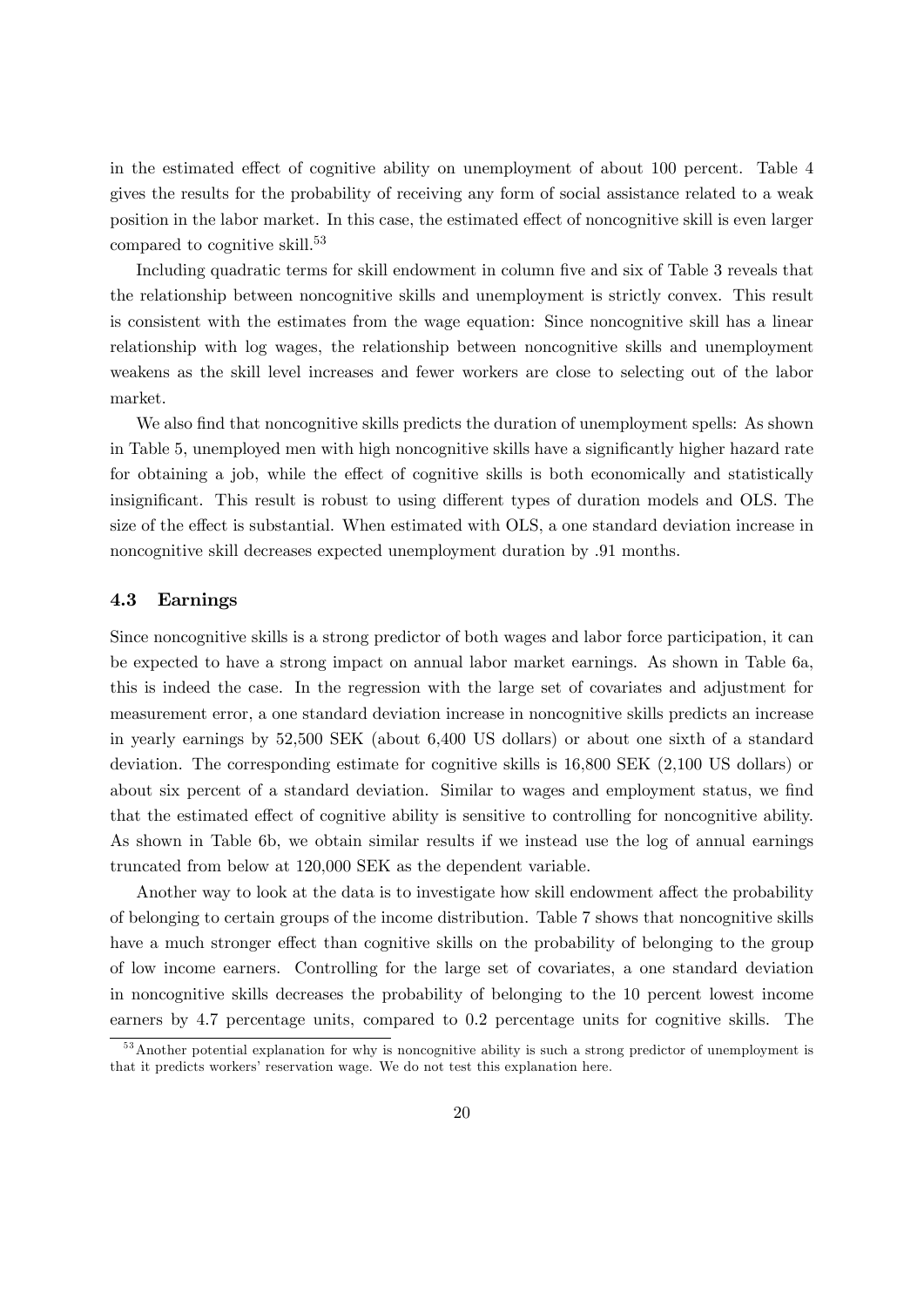relative importance of cognitive skill increases as we consider the probability of belonging to the group of middle- or high-income earners, but it is never close to the effect of noncognitive skill.

A related way to study how skill endowment affect the distribution of income is to see how different quantiles of the earnings distribution vary with skill endowment. Table 8 gives the results for the 10th, 25th, 50th, 75th and 90th quantile (these regressions are not adjusted for measurement error). In line with our previous results, we see that noncognitive skill is more important than cognitive skill for outcomes at the lower end of the earnings distribution but that the effect of cognitive skills increases the higher the percentile of the income distribution we consider.

#### 4.4 Summary of results

The analysis above has shown that noncognitive skill, as measured at the Swedish enlistment, is more important for labor market success than cognitive skill. Our results also point to two striking differences between the effect of cognitive and noncognitive skills on wages. First, unlike cognitive skills, noncognitive skills are not strongly related to educational attainment. Second, while log wages are concave or linear in noncognitive skills, they are strictly convex in cognitive skills. The marginal product of cognitive skill is thus low and the low end of the distribution of cognitive skill, but at high at the high end. Consistent with this Önding, we also Önd that noncognitive skills is a much stronger predictor of selection into employment and of poverty. In the next section, we test whether differences in skill prices across occupations can explain the observed selection patterns and nonlinearities in productivity.

### 5 Differences across occupations

Due to differences in production technology, cognitive and noncognitive skills may be priced differently across sectors. In particular, we expect cognitive skills to be more important in highskilled occupations. For example, it seems reasonable that cognitive skills is more important for the productivity of a chemical engineer than a supermarket cashier. It is, in our view, less obvious a priori which relationship to expect for noncognitive skills.

Data on occupational status in 2006 is available in LINDA for 12,379 workers. For all occupational groups except managers and military officers, our data contains information on the level of qualifications needed on the job. We classify workers in the two highest qualification levels (out of four) as "qualified" and the workers in the two lowest qualification levels as "unqualified". Managers are treated as a separate group. We exclude the small group of military officers as it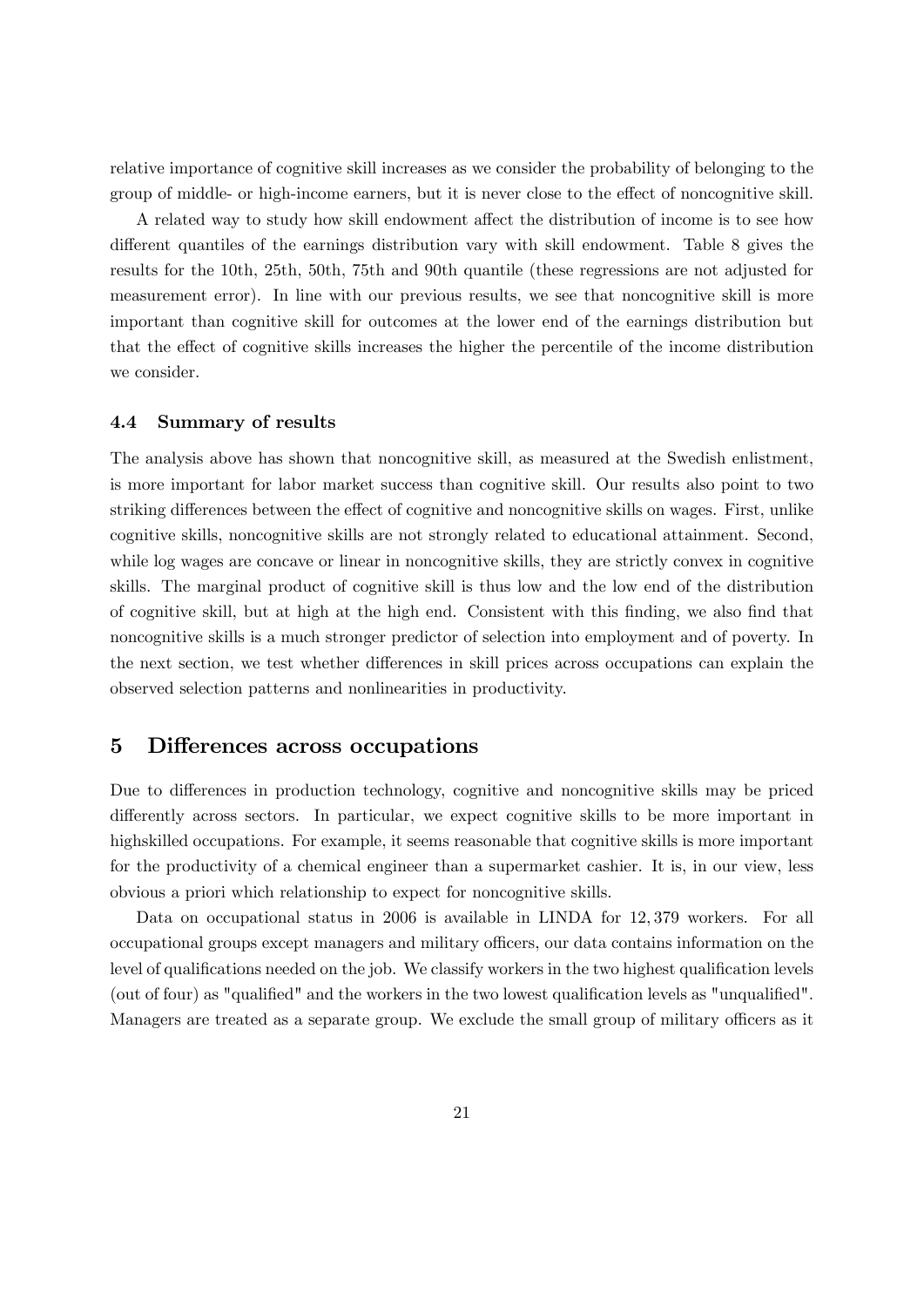is unclear whether they should be classified as managers or qualified workers.<sup>54</sup>

Table 9 shows the average level of cognitive and noncognitive abilities across these three occupational categories. Two findings stand out. First, the average level of cognitive skills is highest among workers in qualified occupations, whereas managers have the highest average level of noncognitive skills. Second, the difference between qualified and unqualified workers is stronger in terms of cognitive than noncognitive skills. The difference between qualified and unqualified workers is  $.95$  standard deviations in cognitive skills compared to  $.59$  standard deviations in noncognitive skills.<sup>55</sup>

More formally, Table 10 gives the marginal effects from a multinomial logit of occupational choice on  $(c_i, n_i, \mathbf{X}_i)$ . In the specification with the small set of control variables, high cognitive skills is a strong predictor of selection into a qualified occupation, while men with low cognitive skills are more likely to select into a lowskilled occupation. This pattern remains the same when education and experience are controlled for, though it is less pronounced. Men with high noncognitive skills are more likely to become managers or work in qualified occupations than workers with low noncognitive skills. The predictive power of noncognitive skills on occupational choice is insensitive to controlling for educational attainment.

We now turn to an estimation of the returns to skills across occupational groups. The key econometric problem in this estimation is that we only observe the wage in a given occupation for men who have selected into this occupation. For example, we do not observe the wage that managers would earn as qualified workers, and vice versa. If unobserved factors that influence occupational choice are also correlated with productivity in different occupations, then selfselection may bias our estimated skill prices.

More formally, we want to estimate the model

$$
\log w_{ij} = \beta_{c,j} c_i + \beta_{n,j} n_i + \mathbf{X}_i \boldsymbol{\gamma}_j + \varepsilon_{ij}
$$

where  $j = \{$ manager, qualified, unqualified. The econometric problem is that  $w_{ij}$  is only observed in case person  $i$  chooses occupation  $j$ . Let

$$
w^*_{ij} = \mathbf{z}_i \boldsymbol{\delta}_j + \eta_{ij}
$$

denote the utility individual i attaches to working in occupation j. Each individual chooses the occupation that maximizes his utility. For example, we only observe wages in lowskilled occupations in case

 $54$  Further details underlying our classifications are available in the Appendix.

<sup>&</sup>lt;sup>55</sup> All differences in average skills between occupational groups are statistically significant at the one percent level, expect for the difference between managers and highskilled workers in cognitive skills which is statistically significant only at the twenty percent level in a two-sided test.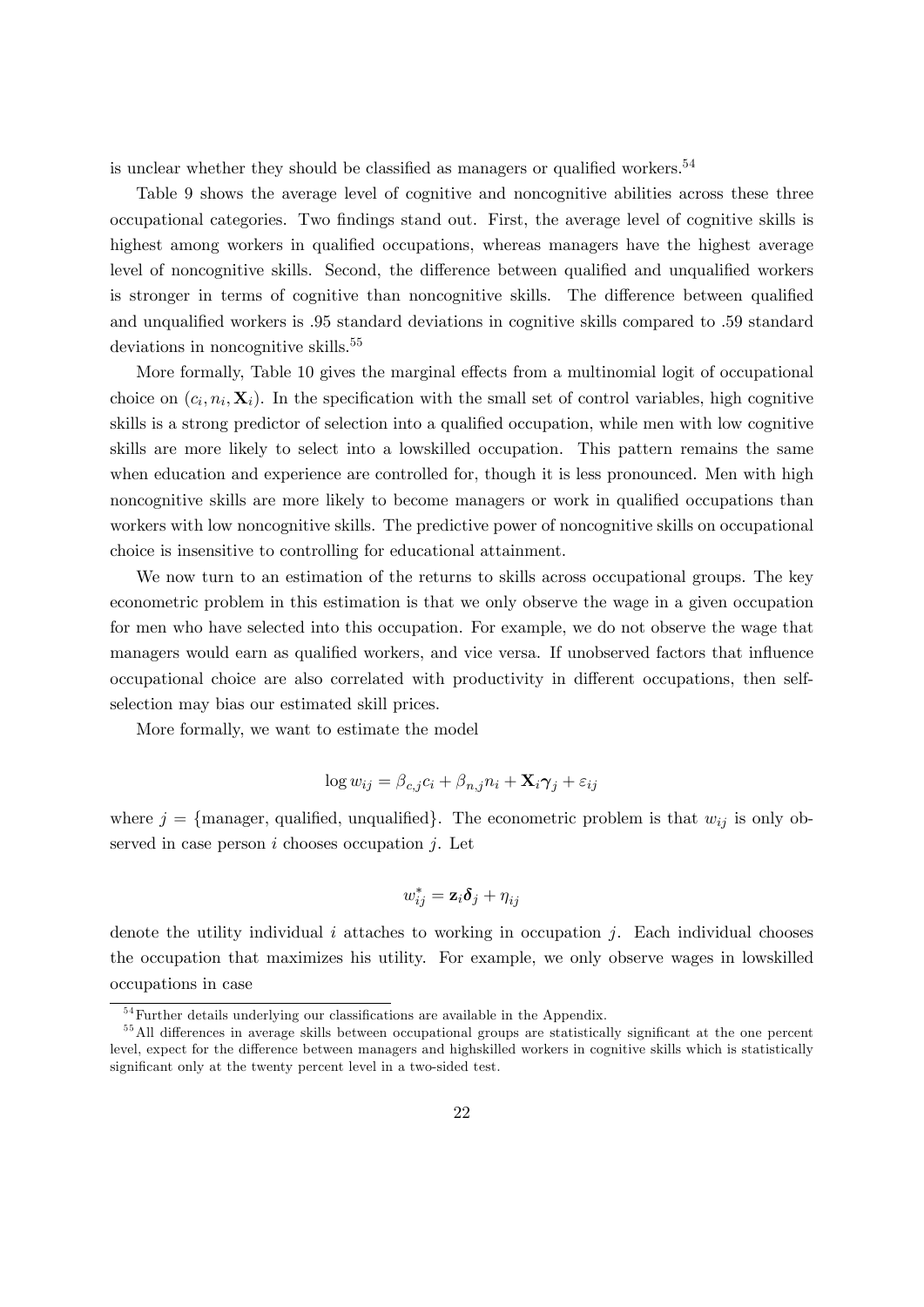$$
w_{\text{lowskilled}}^* > \max_{j \neq \text{lowskilled}} (w_j^*).
$$

McFadden (1973) showed that the model above leads to the multinomial logit model in case the error terms in the choice equations are independent and identically Gumbel distributed. Lee (1983) proposed a procedure to correct for selection bias in the multinomial case which is essentally an application of the Heckman (1979) selection model. Bourguignon et al. (2007) argues that the Lee (1983) procedure imposes strong assumption on the covariances between the error terms in the selection and the outcome equations. Instead, they propose an alternative estimator based on Dubin-McFadden (1984) but which allows for more general distributions for  $\varepsilon_{ij}$ , in particular the normal distribution. We consider both of these estimators.<sup>56</sup>

We use as instruments in the selection equation region of residence in 1980 and dummy variables for whether mother and father worked in a white-collar occupation in 1980. Our identifying assumptions are thus that, controlling for parental income and  $(c_i, n_i, \mathbf{X}_i)$ , parents' occupational status and region of residence in 1980 will affect occupational choices only through preferences for different types of jobs. For example, children whose parents worked in a whitecollar job could have a higher utility in white-collar jobs, but are not more productive once we include our full set of covariates and measures of cognitive and noncognitive skills. Since we do not observe occupational choice for all the men in the data, we include a fourth category of "no data on occupation" in the selection equation.

The estimated occupation-specific skill prices are displayed in Table 11. In general, the estimated skill prices are consistent with the more pronounced convexity in the return to cognitive skills and the selection patterns documented in Section 4. Noncognitive skill has a higher return than cognitive skill for managers and workers in unqualified occupations while workers in qualified occupations have a return to cognitive skill similar to the return to noncognitive skill.

There is a small previous literature on occupational choice and skill endowment. In line with our results, Schmidt and Hunter  $(2004)$  find that the importance of  $IQ$  rises with job complexity while Gould (2005) find relatively small differences across sectors. Consistent with our finding that noncognitive skills is not a strong predictor of skill level, Barrick and Mount (1991) find that the Big Five-factor conscientiousness does not vary much with job complexity.

There is also some previous evidence in support of the view that personality is of particular importance for workers in managerial positions. Surveying the psychology literature, Borghans et al. (2008 b) find that while IQ is considerably more important for job performance than any of the Big Five-factors, the Big Five-factor conscientiousness is slightly stronger correlated

<sup>&</sup>lt;sup>56</sup>All estimations based on multinomial logit are conducted with the Stata *selmlog* command developed by Bourguignon et al. (2007).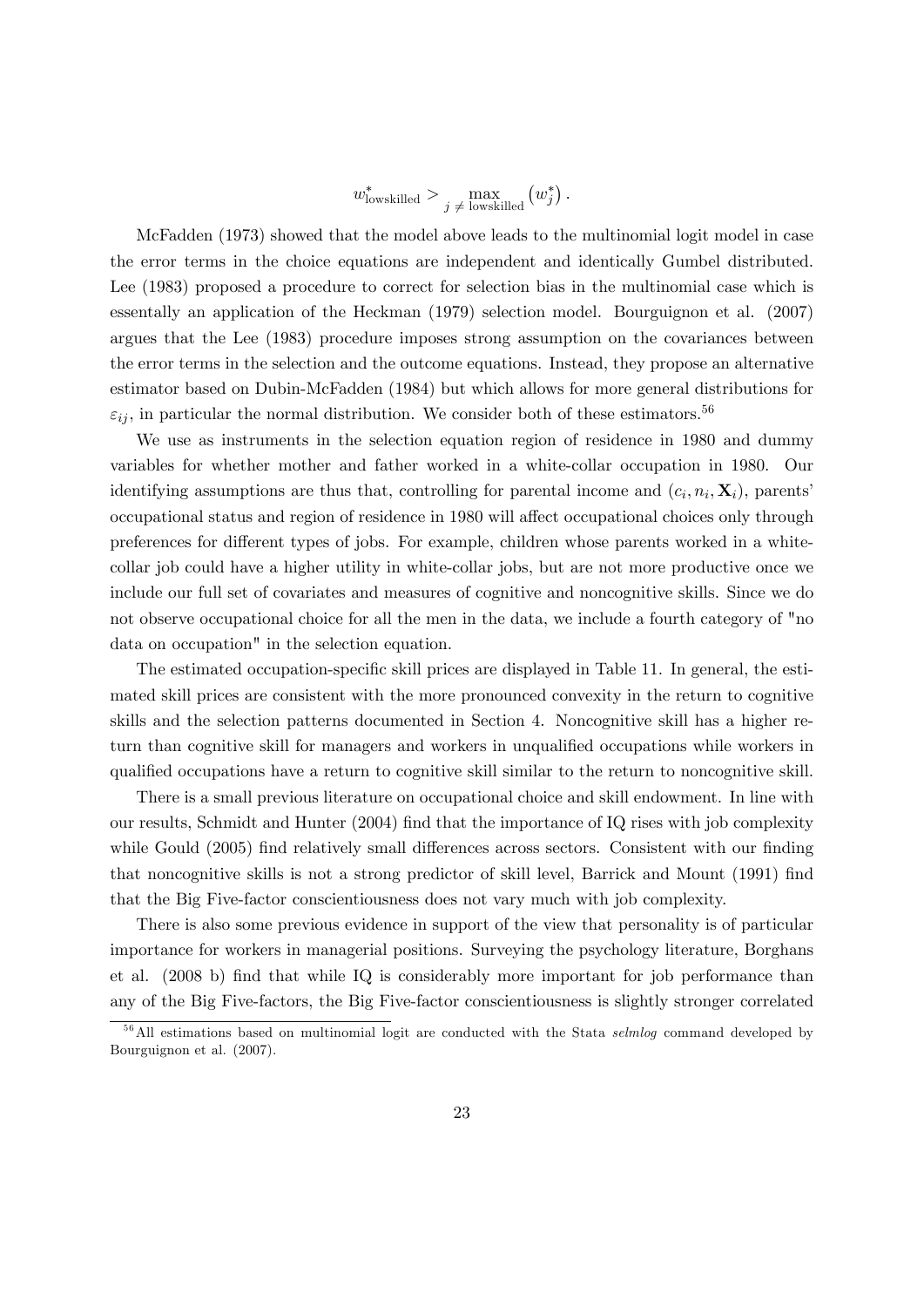with leadership than IQ. Kuhn and Weinberger (2005) find that men who occupied leadership positions in high school are more likely to occupy a managerial position as adults and that the wage premium associated with high school leadership is higher in managerial occupations. Borghans et al. (2008 a) document that a prefence for "directness" over "caring" is associated with work in managerial positions.

### 6 Concluding remarks

A key problem in the literature on personality and labor market outcomes is to obtain valid measures of noncognitive abilities. In this paper, we have used a measure of noncognitive ability based on a personal interview. In contrast to survey-based measures of noncognitive ability, this measure is a substantially stronger predictor of labor market success than cognitive ability. In particular, we find strong evidence that men who fare badly in the labor market in the sense of long-term unemployment or low annual earnings lack noncognitive but not cognitive ability. We point to a technological explanation for this result: Noncognitive ability is an important determinants of productivity irrespective of occupation or skill level, though it seems to be of particular importance for workers in a managerial position. In contrast, the return to cognitive ability is low for unqualified workers but high for workers in qualified occupations. As a result, noncognitive ability is more important for men at the verge of being priced out of the labor market.

Our results suggest that the emphasis put on cognitive ability by, for example, Herrnstein and Murray (1994) should be subject to serious qualifications. Since cognitive and noncognitive ability are positively correlated, a failure to control for noncognitive ability will lead to an upward bias on the effect of cognitive ability on outcomes. In our case, cognitive ability does not predict poverty once noncognitive ability is controlled for, while the estimated effect of cognitive ability on wages, unemployment and annual earnings is reduced substantially.

Previous research (e.g. Cunha et al. (2006), Cunha and Heckman (2007)) have suggested that noncognitive abilities can be substantially affected by early interventions. By demonstrating the particular importance of noncognitive ability for workers with low skills, our results thus reinforce the message put forth by these authors that early interventions for disadvantaged children could have large benefits.

The results in this paper are potentially important for a number related literatures. For example, the literature on skill-biased technological change and has so far focused on the increased importance of cognitive ability (e.g., Murnane et al 1995). Moreover, the genetic and cultural transmission of noncognitive ability could be important for understanding the intergenerational transmission of inequality (e.g., Bowles and Gintis  $2002$  and Björklund et al.  $2006$ ).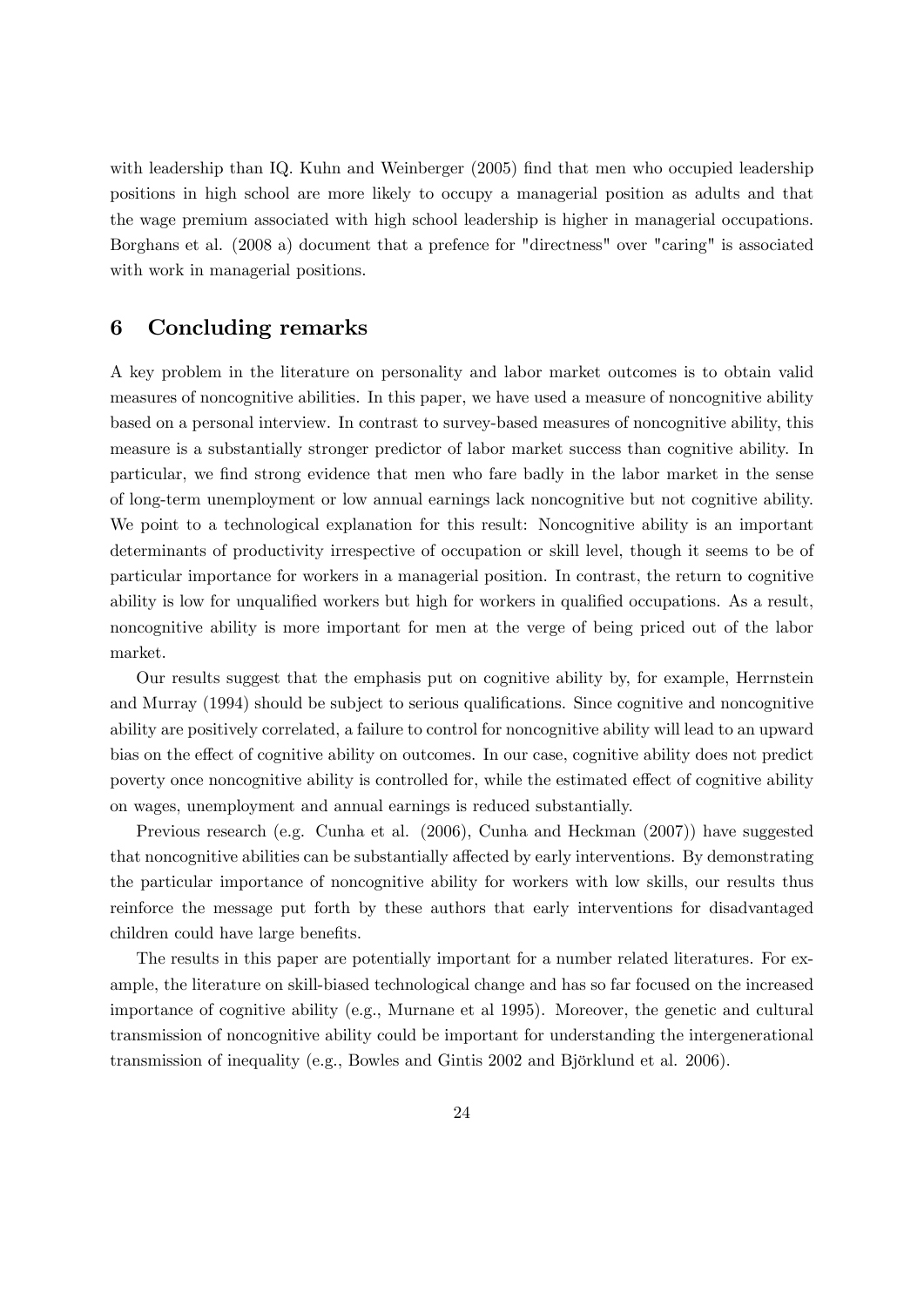## 7 Appendix A: Data

### 7.1 Construction of durations

We observe all the major transfers associated with absence from work. Those transfers are unemployment benefits, sick leave benefits and benefits during parental leave. It is however common that college educated workers have extra unemployment insurance for a limited period of time, which we do not observe. In following we abstract from those, assuming that they last for only a short period. The unemployment benefits from the government and the parental leave benefits are a function of earnings in the previous year while sick leave benefits are a function of the current wage rate (which we recalculate to the corresponding annual income). The replacement rates and ceilings that determine the size of the transfer are reported in the following table.

|                                                                    | BENEFIT POLICIES (2006)                                        |                                                                          |  |  |  |  |  |  |
|--------------------------------------------------------------------|----------------------------------------------------------------|--------------------------------------------------------------------------|--|--|--|--|--|--|
|                                                                    | Replacement rate                                               | Ceiling (SEK)                                                            |  |  |  |  |  |  |
| Unemployment                                                       | 80\%                                                           | 240,900                                                                  |  |  |  |  |  |  |
| Sick leave                                                         | 80\%                                                           | 347,000                                                                  |  |  |  |  |  |  |
| Parental leave                                                     | 69%                                                            | 347,000                                                                  |  |  |  |  |  |  |
|                                                                    |                                                                | Note: The ceiling for sick leave and parental leave benefits was 297,000 |  |  |  |  |  |  |
|                                                                    | until July 1 and SEK 397,000 after July 1. We use the average. |                                                                          |  |  |  |  |  |  |
| The replacement rate for parental leave is variable decided by the |                                                                |                                                                          |  |  |  |  |  |  |
| parents. We set it to $6/7$ of 80 $\%$ .                           |                                                                |                                                                          |  |  |  |  |  |  |

Based on the observed transfers in a given year and earnings in the previous year, the duration of an unemployment spell and the duration of leaves due to illness or parenthood is computed. In the case of sick leave the current wage rate is approximated by last year's income. Let variables denoted with stars  $(*, **)$  refer to last year's earnings truncated at each of the two ceilings reported in the table. A proxy for the duration of absence from work in 2006 is then calculated as follows:

$$
duration = \frac{unemplogment \text{ benefits}}{0.8 \cdot earnings^*} + \frac{\text{sick leave benefits}}{0.8 \cdot earnings^{**}} + \frac{\text{parental leave benefits}}{0.69 \cdot earnings^{**}}
$$

For x percent of the observations the computed duration is greater than one and in these cases it is set equal to one.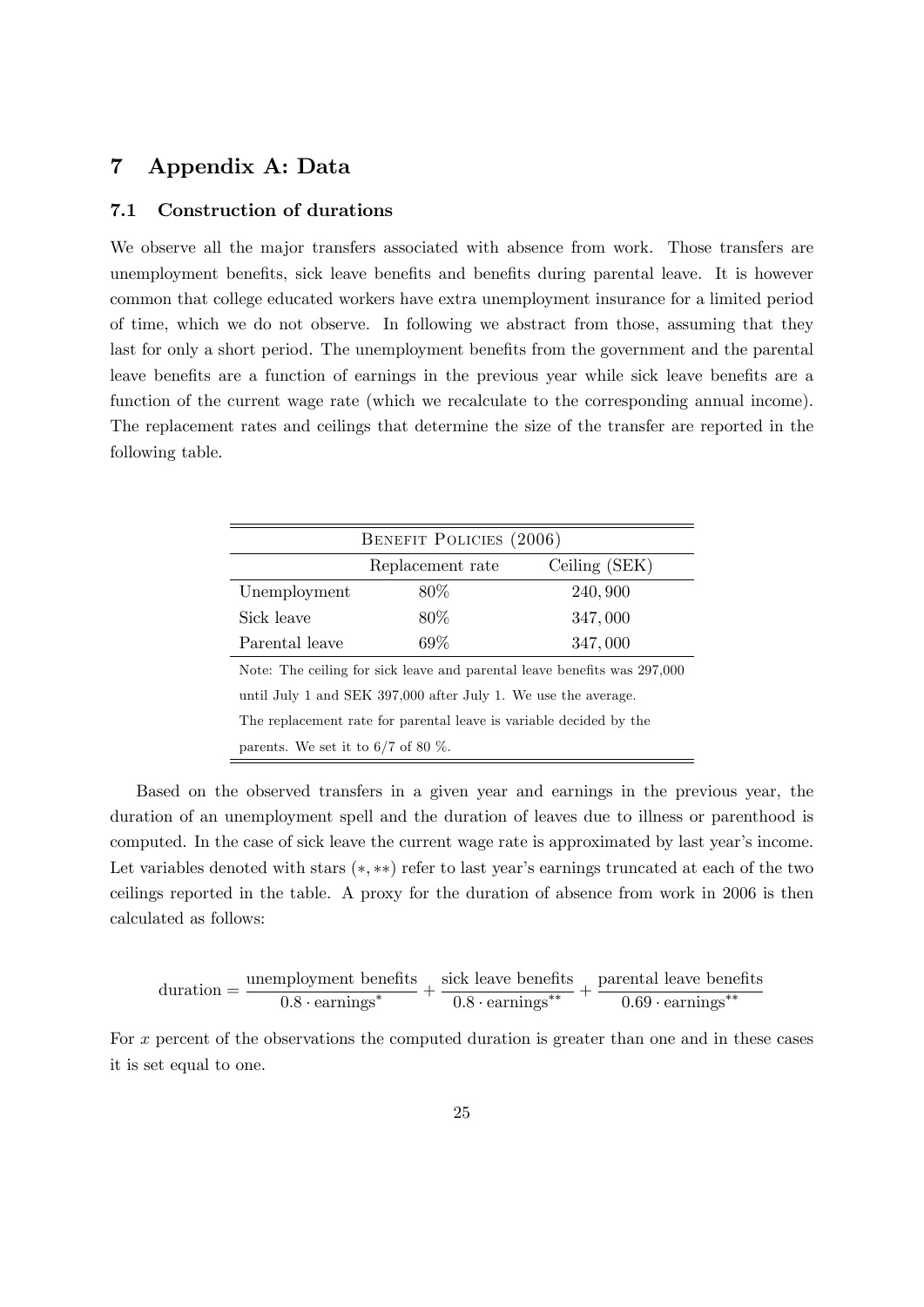It is more difficult to infer durations for individuals with the previous year's earnings equal to zero, and we therefore treat these as missing observations when we use the imputed durations to impute wages or unemployment spells. As a robustness check in the analysis of unemployment spells, we also consider earnings prior to 2005 when we impute employment durations.

#### 7.2 Imputation of wages

Based on the duration measure and reported earnings it is possible to impute wages for individuals with no observed wage rate in 2001-2006 as long as their earnings is observed. Note that the fraction of time worked in 2006 is given by  $(1 -$  duration). Assuming that the individual works full-time the wage rate is:

$$
w = \frac{\text{earnings}}{12 \cdot (1 - \text{duration})} \cdot 0.9385
$$

where the last factor represents the average relation between the twelve times the wage rate and annual earnings in the sample.

### 7.3 Definition of parents in the wave of 1980

The oldest female in a household is defined as mother if she is at least 20 years old and if some other criteria are satisfied. Similarly, the oldest male may be defined is father if he is at least 20 years old and the remaining criteria are met. The remaing criteria concern civil status. If both a woman and a man satisfies the age criteria and both of them are married they are defined as mother and father, respectively. If only one of the two is reported as married or if one of the two is reported to be divorced then this person is defined as a parent and the other person is not defined as a parent. The household's income is defined as both parents' income if two parents are present, otherwise the household's income is defined as the mother's or the father's income.

### 7.4 Definition of parental occupation in 1980

There are no direct information on occupation available in the 1980 wave of LINDA. We therefore use industry code (SNI69) of occupation as a proxy for occupation. This code is very detailed (Öve-digits), but we use the Örst two digits which indicate industry in a broader sense. We classify parents working in postal services and telecommunications; banking and finance; insurance; administration and consulting; public administration; education and culture as "white collar" and parents working in forestry; fishing; mining; ready-made clothing; pulp; chemical industries; other types manufacturing; energy; construction; retail; tourism; transportation; water and sanitation and repair services as "blue-collar".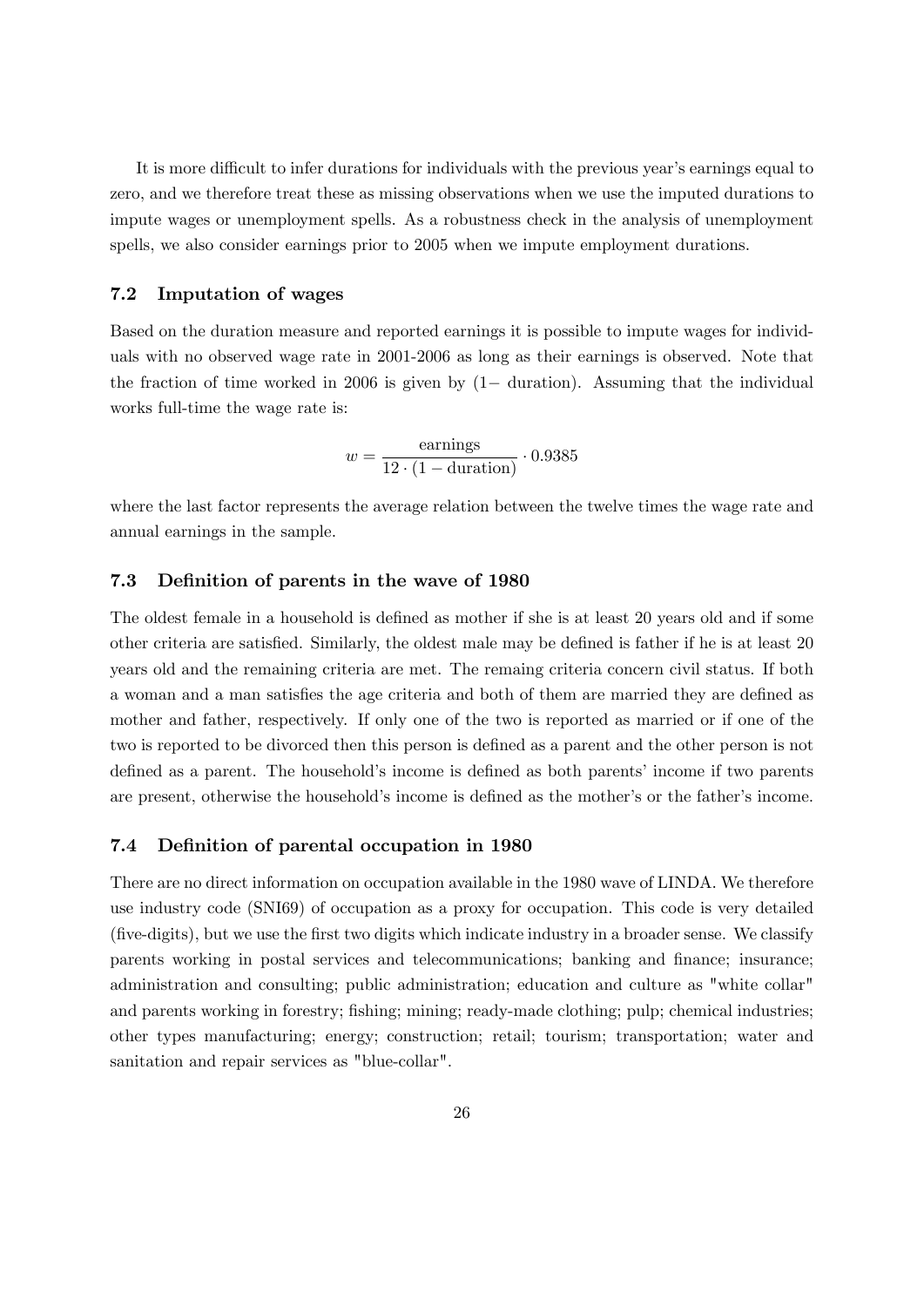### 7.5 Occupational choice

We use the information on occupation LINDA contains information on occupation (SSYK96) to assign workers into three broad occupation groups: managers, highskilled workers and lowskilled workers. We use the ten broadest occupational categories in the data, numbered from 0-9. We define men in group 0 (military work) and group 1 (managerial work) as "managers". Group 2-9 has a qualification level attached to them (group  $0$  and group 1 are not assigned a qualification level), and we use this to classify workers as "highskilled" or "lowskilled". The qualification level goes from 1 (lowest) to 4 (highest). We define workers in group 2 (qualification level 4) and group 3 (qualification level 3) as "highskilled", while workers in group  $4-8$  (qualification level 2) and 9 (qualification level 1) are defined as "lowskilled".

#### 7.6 Regional dummies

All municipalities in Stockholm county except for Norrtälje, Nykvarn, Nynäshamn and Södertälje are coded as belonging to greater Stockholm. Greater Gothenburg include the municipalities Göteborg, Kungälv, Stenungsund, Tjörn, Öckerö, Mölndal, Partille, Härryda, Lerum, Ale and Kungsbacka. Greater Malmö inlcude the municipalities Malmö, Lund, Trelleborg, Vellinge, Kävlinge, Staffanstorp, Lomma, Svedala, and Burlöv.

## 8 Appendix B: Tests for selection bias

As already discussed in Section 2, we do not observe wages for the entire sample. One reason we do not observe wages is that employers do not report them to Statistics Sweden. If such workers are not systematically different from workers with observable wages in terms of the relationship between skills and wages, this will not bias our estimates. A more serious problem is that we do not observe wages for men who do not work. Though there is no minimum wage law in Sweden, the effective minimum wage is relatively high due to the strong influence of trade unions and the extensive welfare system. This implies that men with low productivity or a strong preference for leisure will be selected out of the labor market. Following Gronau (1974), suppose men select into the labor market in case the offered wage  $(w_i)$  exceeds the reservation wage  $(w_i^r)$ , which is given by

$$
\log w_i^r = \beta_{c2}c_i + \beta_{n2}n_i + \mathbf{X}_i\boldsymbol{\gamma}_2 + \varepsilon_{i2}.
$$

Hence, we observe wages if and only if

$$
\log w_i - \log w_i^r = \beta_c' c_i + \beta_n' n_i + \mathbf{X}_i \gamma' + u_i > 0 \tag{6}
$$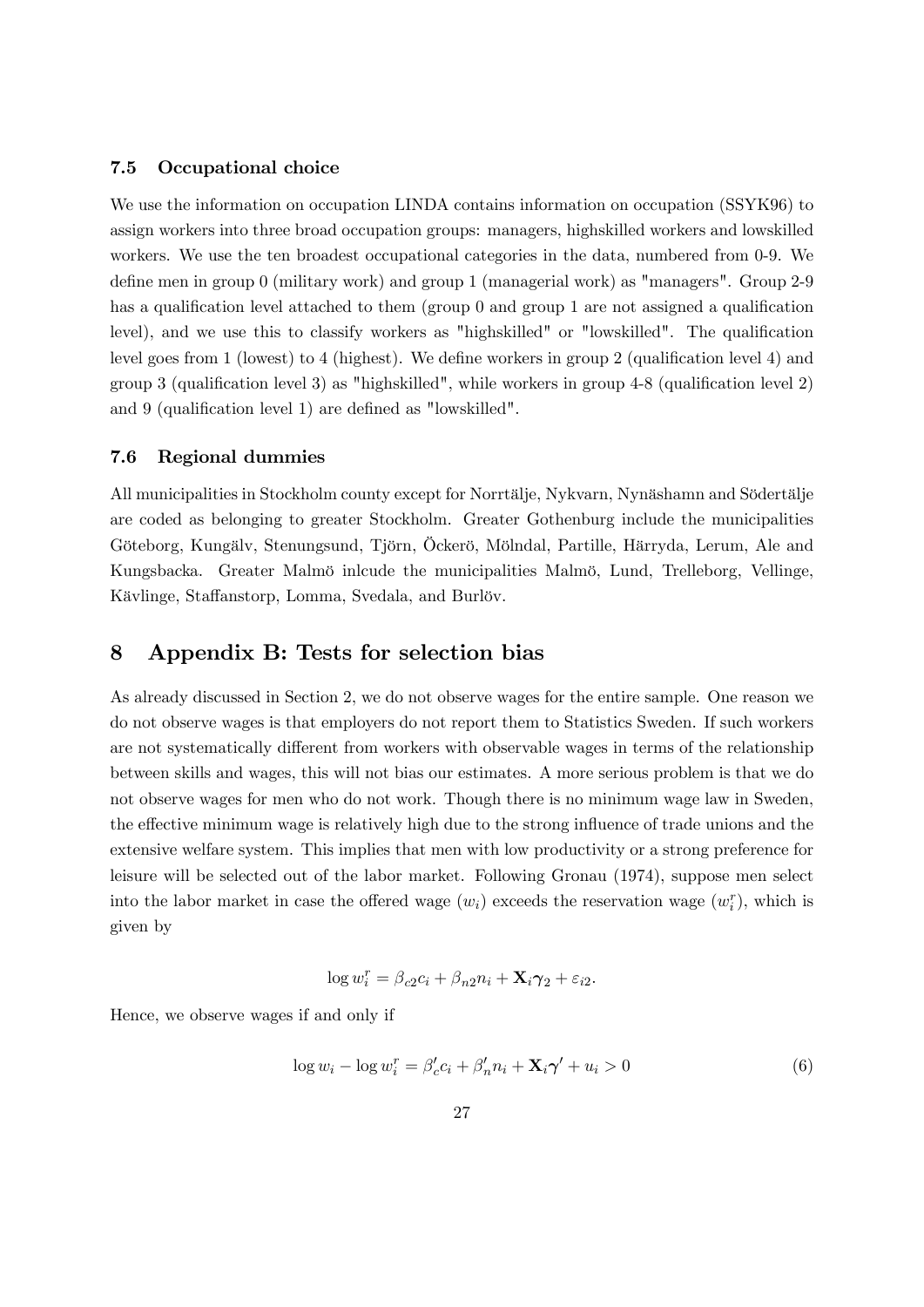where  $\beta'_c \equiv \beta_c - \beta_{c2}, \beta'_n \equiv \beta_n - \beta_{n2}, \gamma' \equiv \gamma - \gamma_2$  and  $u_i \equiv \varepsilon_i - \varepsilon_{i2}$ . Let  $I = 1$  denote the case when  $w_i \geq w_i^r$  and  $I = 0$  the case when  $w_i < w_i^r$ . A selection bias occurs in case  $u_i$  is correlated with  $\varepsilon_i$ . We use four different methods to deal with this potential problem.

Our first approach is to test if our results are sensitive to whether imputed wages are included or not. The results reported in the text considered the case when wages in 2006 were imputed from observed wages in the 2001-2005 period. Here, we consider the case when we exclude all imputed wages and when an imputed wage is added also for some of the men whose wage is unobservable in the entire 2001-2006 period. Using records on social benefits (unemployment benefits, pensions, sick leave and parental leave), we construct a measure on the number of months in employment in 2006.<sup>57</sup> We then divide total labor income in 2006 with this number to get an imputed monthly wage.<sup>58</sup> We code this wage as missing in case it falls short of 12,000 SEK. Using wages imputed this way increases the number of observations by 175, bringing the total number to 14,213, or 96.7  $\%$  of our sample. The table below summarizes the different wage measures used in the paper.

| Measure | Method                                                                             | N      |
|---------|------------------------------------------------------------------------------------|--------|
| W1      | Wages observed in 2006                                                             | 12.570 |
| W2      | $W1 +$ imputed from observed wages in 2001-2005 if W1 is missing                   | 14,038 |
| W3      | $W2$ + imputed from annual earnings and social benefits in 2005-2006 if W2 missing | 14.213 |

Our second approach is median regression. The advantage of median regression over OLS is that the results are only affected by the position of the imputed wage with respect to the conditional median.<sup>59</sup> Hence, the results from median regression are not sensitive to the exact value of imputed wages. If log wages are linear in  $c$  and  $n$ , median regression identifies the same parameter as OLS. To assign men with missing wages an imputed wage on the right side of the conditional median, we calculate the predicted values from a median regression of the logarithm of annual earnings on  $(c_i, n_i, \mathbf{X}_i)$ . Let  $w_i$  denote the wage from either of our three wage measures described in Section 2 and  $K_i$  denote an indicator variable equal to one in case actual earnings exceeds predicted earnings and equal to zero in case actual earnings falls short of predicted earnings. For each wage measue, we then create a new variable  $y_i = w_i$  if  $I_i = 1$ ,

 $57$ The details behind our construction of these measures are available in the Appendix.

<sup>&</sup>lt;sup>58</sup>We multiply the imputed wage by a factor :9385 since the yearly labor market income implied by reported monthly wages only constitute 93:85 % of actual income as reported in tax records. The likely reason for this discrepancy is that some men work more than full-time.

 $59B$ loomfield and Steiger (1983) provide the mathematical details for this result. Other papers that have used median regression to control for selection bias are Neal and Johnson (1996), Neal (2004) and Olivetti and Petrongolo (2008).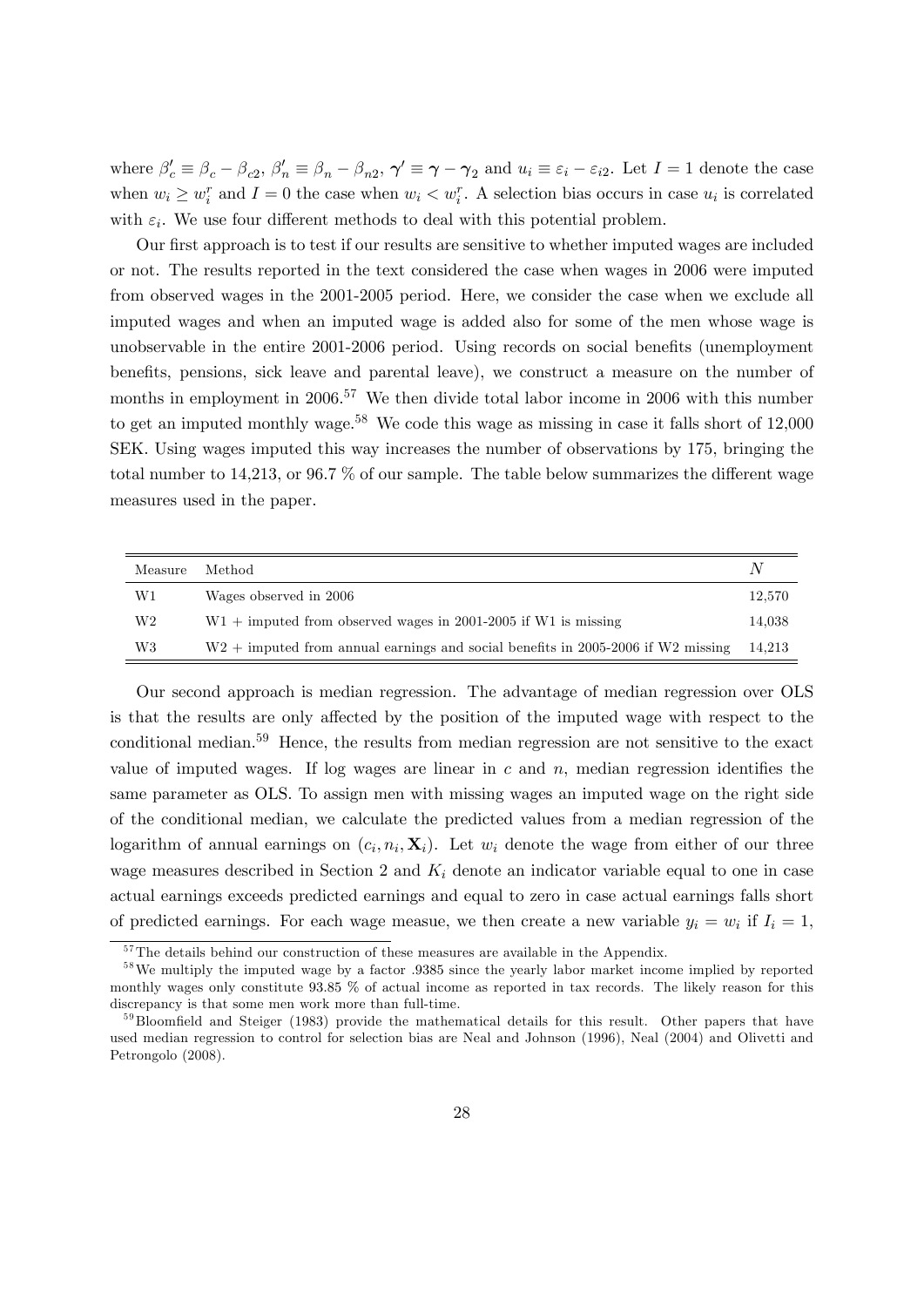$y_i = 0$  if  $I_i = 0$  and  $K_i = 0$  and  $y_i = 10^8$  if  $I_i = 0$  and  $K_i = 1.60$  In other words, we assign men with missing wages and an annual earnings below the conditional median a wage below the conditional median, and men with missing wages but an annual earnings above the conditional median a wage above the conditional median.

Our third approach is to employ the two-step procedure proposed by Heckman (1976, 1979). As we do not have a valid instrument for selection into the labor market, we rely on the nonlinearity of the inverse Mill ratio to identify  $(\beta_c, \beta_n, \gamma)$ . Leung and Yu (1996) argue that the Heckman two-step estimator is effective even in the absence of an exclusion restriction in the selection equation, provided that at least one of the variables in the vector of covariates has enough variation to induce tail behavior in the inverse Mills ratio. As we will see, noncognitive ability is a strong predictor of participation in the labor market, suggesting that the Heckman two-step procedure could actually work for our purposes. Still, we view the results from Heckman two-step as a robustness check, not as our favoured specification.

We use as our fourth approach a simple variant of "identification at infinity" (Chamberlain, 1986; Heckman, 1990). The idea behind this identification strategy is to restrict the sample to a group of workers for whom the choice to select into the labor market is not affected by unobservable productivity  $(\varepsilon_i)$ . To this end, we first run a probit regression of an indicator variable of observable wages on  $(c_i, n_i, \mathbf{X}_i)$  and then run regression (1) for men whose covariates imply a high predicted probability of nonmissing wages. A drawback with this method is that inferences may not be valid for the entire sample.

Table B1 reports the results from different approaches to control for selection bias. These results are not adjusted for measurement error and should thus be compared to the standard OLS estimates of column one and two in Table 2. We first show that the results are very similar for the two other wage measures described in Section 2. We then consider the different methodological approaches outlined above. First, the results from median regressions is displayed in column five and  $six.^{61}$ . As described above, the advantage of median regression over OLS is that it is less sensitive to the imputed values of missing wages. Second, we employ a simple variant of "identification at infinity" by first running a probit regression of the probability of observed wages and then restricting the sample to men whose covariate values predicts this probability to be above 85 percent. Both quantile regression and "identification at infinity" give results close to the OLS estimates. Finally, column nine and ten give the results from a Heckman two-step estimator. Even though these estimates are not corrected for measurement error, we find that the estimated effect of noncognitive ability is larger than for cognitive ability already in the

<sup>&</sup>lt;sup>60</sup>The only reason we choose such a high value as  $10^8$  is to be certain that these wages are indeed above the conditional median.

 $61$ The results for median regression, Identification-at-infinity and Heckman two-step for the two sample with directly observable wages and the second measure of imputed wages are reported in Table A2.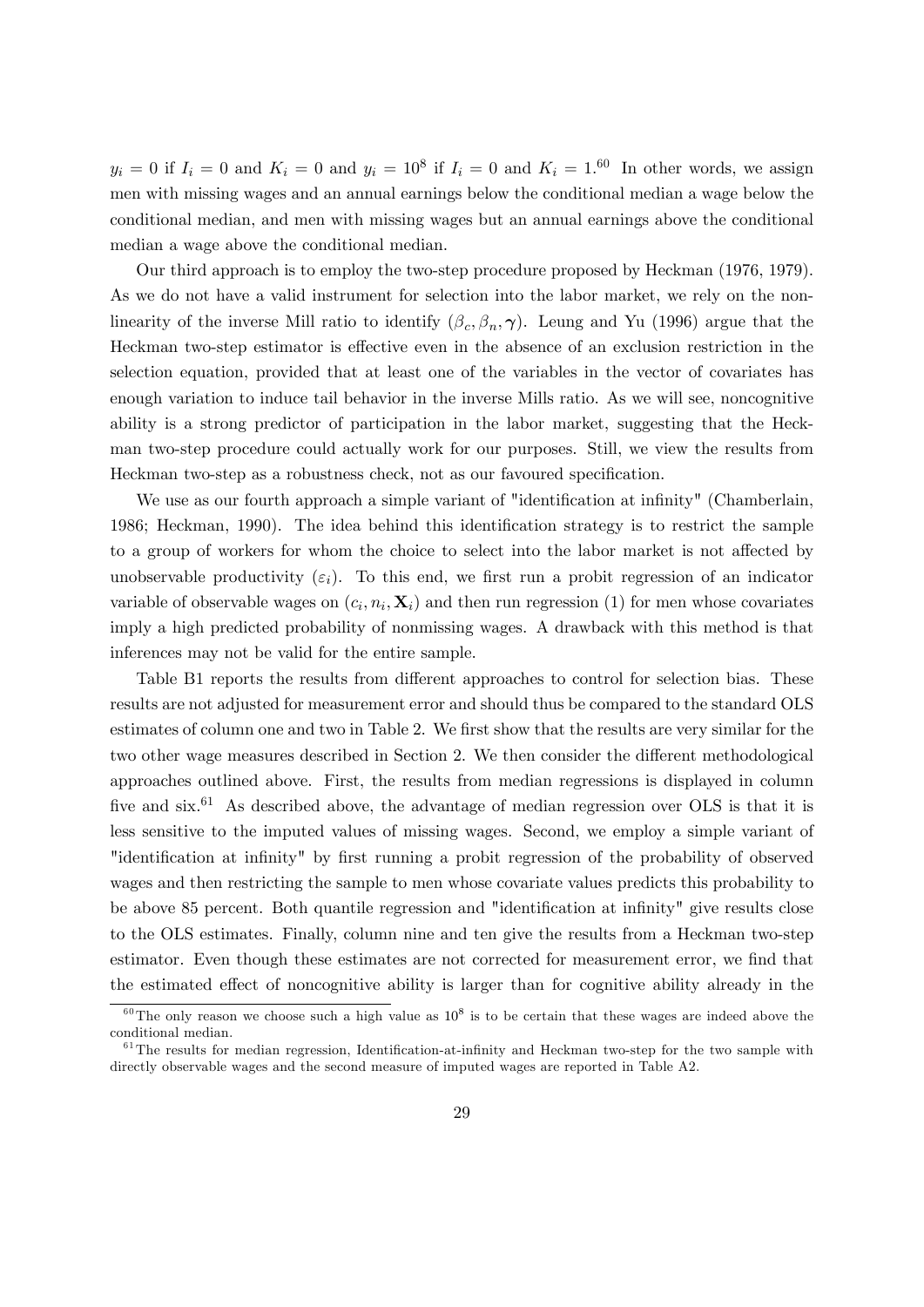specification with the small set of covariates. However, as we do not have a credible exclusion restriction in the selection equation, these estimates should be interpreted with caution. In sum, the results in Table B1 do not indicate that our results are driven by selection bias.

## 9 Appendix C: Measurement error

#### 9.1 Validation from twin data

We describe our adjustment for measurement error in the context of cognitive skills, but the application to noncognitive skills is identical. Consider a simple model where the true level of cognitive skill  $(c^*)$  is unobservable but where there is a measure of c such that

$$
c=c^*+v
$$

where  $v \sim N(0, \sigma_v^2)$  and  $Cov(c^*, v) = 0$ . Assuming that the correlation in v within twin pairs is zero, the correlation within MZ twins for  $c$  is

$$
\rho_{MZ} = \frac{\sigma_{c_1 c_2}}{\sigma_c^2} = \frac{\sigma_{c_1^* c_2^*}}{\sigma_{c^*}^2 + \sigma_v^2}
$$

where  $\sigma_{c_1^*c_2^*}$  is the within-twin pair covariance in  $c^*$ . Without loss of generality, we can normalize the variance in  $c$  to one, implying that

$$
\sigma_{c^*}^2 + \sigma_v^2 = 1
$$

and

$$
\rho_{MZ}=\sigma_{c_1^*c_2^*}.
$$

Now consider the within-twin difference in observed cognitive skill

$$
\Delta c = \Delta c^* + \Delta v.
$$
  
=  $c_1^* - c_2^* + v_1 - v_2$ 

Since  $\sigma_{v_1v_2}$  by assumption, the variance in  $\Delta c$  is

$$
2\sigma_{c^*}^2 - 2\sigma_{c_1^*c_2^*} + 2\sigma_v^2,
$$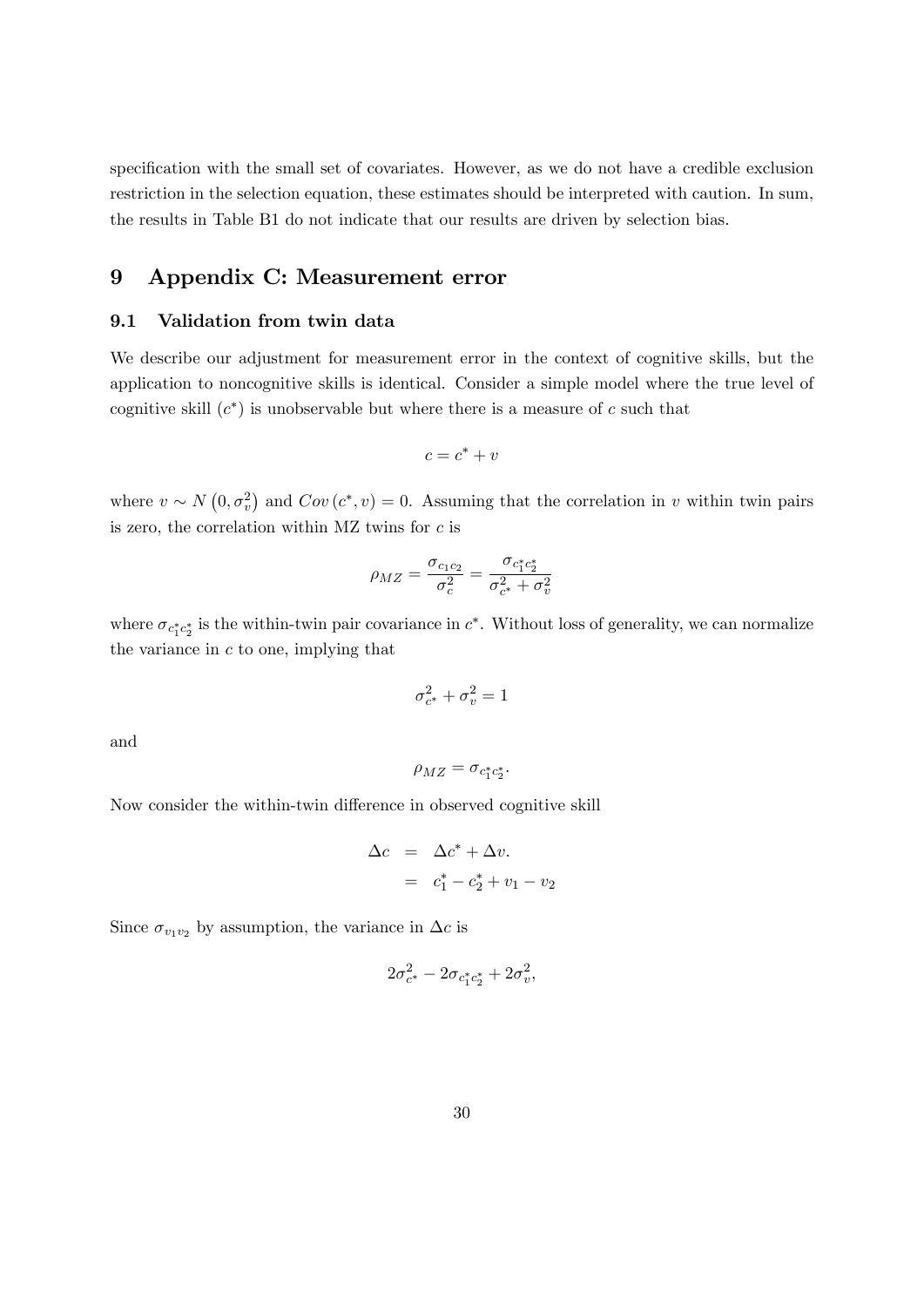implying that the reliability ratio for cognitive skills within MZ twin pairs is

$$
\frac{\sigma_{c^*}^2 - \sigma_{c_1^*c_2^*}}{\sigma_{c^*}^2 - \sigma_{c_1^*c_2^*} + \sigma_v^2}.
$$

The reliability ratio can be expressed as

$$
\sigma_{c^*}^2 - \rho_{MZ}
$$

$$
\sigma_{c^*}^2 + \sigma_v^2 - \rho_{MZ}
$$

$$
= \frac{\sigma_{c^*}^2 - \rho_{MZ}}{1 - \rho_{MZ}}.
$$

Now, running a regression of within MZ twin differences in some outcome (like annual earnings) on within MZ twin pair differences in  $c$  gives the estimated effect

$$
\widetilde{\boldsymbol{\beta}}_{MZ} = \left(\frac{\sigma_{c^*}^2 - \sigma_{c_1^*c_2^*}}{\sigma_{c^*}^2 - \sigma_{c_1^*c_2^*} + \sigma_v^2}\right) \boldsymbol{\beta}_{MZ}
$$

where  $\beta_{MZ}$  is the true effect. Rearranging this gives

$$
\frac{\widetilde{\beta}_{MZ}}{\beta_{MZ}} = \frac{\sigma_{c^*}^2 - \sigma_{c_1^*c_2^*}}{\sigma_{c^*}^2 - \sigma_{c_1^*c_2^*} + \sigma_v^2}.
$$

and

$$
\frac{\widetilde{\beta}_{MZ}}{\beta_{MZ}} = \frac{\sigma_{c^*}^2 - \rho_{MZ}}{1 - \rho_{MZ}}
$$

Rearranging this expression gives

$$
\sigma_{c^*}^2 = (1 - \rho_{MZ}) \frac{\tilde{\beta}_{MZ}}{\beta_{MZ}} + \rho_{MZ}
$$

or, equivalently

$$
\frac{\sigma_{c^*}^2}{\sigma_{c^*}^2 + \sigma_v^2} = (1 - \rho_{MZ}) \frac{\tilde{\beta}_{MZ}}{\beta_{MZ}} + \rho_{MZ}.
$$

Note that the LHS of this expression is equivalent to the reliability ratio of c. Assuming that the true effects  $\beta_{MZ}=\beta_{DZ}$  are the same for DZ twins, we get

$$
\frac{\tilde{\beta}_{MZ}}{\beta_{MZ}}(1 - \rho_{MZ}) + \rho_{MZ} = \frac{\tilde{\beta}_{DZ}}{\beta_{DZ}}(1 - \rho_{DZ}) + \rho_{DZ}
$$
\n
$$
\beta_{DZ} = \beta_{MZ} = \frac{\tilde{\beta}_{DZ}(1 - \rho_{DZ}) - \tilde{\beta}_{MZ}(1 - \rho_{MZ})}{\rho_{MZ} - \rho_{DZ}}.
$$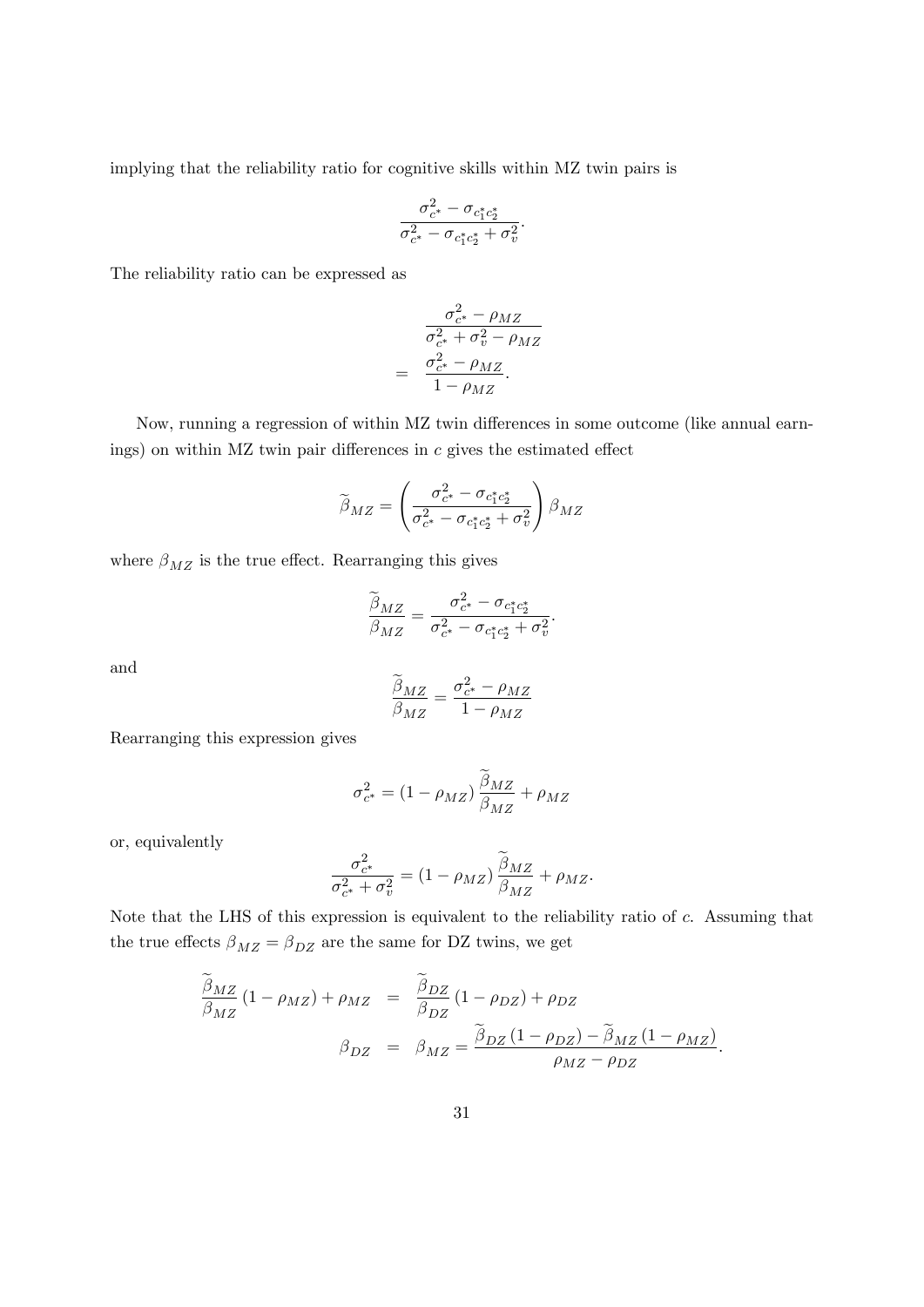Once we have obtained  $\beta_{MZ}$  (or, equivalently,  $\beta_{MZ}$ ), we can also get the reliability ratio. From an OLS on annual earnings, we get for the noncognitive measure

$$
\beta = \frac{36569 (1 - 0.5217) - 2338 (1 - 0.6953)}{0.6953 - 0.5217}
$$
  
= 96651

This gives us an reliability ratio for noncognitive skills which is

$$
\frac{\beta_{MZ}}{\beta} (1 - \rho_{MZ}) + \rho_{MZ} = \frac{2338}{96651} (1 - 0.6953) + 0.6953 = 0.70267
$$

Using the same formula and corresponding data for cognitive skills, we get

$$
\beta = \frac{14829 (1 - 0.5027) - 6796 (1 - 0.8004)}{0.8004 - 0.5027}
$$
  
= 20215

We then get the reliability ratio

$$
\frac{\beta_{MZ}}{\beta} (1 - \rho_{MZ}) + \rho_{MZ} = \frac{6796}{20215} (1 - 0.8004) + 0.8004
$$

$$
= 0.8675
$$

We now turn to robustness checks using different a different estimator (median regression) and dependent variable (log wages).

### 9.2 Measurement error covariance matrix

Assume that all cross-moments between the true variables and the measurement errors are zero. E.g. assume that  $E[c^*v_n] = 0$ . In addition, assume that this also holds for higher moments, e.g.  $E[c^*v_c^2] = 0, E[(c^*)^2v_c] = 0$  and  $E[c^*n^*v_c] = 0$  upto a total order of three, e.g.  $E[x^ky^mz^l]$ , for any variables  $x, y, z$  and  $k + m + l \leq 3$  Also assume that  $cov((c^*)^2, v_n^2) = 0$  and  $cov(v_c^2, v_n^2) = 0$ . Though we focus on cognitive ability, the corresponding terms are identical for noncognitive ability.

#### 9.2.1 Variance in measurement error for quadratic terms

Measurement error in quadratic terms is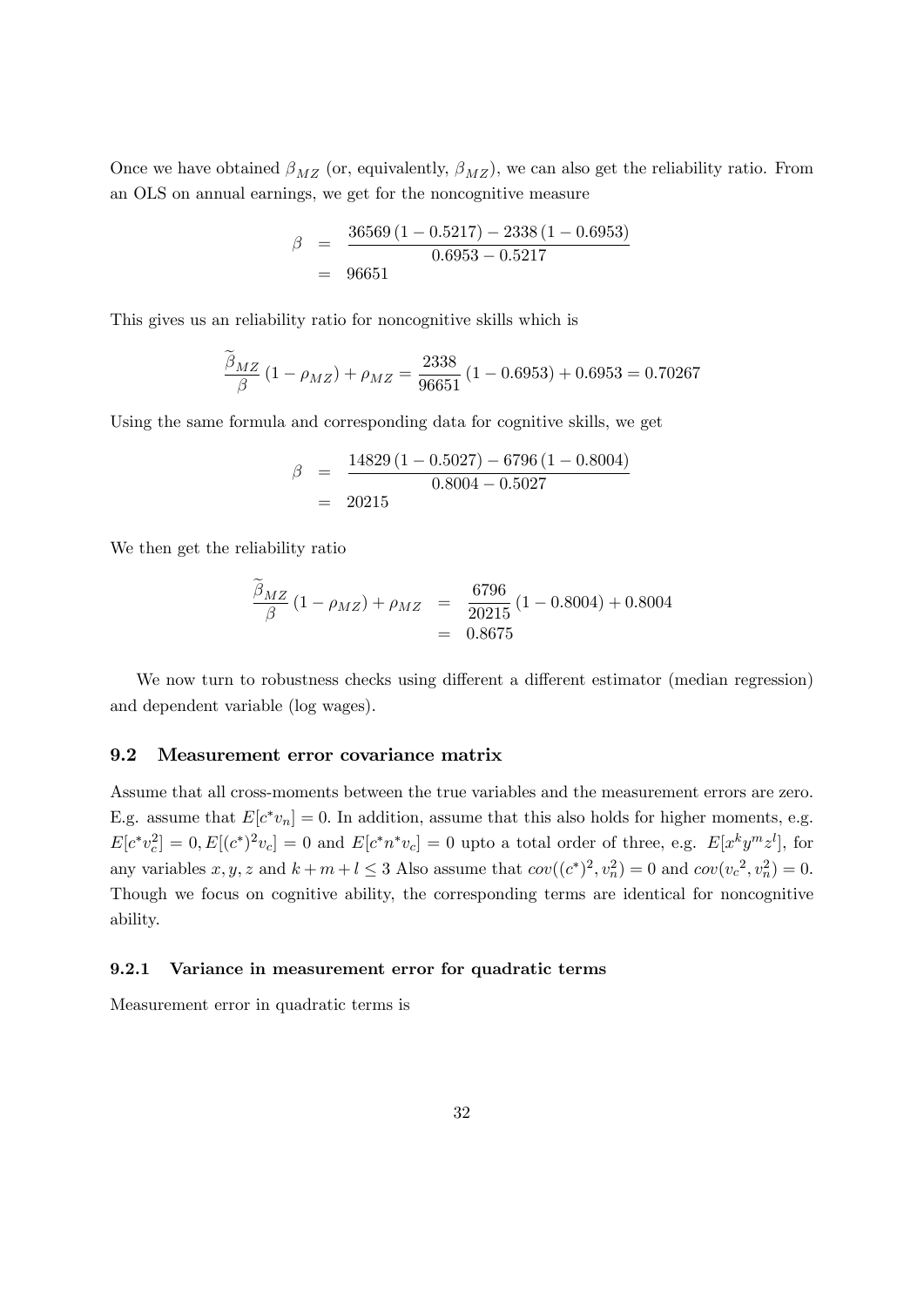$$
v_{c2} \equiv c^2 - c^{*2} = (c^* + v_c) (c^* + v_c) - c^{*2}
$$
  
=  $2c^* v_c + v_c^2$ .

Notice that:  $E[v_{c^2}] = E[2c^*v_c + v_c^2] = E[v_c^2] = \sigma_{v_c}^2$ . We thus get

$$
Var (v_{c2}) = Var (2c^*v_c + v_c^2)
$$
  
=  $E [(2c^*v_c + v_c^2 - Ev_{c2}) (2c^*v_c + v_c^2 - Ev_{c2})]$   
=  $E[4(c^*)^2v_c^2 + v_c^4 + \sigma_{v_c}^4 + 4c^*v_c^3 - 4c^*v_c\sigma_{v_c}^2 - 2v_c^2\sigma_{v_c}^2]$   
=  $4E [(c^*)^2v_c^2] + E[v_c^4] + \sigma_{v_c}^4 - 2\sigma_{v_c}^2E[v_c^2]$   
=  $4\sigma_{c^*}^2\sigma_{v_c}^2 + 3\sigma_{v_c}^4 + \sigma_{v_c}^4 - 2\sigma_{v_c}^4$   
=  $4\sigma_{c^*}^2\sigma_{v_c}^2 + 2\sigma_{v_c}^4$ 

### 9.2.2 Covariance in measurement error between linear and quadratic terms

It follows from above that  $Cov(v_c, v_{c^2}) = Cov(v_c, 2c^*v_c + v_c^2)$ . Thus,

$$
Cov(v_c, v_{c^2}) = Cov(v_c, 2c^*v_c + v_c^2)
$$
  
=  $E[(v_c - Ev_c)(2c^*v_c + v_c^2 - Ev_{c^2})]$   
=  $E[v_c(2c^*v_c + v_c^2 - \sigma_{v_c}^2)]$   
=  $E[2c^*v_c^2 + v_c^3 - v_c\sigma_{v_c}^2]$   
=  $E[2c^*v_c^2] + E[v_c^3]$ 

where  $E[v_c^3] = 0$  since  $v_c$  is distributed as a standard normal. From the definition of variance,  $E[2c^*v_c^2] = E[2c^*]E[v_c^2] + cov(2c^*, v_c^2) = E[2c^*]E[v_c^2]$  by assumption of independence with all higher moments. Also notice that  $E[c^*]=0$  according to our normalization. Thus:

$$
Cov(v_c, v_{c^2}) = 0.
$$

### 9.2.3 Variance in measurement error for interaction term

Measurement error in the interaction term is given by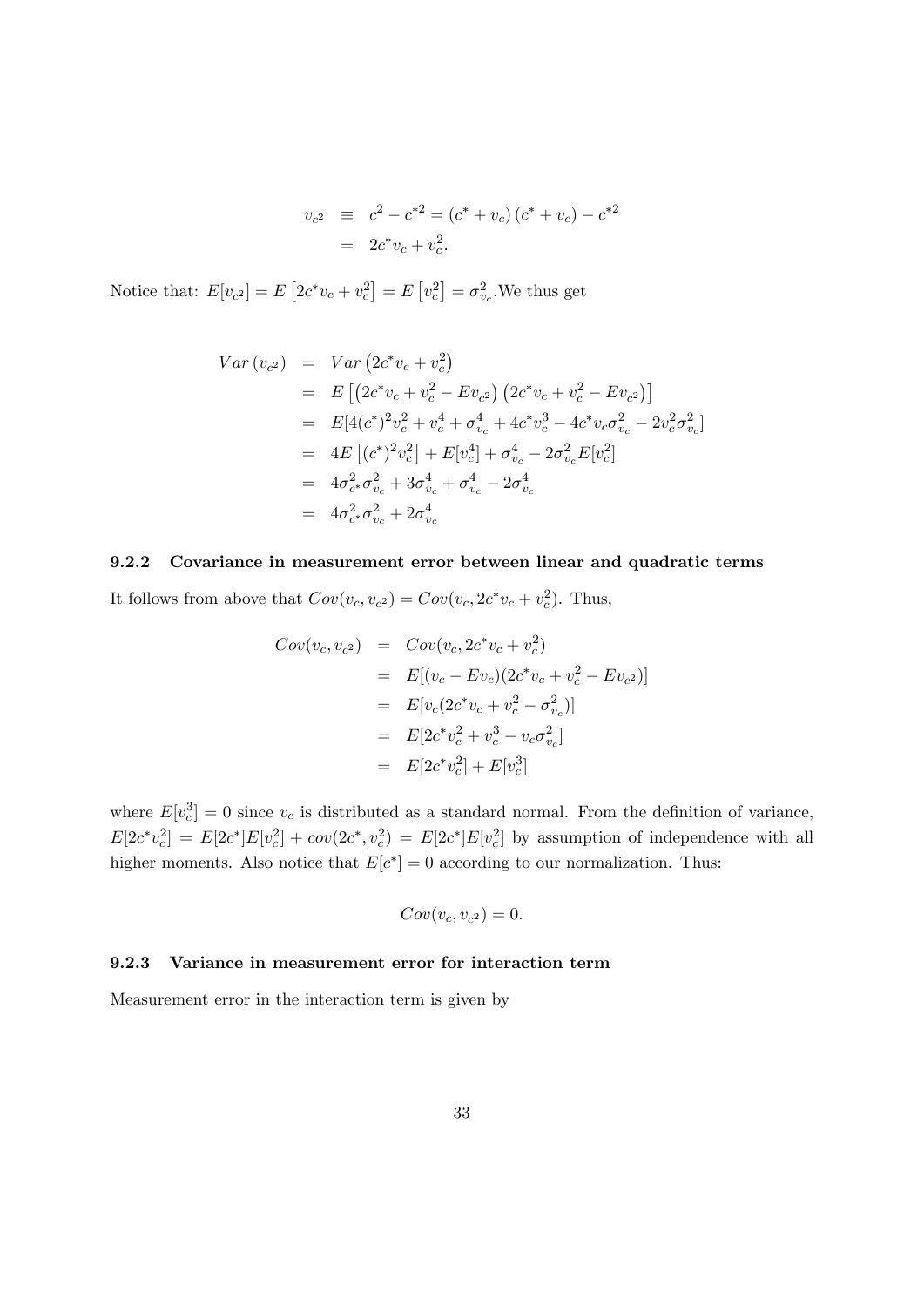$$
v_{cn} = cn - c^{*}n^{*} = c^{*}n^{*} - (c^{*} + v_{c})(n^{*} + v_{n})
$$
  
=  $c^{*}v_{n} + v_{c}n^{*} + v_{c}v_{n}$ .

Further,

$$
Var(v_{cn}) = E [(v_{cn} - Ev_{cn}) (v_{cn} - Ev_{cn})].
$$

Since

$$
Ev_{cn} = E[c^*v_n + v_cn^* + v_cv_n] = 0
$$

we obtain

$$
Var (v_{cn}) = E [(v_{cn})^2]
$$
  
\n
$$
= E [(c^*v_n + v_cn^* + v_cv_n)^2]
$$
  
\n
$$
= E [(c^*v_n)^2 + (v_cn^*)^2 + (v_cv_n)^2 + 2c^*n^*v_cv_n + 2n^*v_cv_n^2 + 2c^*v_cv_n^2]
$$
  
\n
$$
= E [(c^*v_n)^2 + (v_cn^*)^2 + (v_cv_n)^2]
$$
  
\n
$$
= cov((c^*)^2, v_n^2) + E [(c^*)^2]E[v_n^2] + cov((n^*)^2, v_c^2)
$$
  
\n
$$
+ E [(n^*)^2]E[v_c^2] + cov(v_c^2, v_n^2) + E[v_c^2]E[v_n^2]
$$
  
\n
$$
= \sigma_{c^*}^2 \sigma_{v_n}^2 + \sigma_{n^*}^2 \sigma_{v_c}^2 + \sigma_{v_c}^2 \sigma_{v_n}^2
$$

## 9.2.4 Covariance in measurement error between linear and interaction terms

Consider the case of the linear term in cognitive ability

$$
Cov (v_c, v_{cn}) = E [(v_c - Ev_c) (v_{cn} - Ev_{cn})]
$$
  
=  $E [v_c v_{cn}]$   
=  $E [v_c (c^* v_n + v_c n^* + v_c v_n)]$   
=  $E [v_c c^* v_n + v_c^2 n^* + v_c^2 v_n]$   
= 0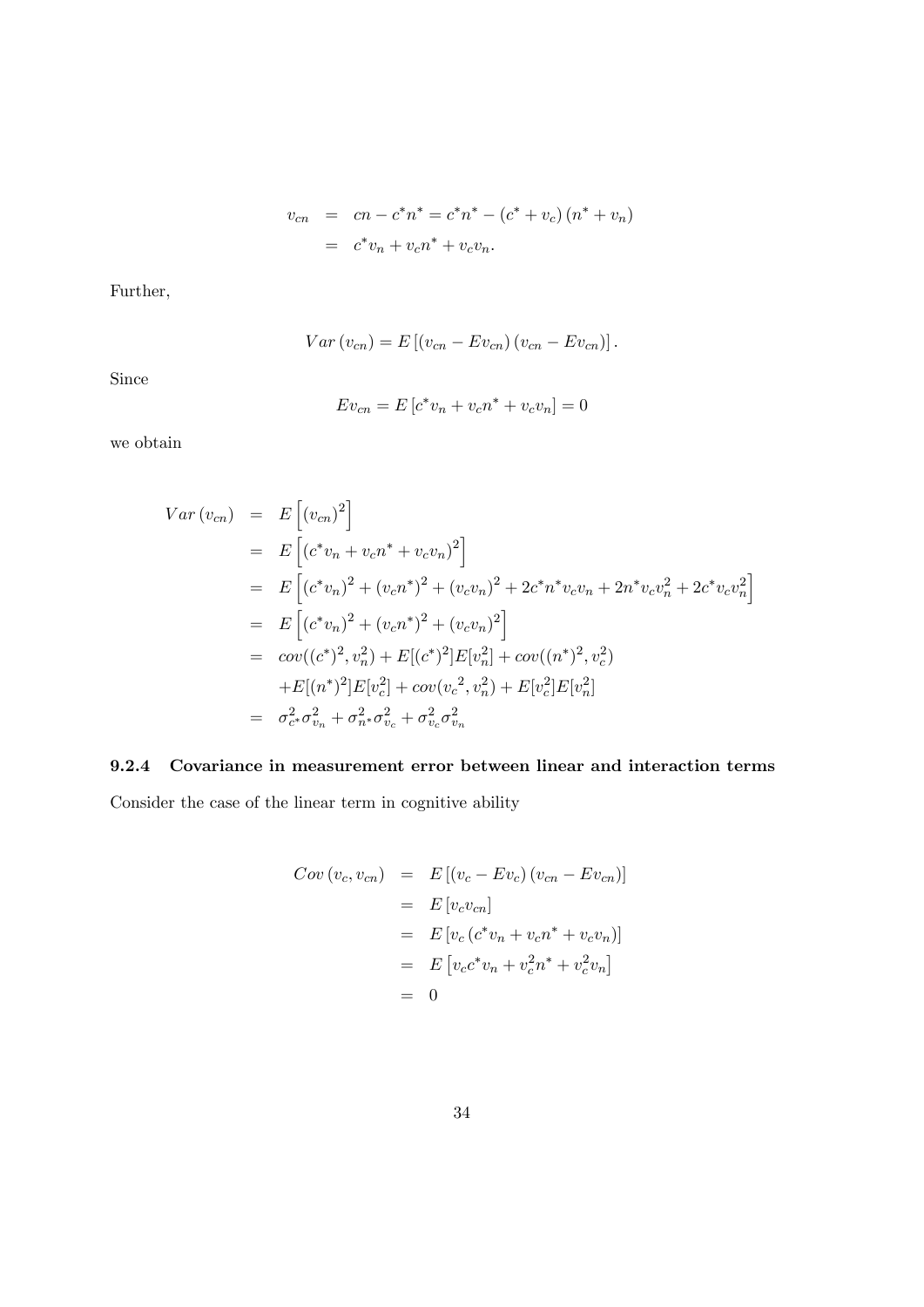### 9.2.5 Covariance in measurement error between quadratic and interaction terms

$$
Cov(v_{c^2}, v_{cn}) = E[(v_{c^2} - Ev_{c^2})(v_{cn} - Ev_{cn})]
$$
  
\n
$$
= E[(v_{c^2} - 1)(v_{cn})]
$$
  
\n
$$
= E[v_{c^2}v_{cn} - v_{cn}]
$$
  
\n
$$
= E[v_{c^2}v_{cn}]
$$
  
\n
$$
= E[(2c^*v_c + v_c^2)(c^*v_n + v_c n^* + v_c v_n)]
$$
  
\n
$$
= E[2c^*v_c(c^*v_n + v_c n^* + v_c v_n) + v_c^2(c^*v_n + v_c n^* + v_c v_n)]
$$
  
\n
$$
= E[2c^*v_c c^*v_n + 2c^*v_c v_c n^* + 2c^*v_c v_c v_n + v_c^2 c^* v_n + v_c^2 v_c n^* + v_c^2 v_c v_n]
$$
  
\n
$$
= E[2c^*v_c v_n + 5c^*v_c^2 v_n + v_c^3 n^* + v_c^3 v_n]
$$
  
\n
$$
= 0
$$

#### 9.2.6 Reliability ratios of higher order terms

We calculate the reliability ratios assuming that both  $c$  and  $n$  are normally distributed with mean zero and unit variance. Let  $v' = \begin{bmatrix} v_c & v_n & v_{c^2} & v_{n^2} & v_{cn} \end{bmatrix}$  be the vector of measurement error terms. The covariance between (observed) c and n, and between  $c^2$  and  $n^2$ , is set equal to the covariance observed in the data for the subscore measures (.3235 and .2080, respectively). The variance-covariance measurement error matrix is then

$$
\mathbf{\sum}_{vv'} = \left[ \begin{array}{cccc} \sigma_{v_c}^2 & 0 & 0 & 0 & 0 \\ 0 & \sigma_{v_n}^2 & 0 & 0 & 0 \\ 0 & 0 & 4\sigma_{c^*}^2\sigma_{v_c}^2 + 2\sigma_{v_c}^4 & 0 & 0 \\ 0 & 0 & 0 & 4\sigma_{n^*}^2\sigma_{v_n}^2 + 2\sigma_{v_n}^4 & 0 \\ 0 & 0 & 0 & 0 & \sigma_{c^*}^2\sigma_{v_n}^2 + \sigma_{n^*}^2\sigma_{v_c}^2 + \sigma_{v_c}^2\sigma_{v_n}^2 \end{array} \right]
$$

which gives the variance-covariance measurement error matrix

$$
\sum_{vv'} = \left[\begin{array}{ccccc} 0.1325 & 0 & 0 & 0 & 0 \\ 0 & 0.2973 & 0 & 0 & 0 \\ 0 & 0 & 0.49489 & 0 & 0 \\ 0 & 0 & 0 & 1.0125 & 0 \\ 0 & 0 & 0 & 0 & 0.3904 \end{array}\right]
$$

To compute the reliability ratios, we also need the variances of the observed variables. For the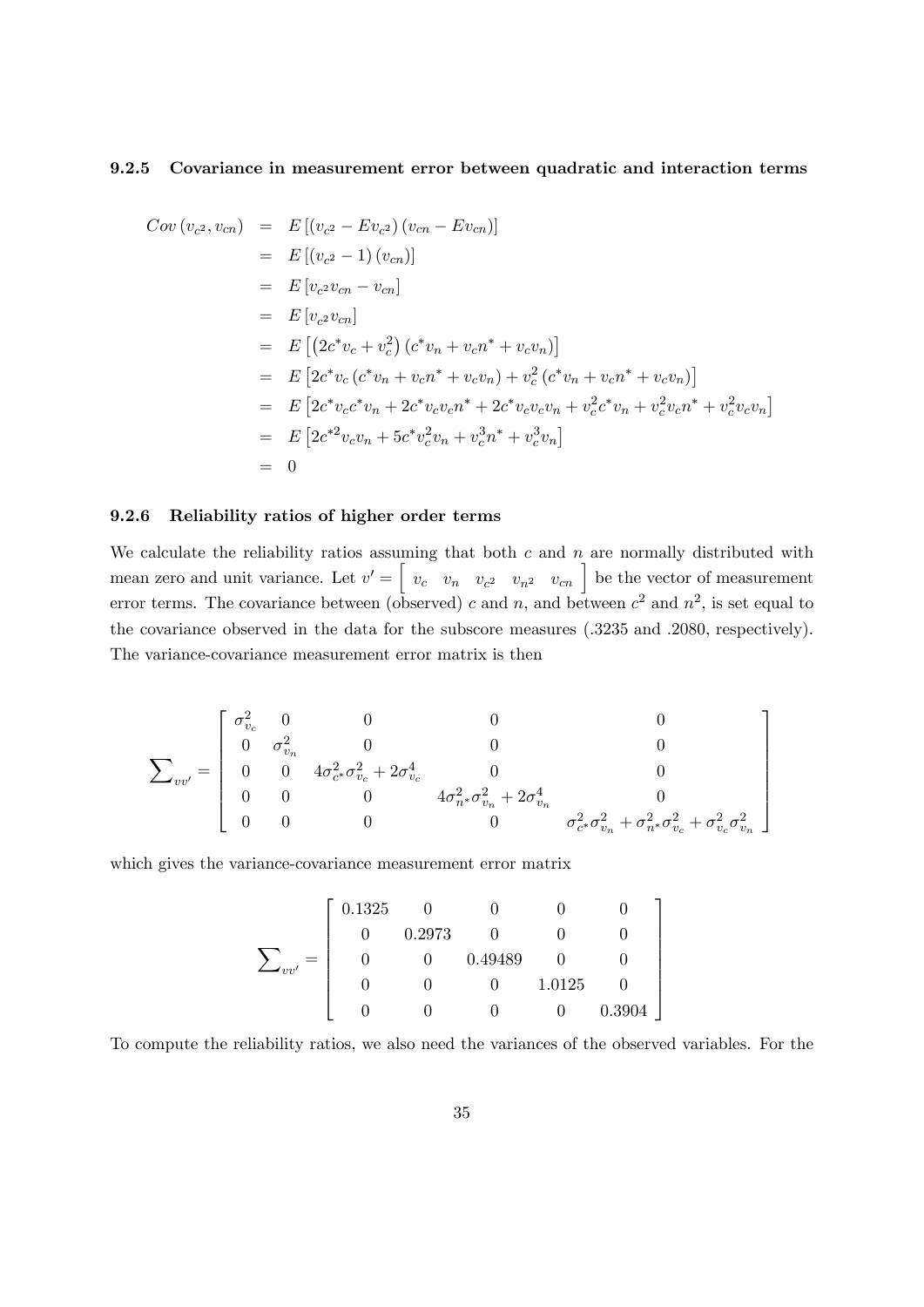quadratic terms, we obtain

$$
Var(c2) = E[(c2 - Ec2)(c2 - Ec2)]
$$
  
= E[(c<sup>2</sup> - 1)(c<sup>2</sup> - 1)]  
= E[c<sup>4</sup> - 2c<sup>2</sup> + 1]  
= E[c<sup>4</sup>] - 2E[c<sup>2</sup>] + 1  
= 3 - 2 + 1  
= 2

The variance in the interaction term is given by

$$
Var\left( cn\right) = E\left[ \left( cn - Ecn\right) \left( cn - Ecn\right) \right]
$$

Since

$$
Ecn = Cov(c, n) + E[c] E[n]
$$

$$
= Cov(c, n)
$$

we get

$$
Var (cn) = E [(cn - Cov (c, n)) (cn - Cov (c, n))]
$$
  
=  $E [(cn)^2 - 2Cov (c, n) cn + [Cov (c, n)]]$   
=  $E (cn)^2 - 2E [Cov (c, n) cn] + [Cov (c, n)]^2$   
=  $E (cn)^2 - 2E [(.3235) cn] + (.3235)^2$   
=  $E (cn)^2 - (.3235)^2$   
=  $E (cn)^2 - 0.10465$ 

As

$$
Ec2n2 = E[c2] E[n2] + Cov(c2, n2)
$$
  
= 1 + Cov(c<sup>2</sup>, n<sup>2</sup>)  
= 1 + .2080  
= 1.2080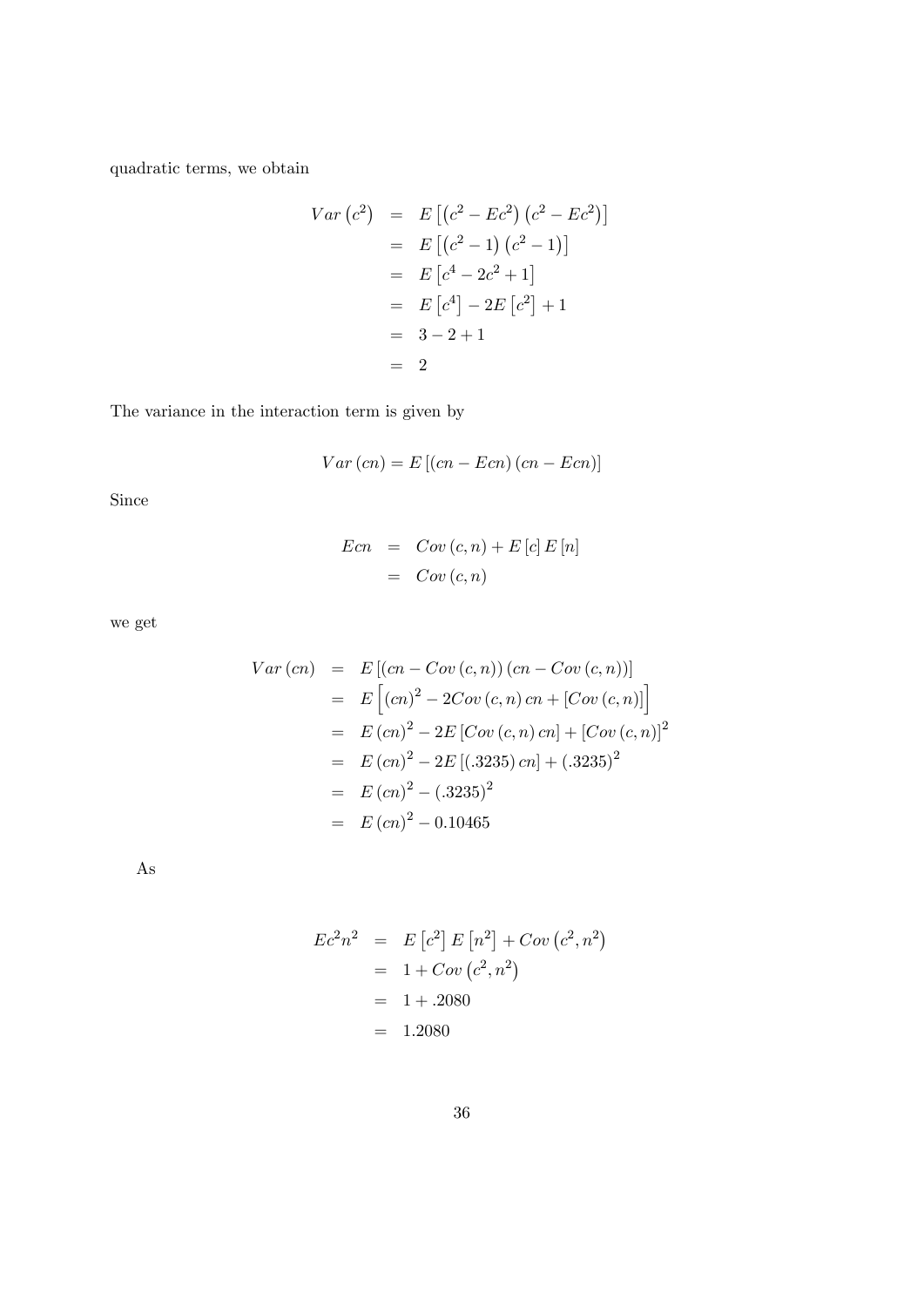we get

$$
Var (cn) = 1.2080 - 0.10465
$$

$$
= 1.1034
$$

The estimated (theoretical) reliability ratios are then

$$
c : 0.8675
$$
  
\n
$$
n : 0.70267
$$
  
\n
$$
c^{2} : \frac{2 - 0.49489}{2} = 0.75256
$$
  
\n
$$
n^{2} : \frac{2 - 1.0125}{2} = 0.49375
$$
  
\n
$$
cn : \frac{1.1034 - 0.39043}{1.1034} = 0.64616
$$

Actual variances in the of the higher order terms in the data when we restrict the sample to men with data on subscores from both cognitive and noncognitive ability:

$$
\sigma_{c^2}^2 = 1.9124
$$
  
\n
$$
\sigma_{n^2}^2 = 1.8300
$$
  
\n
$$
\sigma_{cn}^2 = 1.0466
$$

## 10 Appendix D: Alternative cognitive skill measures

Using the sum of subscores for cognitive ability (0-160), we create a dummy variable for each test score and use these as regressors in the standard regression with the large set of control variables and noncognitive skill. Figure D1 plots the estimated coefficients for each dummy variable in the range of  $-2$  to  $+2$  standard deviations from the mean. Note that the results are not adjusted for measurement error, which áattens the estimated curvature (Kuha and Temple 2001).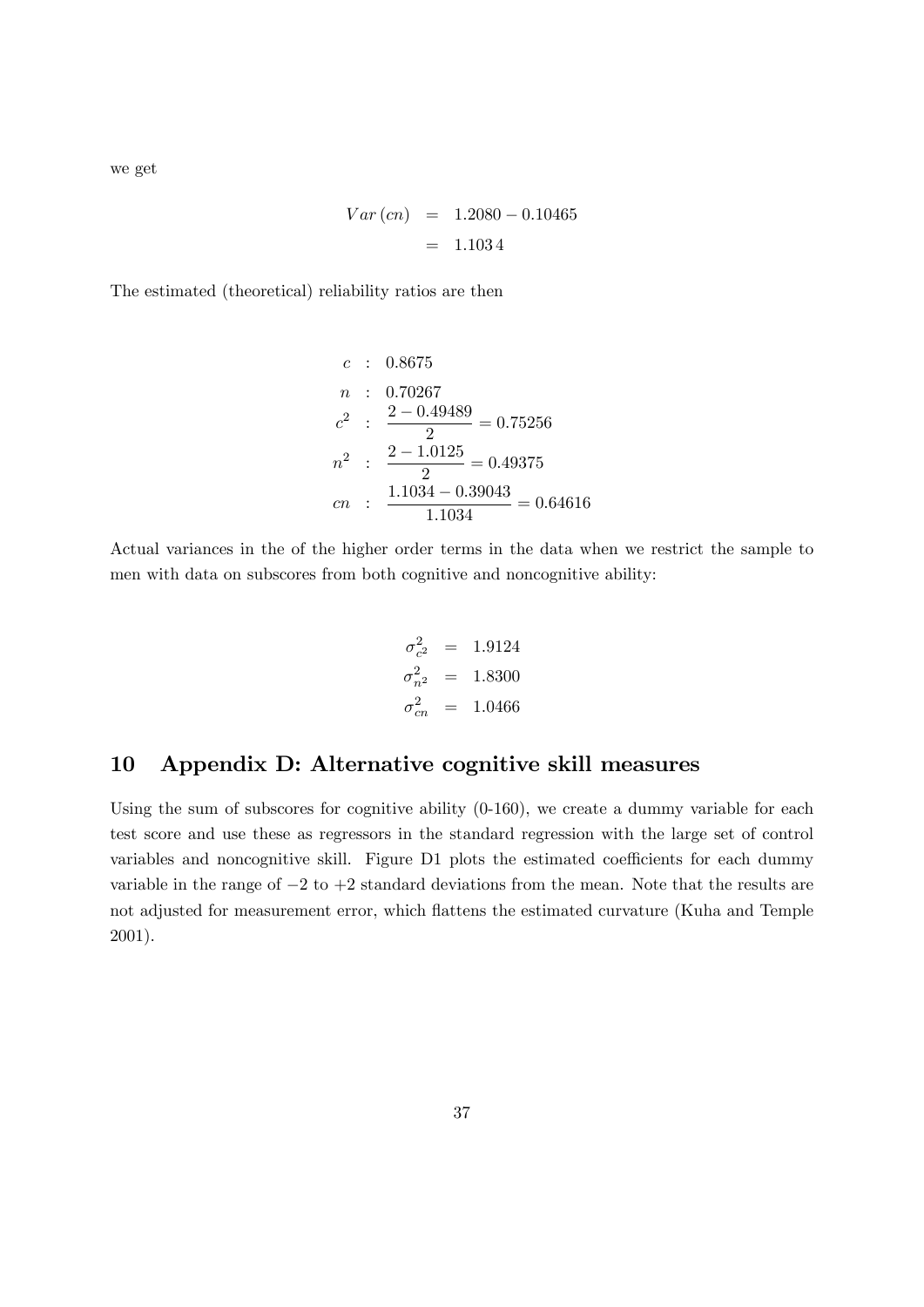FIGURE D1: NONPARAMETRIC - CS



### 11 References

Altonji and Pierret (2001), "Employer Learning and Statistical Discrimination", Quarterly Journal of Economics 116(1), 313-350.

Andersson, J. and Carlstedt, B. (2003), Urval till Plikttjänst, Försvarshögskolan – ILM, Serie T:28, Institutionen för ledarskap och management.

Bishop, J. H. (1991), "Achievement, Test Scores, and Relative Wages" (pp. 146-186), in Kosters (ed.), Workers and Their wages: Changing Patterns in the United States (Washington, DC: AEI Press).

Björklund, A., Lindahl, M. and Plug, E. (2006), "The Origins of Intergenerational Associations: Lessons from Swedish Adoption Data", Quarterly Journal of Economics, 121(3), 999-1028.

Blau, F. D. and Kahn, L. M. (2005), "Do Cognitive Test Scores Explain Higher U.S. Wage Inequality?", The Review of Economics and Statistics, 87(1): 184-193.

Borghans, L., ter Weel, B., Weinberg, B. A. (2006), "People People: Social Capital and the Labor-Market Outcomes of Underrepresented Groups", NBER Working Paper no. 11985.

Borghans, L., ter Weel, B., Weinberg, B. A. (2008 a), "Interpersonal Styles and Labor Market Outcomes", Journal of Human Resources 53(4), 815-858.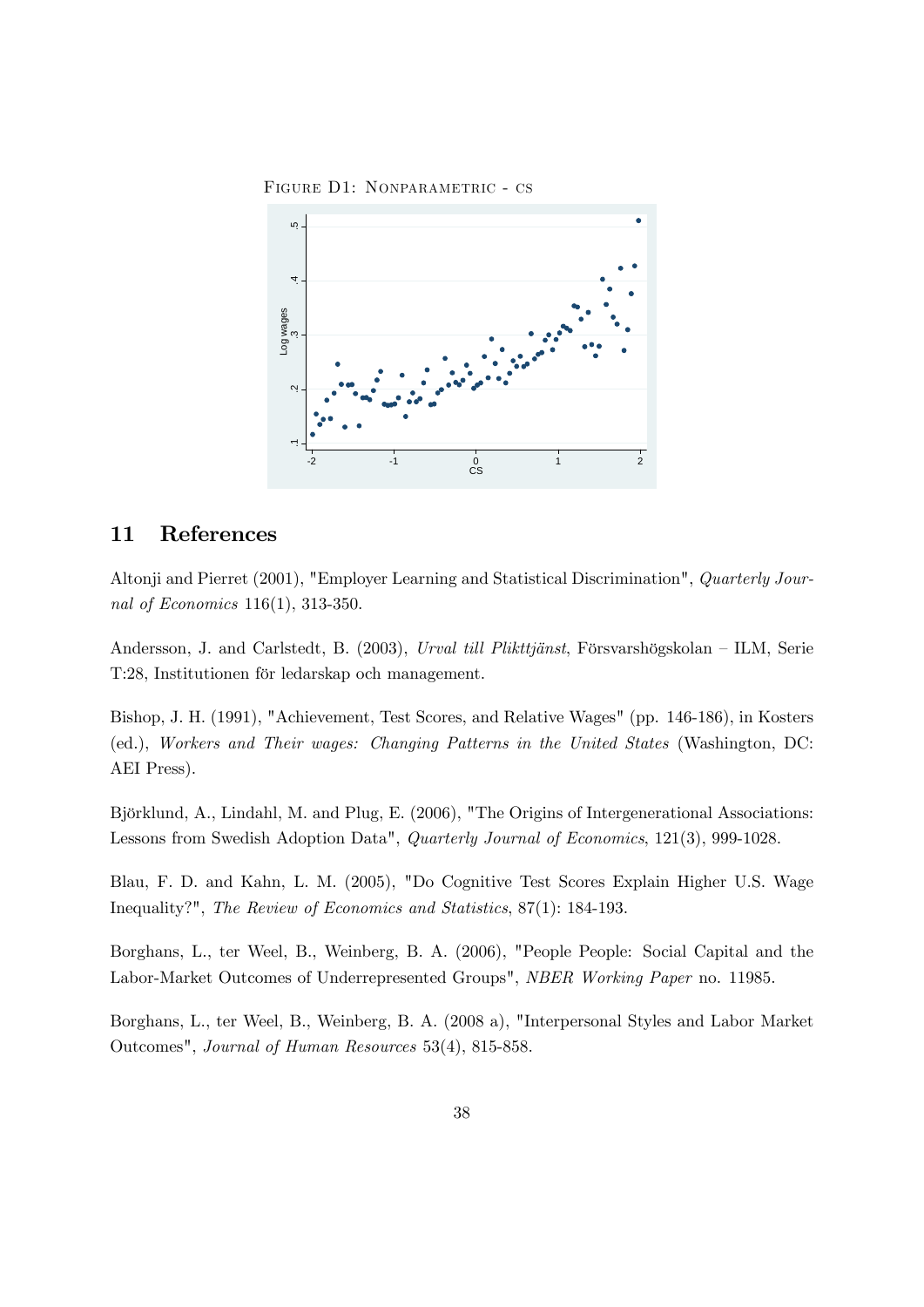Borghans, L., Duchworth, A. L., Heckman, J., ter Weel, B. (2008 b), "The Economics and Psychology of Personality Traits", Journal of Human Resources 53(4), 972-1059.

Borghans, L., Meijers, H. and ter Weel B. (2008 c), "The Role of Noncognitive Skills in Explaining Cognitive Test Scores," Economic Inquiry 46(1), 2-12.

Bowles, S. and Gintis, H. (1976), Schooling in Capitalist America, New York: Basic.

Bowles, S., Gintis, H. and Osborne, M. (2001a), "The Determinants of Earnings: A Behavioral Approach", Journal of Economic Literature, 39(4), 1137-1176.

Bowles, S., Gintis, H. and Osborne, M. (2001b), "Incentive-Enhancing Preferences: Personality, Behavior and Earnings", American Economic Review, May, 155-158.

Bowles, S. and Gintis, H. (2002), "The Inheritance of Inequality", Journal of Economic Perspectives, 16 (3), 3-30.

Bourguignon F., Fournier, M., Gurgand M. (2007), "Selection Bias Corrections Based on the Multinomial Logit Model: Monte-Carlo Comparisons", Journal of Economic Surveys, 21(1), 174-205.

Carlstedt, B. (1999), *Validering av inskrivningsprövning mot vitsord från den militära grundut*bildningen, Försvarshögskolan, Serie T:11.

Carlsted, B. (2000), Cognitive abilities: aspects of of structure, process and measurement, Ph.D. dissertation, Gothenburg University.

Cawley J. Coneely, K, Heckman, J., and Vytlacil, E. (1996), "Measuring the Effects of Cognitive Ability", NBER Working Paper no. 5645.

Chamberlain, G. (1986), "Asymptotic Efficiency in Semiparametric Models with Censoring", Journal of Econometrics, 32(Spring), 189-218.

Cunha, F., Heckman, J., Lochner, L., Masterov, D. (2006), "Interpreting the Evidence on Life Cycle Skill Formation", in E. Hanushek and F. Welch (pp. 697-812), eds., Handbook of the Economics of Education, (North Holland: Amsterdam).

Cunha, F. and Heckman, J. (2007) "The Technology of Skill Formation", American Economic Review, 97(2), 31-47.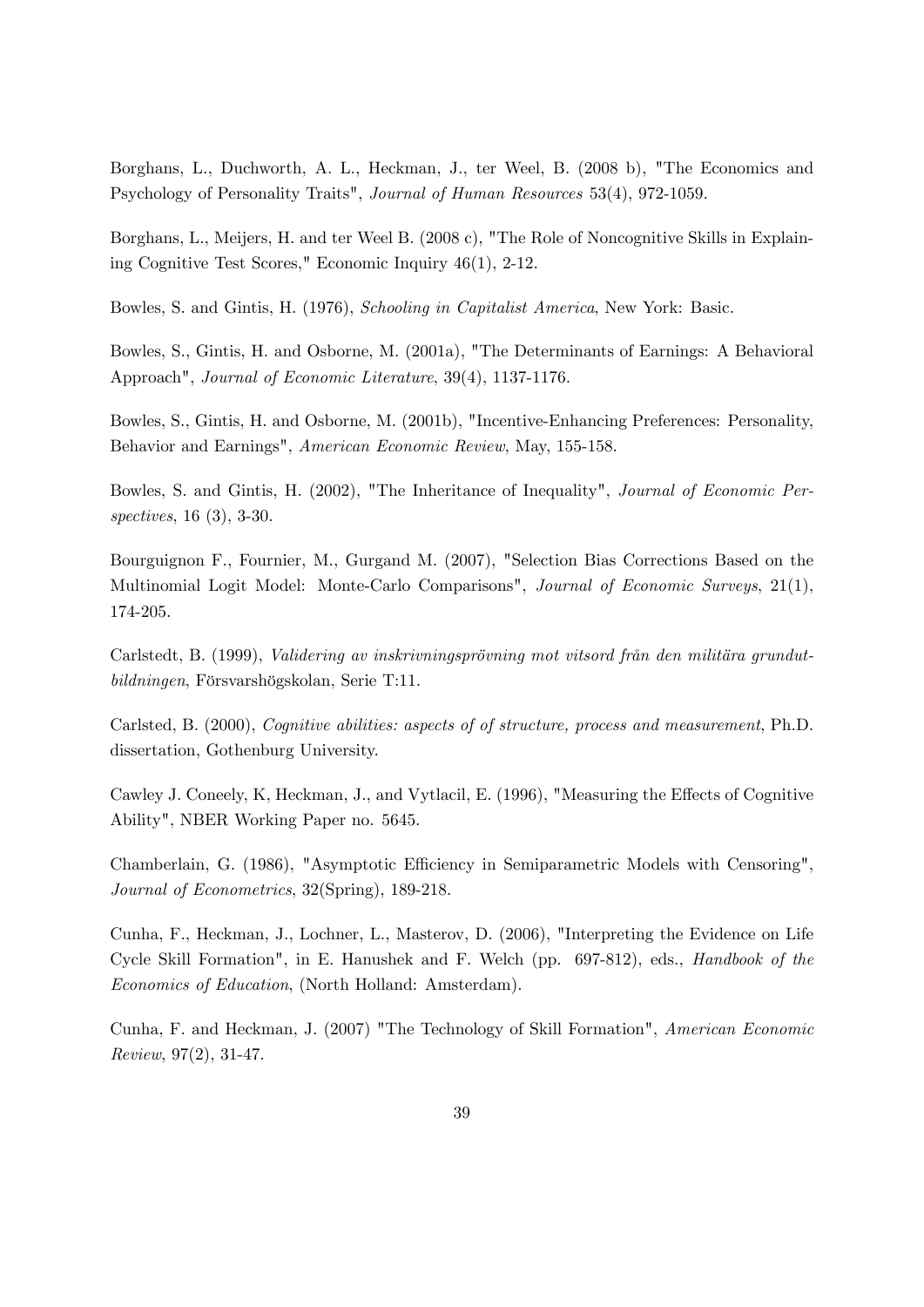Dahl, G. B. (2002), "Mobility and the returns to education: testing a Roy Model with multiple markets", Econometrica 70, 2367-2420.

Draper N.R. and Smith, H. (1998), Applied Regression Analysis, Wiley-Interscience.

Dubin, J. A. and McFadden, D. L. (1984) "An econometric analysis of residual electric appliance holdings and consumption", *Econometrica* 52, 345-362.

Edin, P-A. and Fredriksson, P.  $(2000)$ , "LINDA – Longitudinal INdividual DAta for Sweden", mimeo, Uppsala University.

Edwards, R. C. (1976), "Individual Traits and Organizational Incentives: What Makes a 'Good' Worker?", Journal of Human Resources, 11(1), 51-68.

Griliches, Z. and Ringstad, V. (1970), "Error-in-the-variables bias in nonlinear contexts", Econometrica, 38(2), 368-370.

Griliches, Z. (1979), "Sibling Models and Data in Economics: Beginnings of a Survey", Journal of Political Economy, 87(5), S37-S64.

Gronau, R. (1974) "Wage Comparisons - A Selectivity Bias", Journal of Political Economy 82, 1119-1143.

Grönqvist E and Vlachos, J. (2008), "One size fits all? The effects of teacher cognitive and non-cognitive abilities on student achievement", IFAU Working paper 2008:25.

Gould, E. (2005) "Inequality and Ability", Labor Economics 12, 169-189.

Heckman, J. (1976) "The Common Structure of Statistical Models of Truncation, Sample Selection, and Limited Dependent Variables and a Simple Estimator for Such Models", Annals of Economic and Social Measurement 5, 475-492.

Heckman, J. (1979) "Sample Selection Bias as Specification Error", *Econometrica* 47, 153-161.

Heckman J. (1990), "Varieties of Selection Bias", American Economic Review 80(2), 313-318.

Heckman, J. (2000), "Policies to Foster Human Capital", Research in Economics, vol. 54, Issue 1, March 2000, 3-56.

Heckman J., Stixrud, J., Urzua, S. (2006), "The Effects of Cognitive and Noncognitive Abilities on Labor Market Outcomes and Social Behavior", Journal of Labor Economics 24(3), 411-482.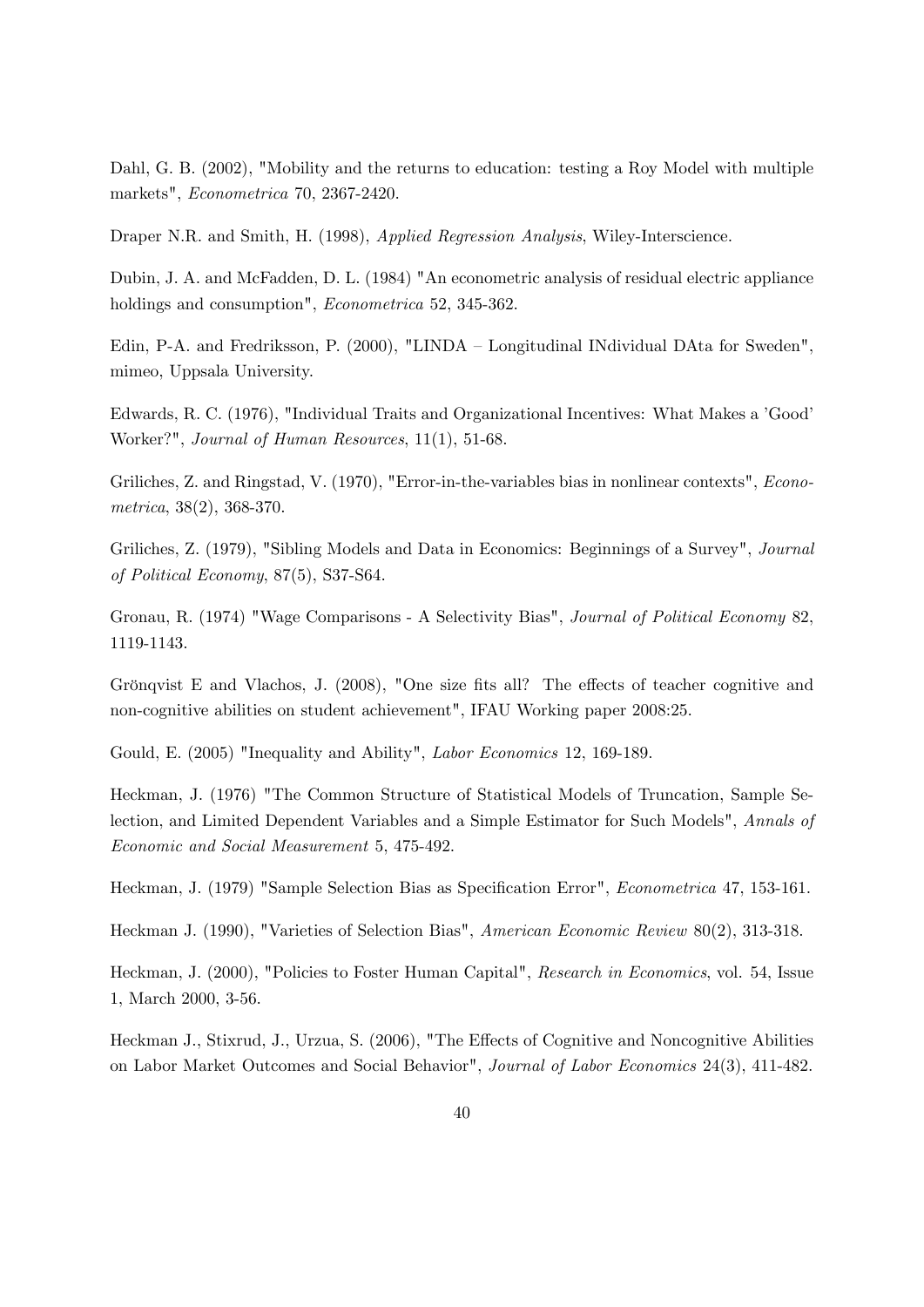Herrnstein, R. and Murray, C. (1994), The Bell Curve, New York: Free Press.

Husén, Torsten (1941), "Militär psykologi", Ny militär tidskrift, vol. 14, no. 3-4, 48-52.

Husén, Torsten (1942 a) "Den militära paniken", Ny militär tidskrift, vol. 15, no. 5-6, 105-109.

Husén, Torsten (1942 b), "Militära lämplighetsprov. Vad kunna de ge?", Ny militär tidskrift, vol. 15, no. 13-14, 10-15.

Husén, Torsten (1942 c), "Provverksamhetens uppläggning samt bearbetning av provresultaten" Kung. Krigsvetenskapsakademiens handlingar och tidskrift, vol. 146, bihäfte 4, 12-74.

Husén, Torsten (1946), "Militär psykologi", in SOU 1946:75, 287-301.

Husén, Torsten (1951), "De indisciplinära värnpliktiga" in Social årsbok 1950-51, 134-188.

Jencks, C. (1979), Who Gets Ahead? NY: Basic Books.

Kmenta, J. (1997), Elements of Econometrics (2nd ed), The University of Michigan Press.

Kuha, J. and Temple, J. (2003) "Covariate Measurement Error in Quadratic Regression", International Statistical Review, 71(1), 131-150.

Kuhn. P. and Weinberger, C. (2005), "Leadership Skills and Wages", Journal of Labor Economics, vol. 23, no. 3, 395-436.

Lazarsfeld, P. F. (1949), "The American Soldier - An Expository Review", Public Opinion Quarterly, Fall, 377-404.

Lee, L. F. (1983) "Generalized econometric models with selectivity", Econometrica 51, 507-512.

Leung, Siu-Fai and Shihiti, Yu (1996), "On the Choice between Sample Selection and Two-Part models", Journal of Econometrics 72(1/2): 107-28.

Lilieblad, B. and Ståhlberg, B. (1977), Reliabilitet hos psykologiska bedömningar vid inskrivningsprövning, FOA-rapport C 55011-H7.

Mueller, G. and Plug, E. (2006), "Estimating the Effect of Personality on Male and Female Earnings.", Industrial and Labor Relations Review 60(1): 3-22.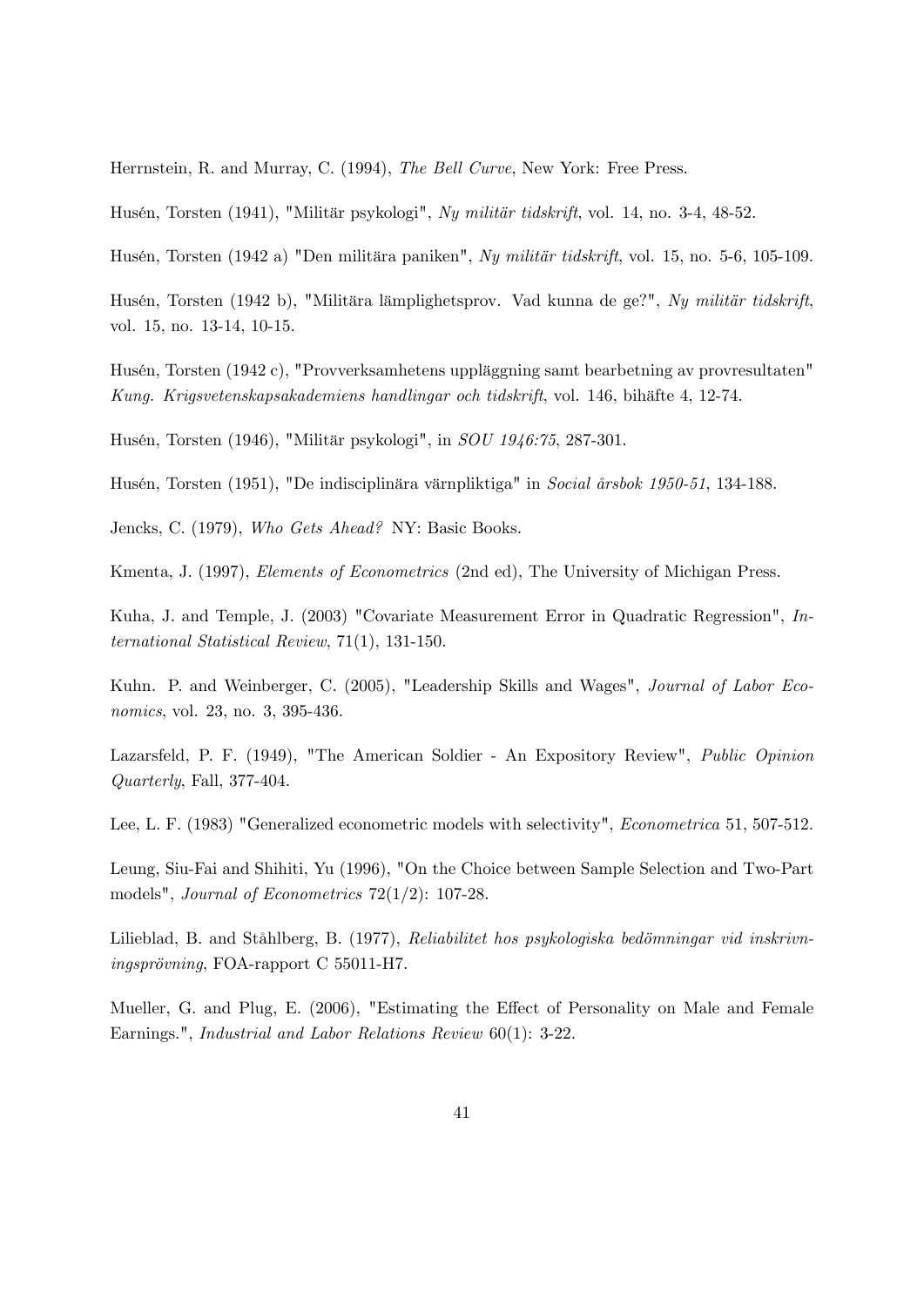Murnane, R. J., Willett, J. B., Levy, F. (1995), "The Growing Importance of Cognitive Skills in Wage Determination", The Review of Economics and Statistics, 77(2): 251-266.

Neal, D. A. and Johnson, W. R. (1996), "The Role of Premarket Factors in Black-White Wage Differences", Journal of Political Economy 104 (October), 869-895.

Nordin, M. (2008) "Ability and Rates of Return to Schooling - making use of the Swedish Enlistment Battery Test", Journal of Population Economics 3, 703-717.

Schmidt, F. L. and Hunter, J. E. (2004), "General Mental Ability in the World of Work: Occupational Attainment and Job Performance", Journal of Personality and Social Psychology 86(1), 162-173.

Skedinger, P. (2008), "Sweden: A Minimum Wage Model in Need of Modification?" IFN Working Paper No. 774.

Spearman, C. (1904) "General Intelligence," Objectively Determined and Measured, The American Journal of Psychology, 15, 201-292.

Turner, C. F. and Martinez, D. C. (1977), "Socioeconomic Achievement and the Machiavellian Personality", Sociometry, 40(4), 325-336.

## 12 Interviews

An interview with the chief psychologist of the Swedish National Service Administration (Pliktverket), Johan Lothigus, in Karlstad Sweden conducted by Erik Lindqvist on August 25, 2004.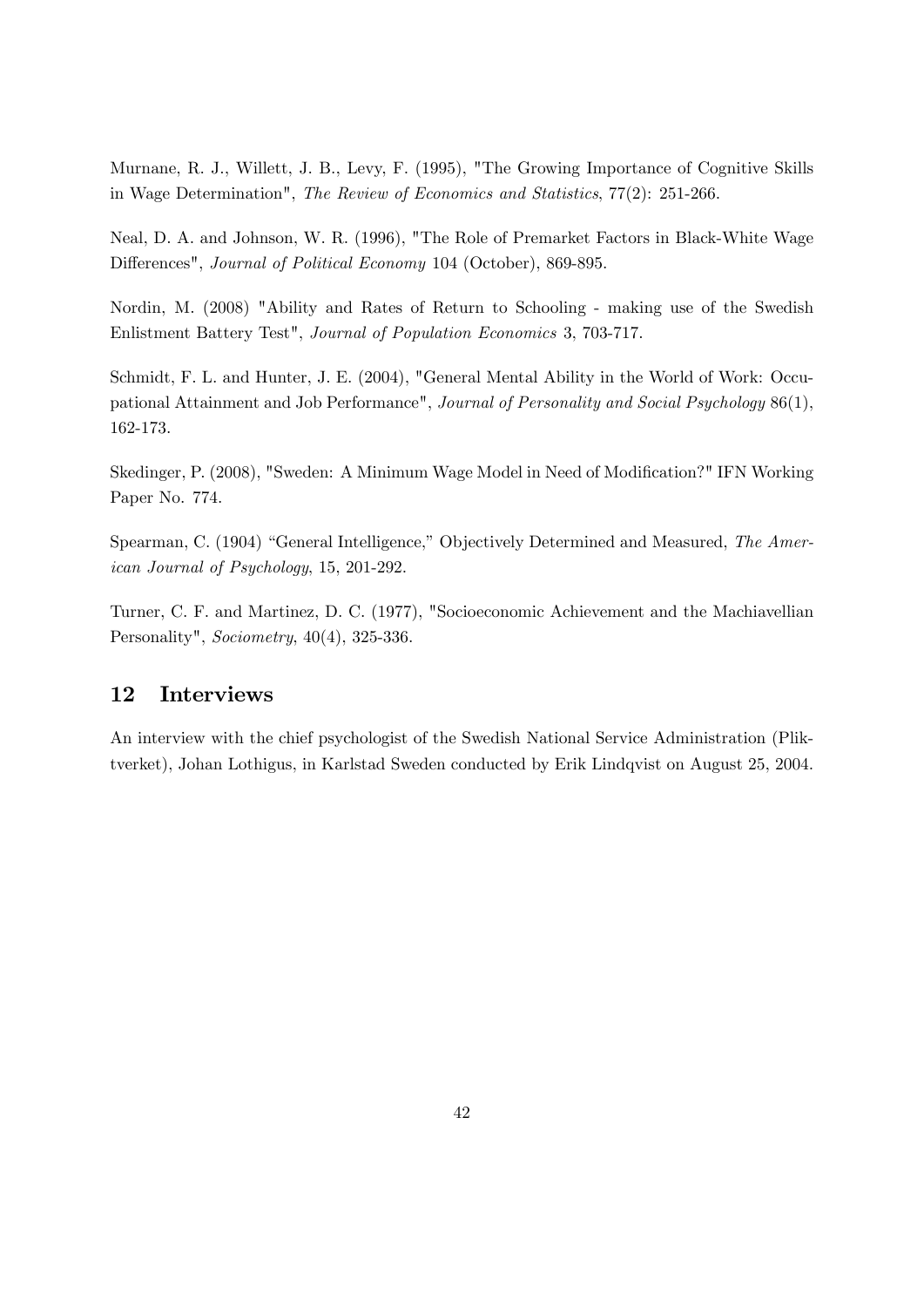#### **Table 1: Sum mary statistics**

| Variable                                       | Obs   | Mean     | Std. Dev. | Min      | Max     | <b>Comment</b>                                 |
|------------------------------------------------|-------|----------|-----------|----------|---------|------------------------------------------------|
| Wage in 2006 (W1)                              | 12570 | 28442    | 12202     | 12000    | 281448  |                                                |
| Imputed wage 1 (W2)                            | 14038 | 27978    | 12043     | 12000    | 281448  |                                                |
| Imputed wage 2 (W3)                            | 14213 | 27953    | 12027     | 12000    | 281448  | Set to missing in case of zero lagged earnings |
| Welfare recipient                              | 14703 | 0.018    | 0.133     | 0        |         |                                                |
| <b>Retirement benefits</b>                     | 14703 | 0.026    | 0.159     | 0        |         |                                                |
| Unemployment support                           | 14703 | 0.092    | 0.289     | 0        |         |                                                |
| Any benefit                                    | 14703 | 0.126    | 0.332     | 0        |         |                                                |
| Unemployment duration (if $> 0$ )              | 1174  | 0.53     | 0.363     | 0,003    |         | Set to zero in case of zero lagged earnings    |
| Total wage income 2006                         | 14703 | 319792   | 206140    | 0        | 4589613 |                                                |
| Cognitive skill (c)                            | 14703 | 0.001    | 1.000     | $-2.186$ | 1.992   | Normalized                                     |
| Cognitive skill $(c)$ – alternative measure    | 13613 | $-0.000$ | .999      | $-3.621$ | 3.796   | Based on sum of subscores                      |
| Noncognitive skill $(n)$                       | 14703 | 0.001    | 1.000     | $-2.525$ | 2.357   | Normalized                                     |
| Noncognitive skill $(n)$ – alternative measure | 11960 | .000     | .985      | $-2.958$ | 3.102   | Based on sum of subscores                      |
| Enlisted in the military                       | 14703 | 0.900    | 0.300     | 0        |         |                                                |
| Enlisted as squad leader                       | 14703 | 0.204    | 0.403     | 0        |         |                                                |
| Enlisted as platoon leader                     | 14703 | 0.088    | 0.283     | 0        |         |                                                |
| Geography: Gothenburg                          | 14703 | 0.054    | 0.227     | $\Omega$ |         |                                                |
| Geography: Stockholm                           | 14703 | .089     | .284      | 0        |         |                                                |
| Geography: Malmo                               | 14703 | .201     | .400      | 0        |         |                                                |
| Geography: "Götaland"                          | 14703 | .043     | .203      | 0        |         |                                                |
| Geography: "Svealand"                          | 14703 | .478     | .500      | 0        |         |                                                |
| Geography: "Norrland"                          | 14703 | .397     | .489      | 0        |         |                                                |
| Experience                                     | 12752 | 14.39    | 5.96      | 0        | 25      |                                                |
| Education: Primary school                      | 14656 | 0.080    | 0.272     | 0        |         |                                                |
| Education: Secondary school                    | 14656 | 0.556    | 0.497     | 0        |         |                                                |
| Education: Two years beyond secondary school   | 14656 | 0.094    | 0.292     | 0        |         |                                                |
| <b>Education: University</b>                   | 14656 | 0.256    | 0.436     | 0        |         |                                                |
| Education: PhD                                 | 14656 | 0.013    | 0.115     | 0        |         |                                                |
| Family background: Household income in 1980    | 14673 | 1078     | 588       | 0        | 573700  |                                                |
| Family background: Parents married in 1980     | 14673 | 0.791    | 0.406     | 0        |         |                                                |
| Family background: Father white-collar worker  | 10771 | 0.321    | 0.467     | 0        |         | Coded from industry                            |
| Family background: Mother white-collar worker  | 10886 | 0.680    | 0.467     | 0        |         | Coded from industry                            |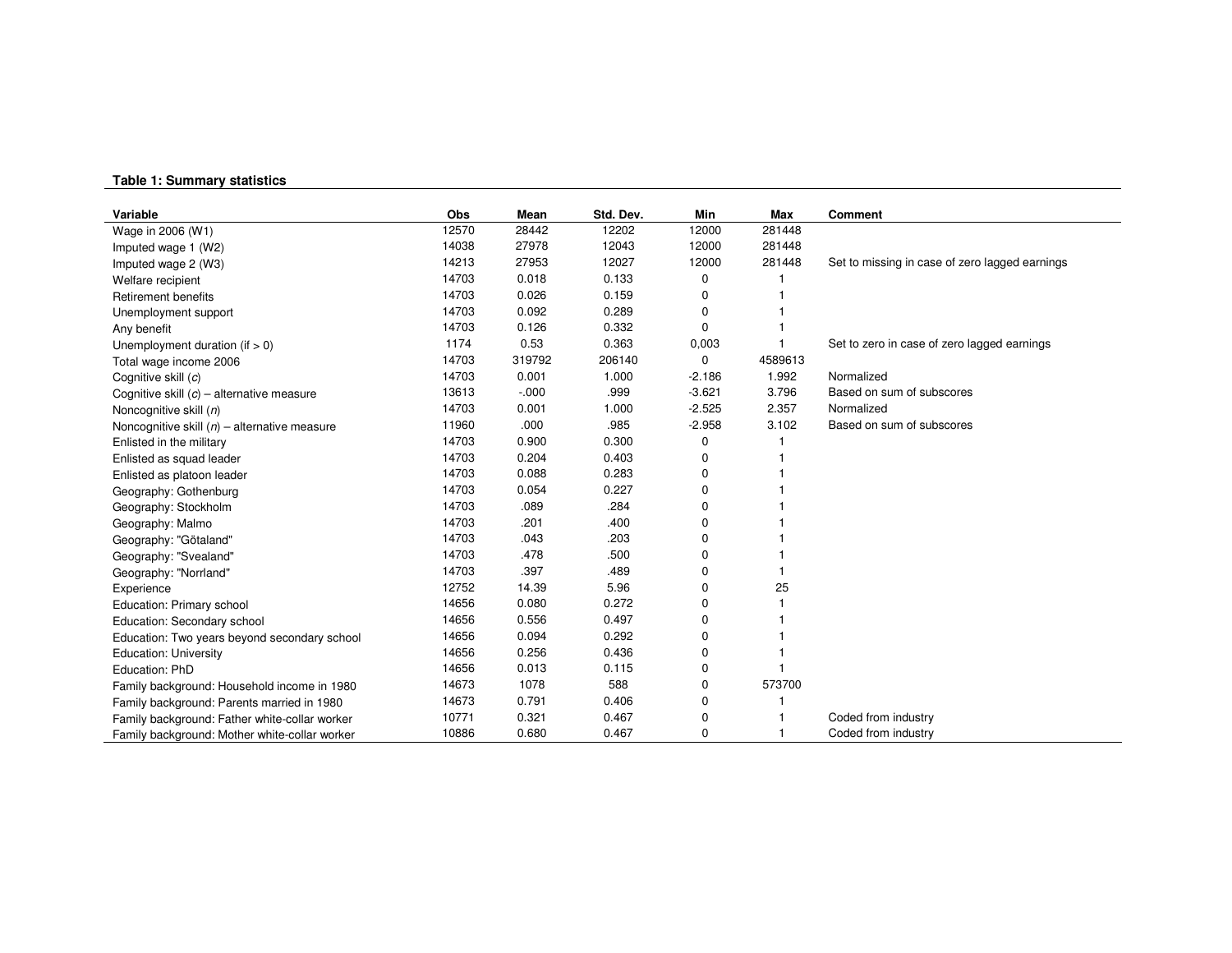|                     | (1)        | (2)        | (3)        | (4)        | (5)         | (6)         |            | (8)        | (9)        | (10)      |
|---------------------|------------|------------|------------|------------|-------------|-------------|------------|------------|------------|-----------|
| Cognitive skills    | $0.086***$ | $0.050***$ | $0.089***$ | $0.054***$ | $0.155***$  |             | $0.110***$ | $0.079***$ |            |           |
|                     | (0.003)    | (0.003)    | (0.004)    | (0.004)    | (0.002)     |             | (0.003)    | (0.004)    |            |           |
| Noncognitive skills | $0.067***$ | $0.059***$ | $0.102***$ | $0.091***$ |             | $0.165***$  | $0.106***$ |            | $0.107***$ |           |
|                     | (0.003)    | (0.003)    | (0.005)    | (0.005)    |             | (0.003)     | (0.004)    |            | (0.005)    |           |
| Constant            | 10.044***  | $9.649***$ | 10.133***  | 10.156***  | $10.177***$ | $10.175***$ | 10.175***  | 10.052***  | 10.202***  | 10.098*** |
|                     | (0.012)    | (0.026)    | (0.015)    | (0.023)    | (0.002)     | (0.003)     | (0.002)    | (0.024)    | (0.028)    | (0.024)   |
| Covariate set       | Small      | Large      | Small      | Large      |             |             |            | Large      | Large      | Large     |
| Reliability ratio c | 1.00       | 1.00       | .8675      | .8675      | .8675       |             | .8675      | .8675      |            |           |
| Reliability ratio n | 1.00       | 1.00       | .70267     | .70267     |             | .70267      | .70267     |            | .70267     |           |
| Observations        | 13974      | 12235      | 13974      | 12235      | 14038       | 14038       | 14038      | 12235      | 12235      | 12235     |
| <b>R-squared</b>    | 0.294      | 0.343      | 0.323      | 0.360      | 0.200       | 0.180       | 0.256      | 0.325      | 0.347      | 0.294     |

**Table 2A: Log wages (OLS) - Linear**

R-squared \_\_\_\_\_\_\_\_\_\_\_\_\_\_\_\_0.294 0.343 0.323 0.360 0.200 0.180 0.256 0.325 0.347 0.294<br>\*\*\* p<0.01, \*\* p<0.05, \* p<0.1. Standard errors in parentheses. Heteroskedasticity-robust standard errors nonparametric bootstrap. Wage measure: W2. Standard ability measures in all regressions.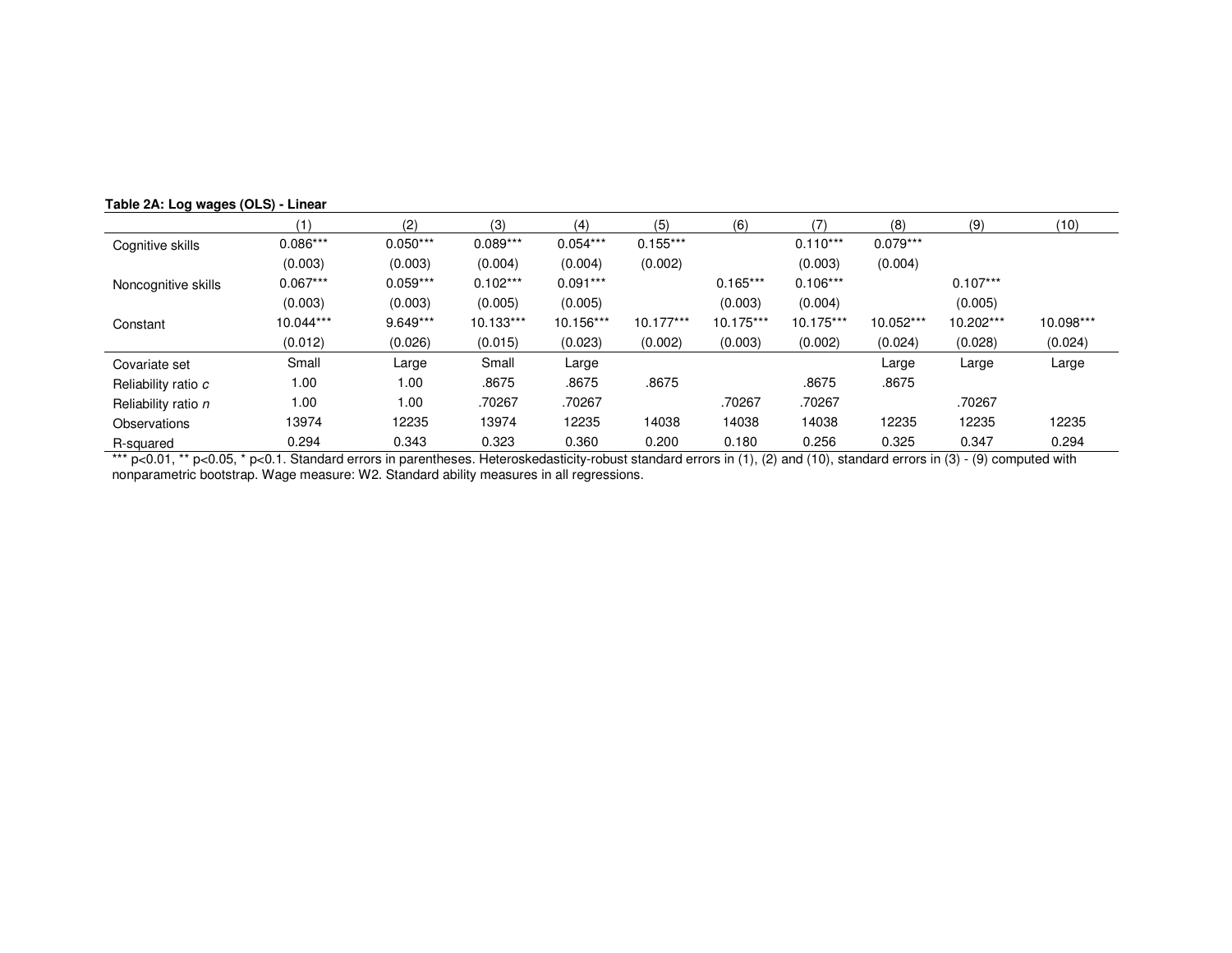|                        | (1)        | (2)        | (3)        | (4)        | (5)        | (6)        | (7)        | (8)        | (9)        | (10)       | (11)        | (12)       | (13)       | (14)       |
|------------------------|------------|------------|------------|------------|------------|------------|------------|------------|------------|------------|-------------|------------|------------|------------|
| Cognitive skills       | $0.084***$ | $0.050***$ | $0.079***$ | $0.045***$ | $0.080***$ | $0.046***$ | $0.079***$ | $0.045***$ | $0.082***$ | $0.047***$ | $0.085***$  | $0.050***$ | $0.082***$ | $0.047***$ |
|                        | (0.004)    | (0.004)    | (0.003)    | (0.003)    | (0.003)    | (0.003)    | (0.003)    | (0.003)    | (0.003)    | (0.004)    | (0.004)     | (0.004)    | (0.004)    | (0.005)    |
| Cognitive skills sq.   |            |            | $0.016***$ | $0.008***$ |            |            | $0.015***$ | $0.007***$ | $0.023***$ | $0.014***$ |             |            | $0.019***$ | $0.011***$ |
|                        |            |            | (0.002)    | (0.002)    |            |            | (0.002)    | (0.002)    | (0.003)    | (0.004)    |             |            | (0.005)    | (0.004)    |
| Noncog. skills         | $0.104***$ | $0.092***$ | $0.069***$ | $0.060***$ | $0.068***$ | $0.059***$ | $0.069***$ | $0.060***$ | $0.109***$ | $0.100***$ | $0.102***$  | $0.091***$ | $0.111***$ | $0.101***$ |
|                        | (0.005)    | (0.006)    | (0.003)    | (0.003)    | (0.003)    | (0.003)    | (0.003)    | (0.003)    | (0.005)    | (0.005)    | (0.006)     | (0.005)    | (0.005)    | (0.006)    |
| Noncog. skills sq.     |            |            | 0.003      | 0.000      |            |            | 0.001      | $-0.000$   | $-0.005$   | $-0.013**$ |             |            | $-0.016$   | $-0.020*$  |
|                        |            |            | (0.002)    | (0.002)    |            |            | (0.002)    | (0.002)    | (0.005)    | (0.005)    |             |            | (0.011)    | (0.012)    |
| Cogn.*Noncog.          |            |            |            |            | $0.013***$ | $0.006*$   | $0.006*$   | 0.003      |            |            | $0.019***$  | 0.005      | 0.017      | 0.011      |
|                        |            |            |            |            | (0.003)    | (0.003)    | (0.003)    | (0.003)    |            |            | (0.005)     | (0.005)    | (0.012)    | (0.013)    |
| Constant               | 10.120***  | 10.156***  | 10.055***  | 9.706***   | 10.066***  | 9.705***   | 10.056***  | 9.706***   | 10.114***  | 9.818***   | $10.107***$ | 9.776***   | 10.131***  | 9.830***   |
|                        | (0.011)    | (0.028)    | (0.014)    | (0.032)    | (0.013)    | (0.031)    | (0.014)    | (0.032)    | (0.021)    | (0.033)    | (0.014)     | (0.039)    | (0.023)    | (0.045)    |
| Covariate set          | Small      | Large      | Small      | Large      | Small      | Large      | Small      | Large      | Small      | Large      | Small       | Large      | Small      | Large      |
| Skill measure          | Alt.       | Alt.       | Alt.       | Alt.       | Alt.       | Alt.       | Alt.       | Alt.       | Alt.       | Alt.       | Alt.        | Alt.       | Alt.       | Alt.       |
| Reliability ratio c    | .8675      | .8675      | 1.00       | 1.00       | 1.00       | 1.00       | 1.00       | 1.00       | .8675      | .8675      | .8675       | .8675      | .8675      | .8675      |
| Reliability ratio c-sq |            |            | 1.00       | 1.00       |            |            | 1.00       | 1.00       | .75256     | .75256     |             |            | .75256     | .75256     |
| Reliability ratio n    | .70267     | .70267     | 1.00       | 1.00       | 1.00       | 1.00       | 1.00       | 1.00       | .70267     | .70267     | .70267      | .70267     | .70267     | .70267     |
| Reliability ratio n-sq |            |            | 1.00       | 1.00       |            |            | 1.00       | 1.00       | .49375     | .49375     |             |            | .49375     | .49375     |
| Reliability ratio cn   |            |            |            |            | 1.00       | 1.00       | 1.00       | 1.00       |            |            | .64616      | .64616     | .64616     | .64616     |
| Observations           | 11080      | 9743       | 11080      | 9743       | 11080      | 9743       | 11080      | 9743       | 11080      | 9743       | 11080       | 9743       | 11080      | 9743       |
| R-squared              | 0.314      | 0.351      | 0.290      | 0.335      | 0.287      | 0.334      | 0.290      | 0.335      | 0.321      | 0.354      | 0.316       | 0.352      | 0.322      | 0.355      |

**Table 2B: Log wages (OLS) - Nonlinear**

R-squared 0.314 0.351 0.290 0.335 0.287 0.334 0.290 0.335 0.321 0.354 0.316 0.352 0.322 0.355<br>\*\*\* p<0.01, \*\* p<0.05, \* p<0.1. Standard errors in parentheses. Heteroskedasticity-robust stand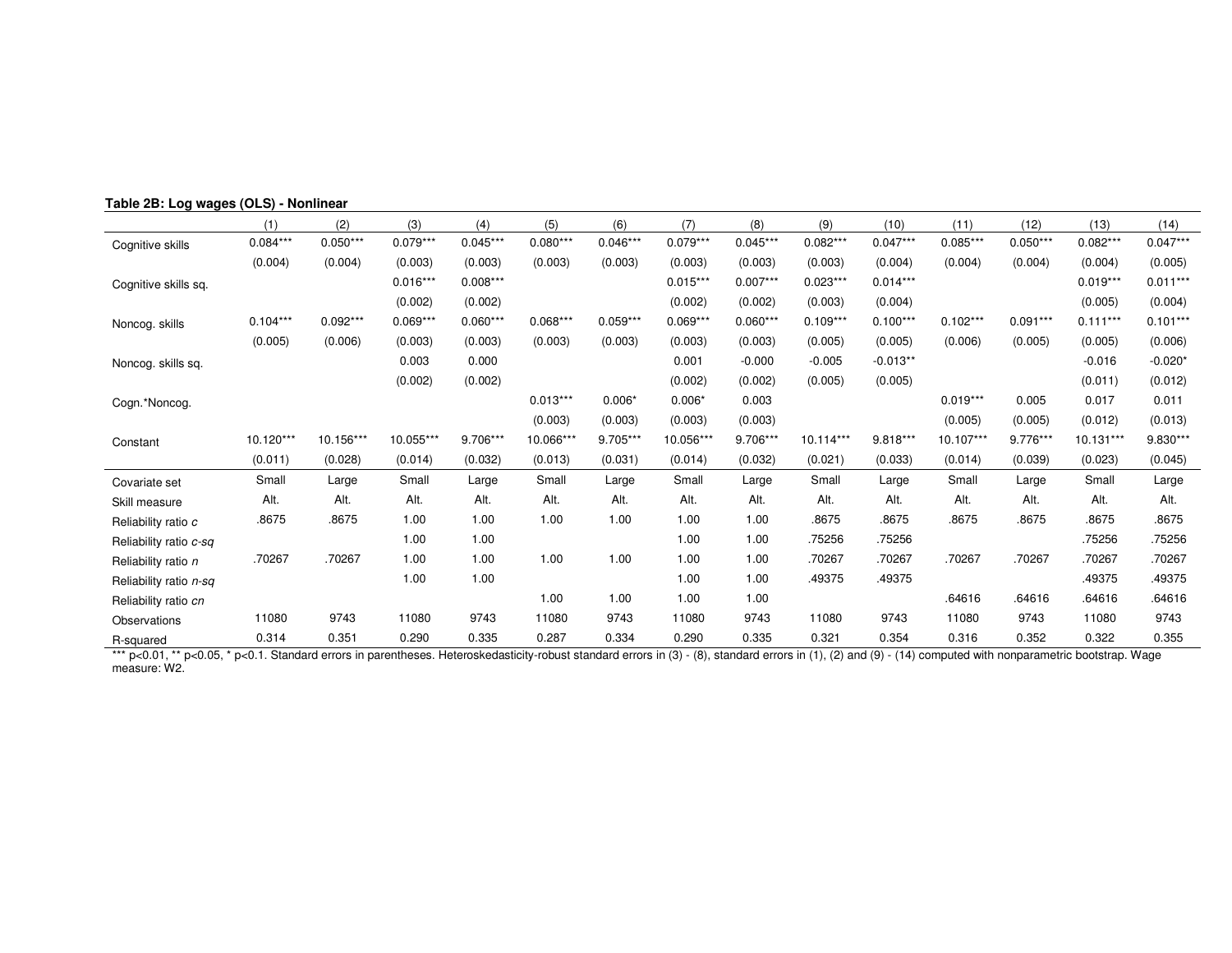|                         | (1)         | (2)         | (3)         | (4)         | (5)         | (6)         | (7)         | (8)         | (9)         | (10)        | (11)        | (12)        |
|-------------------------|-------------|-------------|-------------|-------------|-------------|-------------|-------------|-------------|-------------|-------------|-------------|-------------|
| Cognitive skills        | $-0.015***$ | $-0.012***$ | $-0.012***$ | $-0.011**$  | $-0.025***$ |             | $-0.020***$ |             | $-0.015***$ | $-0.012***$ | $-0.013***$ | $-0.010**$  |
|                         | (0.003)     | (0.003)     | (0.004)     | (0.005)     | (0.003)     |             | (0.003)     |             | (0.003)     | (0.003)     | (0.003)     | (0.004)     |
| Cognitive skills sq.    |             |             |             |             |             |             |             |             | $0.004*$    | 0.002       | 0.003       | 0.000       |
|                         |             |             |             |             |             |             |             |             | (0.002)     | (0.002)     | (0.003)     | (0.003)     |
| Noncognitive skills     | $-0.024***$ | $-0.021***$ | $-0.039***$ | $-0.033***$ |             | $-0.045***$ |             | $-0.036***$ | $-0.027***$ | $-0.024***$ | $-0.046***$ | $-0.044***$ |
|                         | (0.003)     | (0.003)     | (0.004)     | (0.005)     |             | (0.004)     |             | (0.004)     | (0.003)     | (0.004)     | (0.006)     | (0.007)     |
| Noncognitive skills sq. |             |             |             |             |             |             |             |             | $0.008***$  | $0.007***$  | $0.021***$  | $0.021***$  |
|                         |             |             |             |             |             |             |             |             | (0.002)     | (0.002)     | (0.006)     | (0.006)     |
| Constant                | $0.217***$  | $0.442***$  | $0.116***$  | $0.216***$  | $0.160***$  | $0.116***$  | $0.255***$  | $0.207***$  | $0.173***$  | $0.397***$  | $0.122***$  | $0.323***$  |
|                         | (0.016)     | (0.039)     | (0.014)     | (0.024)     | (0.015)     | (0.014)     | (0.024)     | (0.025)     | (0.018)     | (0.043)     | (0.021)     | (0.058)     |
| Covariate set           | Small       | Large       | Small       | Large       | Small       | Small       | Large       | Large       | Small       | Large       | Small       | Large       |
| Skill measure           | Std.        | Std.        | Std.        | Std.        | Std.        | Std.        | Std.        | Std.        | Alt.        | Alt.        | Alt.        | Alt.        |
| Reliability ratio c     | 1.00        | 1.00        | .8675       | .8675       | .8675       |             | .8675       |             | 1.00        | 1.00        | .8675       | .8675       |
| Reliability ratio c-sq  |             |             |             |             |             |             |             |             | 1.00        | 1.00        | .75256      | .75256      |
| Reliability ratio n     | 1.00        | 1.00        | .70267      | .70267      |             | .70267      |             | .70267      | 1.00        | 1.00        | .70267      | .70267      |
| Reliability ratio n-sq  |             |             |             |             |             |             |             |             | 1.00        | 1.00        | .49375      | .49375      |
| Observations            | 14626       | 12726       | 14626       | 12726       | 14626       | 14626       | 12726       | 12726       | 11553       | 10104       | 11553       | 10104       |
| R-squared               | 0.030       | 0.042       | 0.033       | 0.044       | 0.026       | 0.032       | 0.038       | 0.044       | 0.033       | 0.043       | 0.039       | 0.048       |

**Table 3: Probability of unemployment support (OLS)**

computed with nonparametric bootstrap.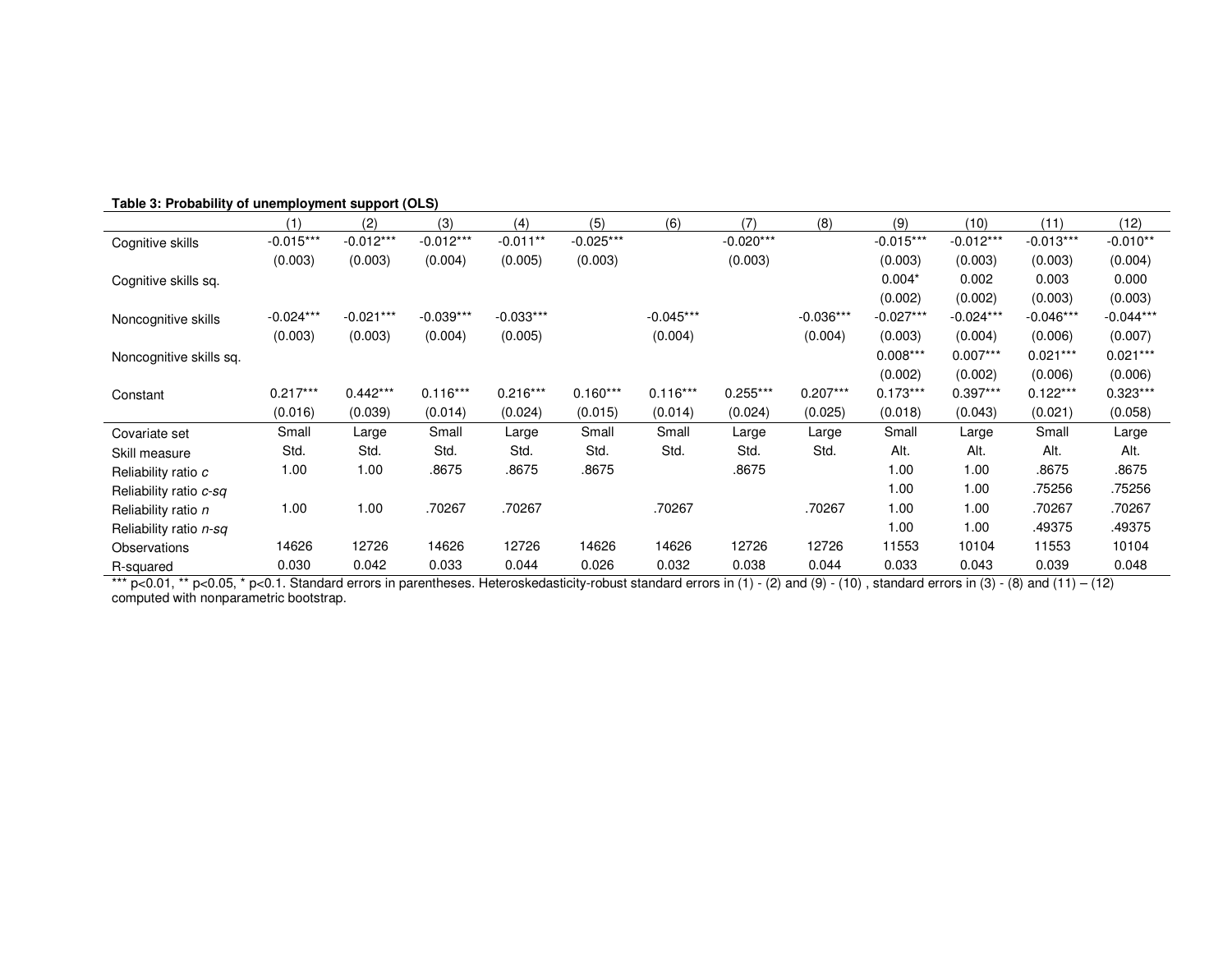|                         | (1)         | (2)         | (3)         | (4)         | (5)         | (6)         | (7)         | (8)         | (9)         | (10)        | (11)        | (12)        |
|-------------------------|-------------|-------------|-------------|-------------|-------------|-------------|-------------|-------------|-------------|-------------|-------------|-------------|
| Cognitive skills        | $-0.023***$ | $-0.016***$ | $-0.018***$ | $-0.014***$ | $-0.042***$ |             | $-0.030***$ |             | $-0.024***$ | $-0.017***$ | $-0.019***$ | $-0.014***$ |
|                         | (0.003)     | (0.004)     | (0.004)     | (0.004)     | (0.003)     |             | (0.004)     |             | (0.003)     | (0.004)     | (0.004)     | (0.004)     |
| Cognitive skills sq.    |             |             |             |             |             |             |             |             | $0.009***$  | $0.007***$  | $0.008***$  | 0.005       |
|                         |             |             |             |             |             |             |             |             | (0.002)     | (0.002)     | (0.003)     | (0.004)     |
| Noncognitive skills     | $-0.042***$ | $-0.035***$ | $-0.068***$ | $-0.056***$ |             | $-0.077***$ |             | $-0.060***$ | $-0.042***$ | $-0.037***$ | $-0.075***$ | $-0.069***$ |
|                         | (0.003)     | (0.003)     | (0.005)     | (0.005)     |             | (0.005)     |             | (0.005)     | (0.004)     | (0.004)     | (0.006)     | (0.009)     |
| Noncognitive skills sq. |             |             |             |             |             |             |             |             | $0.016***$  | $0.014***$  | $0.043***$  | $0.039***$  |
|                         |             |             |             |             |             |             |             |             | (0.003)     | (0.003)     | (0.006)     | (0.008)     |
| Constant                | $0.280***$  | $0.630***$  | $0.199***$  | $0.292***$  | $0.275***$  | $0.199***$  | $0.358***$  | $0.280***$  | $0.249***$  | $0.570***$  | $0.156***$  | $0.443***$  |
|                         | (0.018)     | (0.045)     | (0.017)     | (0.030)     | (0.013)     | (0.018)     | (0.028)     | (0.028)     | (0.020)     | (0.050)     | (0.030)     | (0.059)     |
| Covariate set           | Small       | Large       | Small       | Large       | Small       | Small       | Large       | Large       | Small       | Large       | Small       | Large       |
| Skill measure           | Std.        | Std.        | Std.        | Std.        | Std.        | Std.        | Std.        | Std.        | Alt.        | Alt.        | Alt.        | Alt.        |
| Reliability ratio c     | 1.00        | 1.00        | .8675       | .8675       | .8675       |             | .8675       |             | 1.00        | 1.00        | .8675       | .8675       |
| Reliability ratio c-sq  |             |             |             |             |             |             |             |             | 1.00        | 1.00        | .75256      | .75256      |
| Reliability ratio n     | 1.00        | 1.00        | .70267      | .70267      |             | .70267      |             | .70267      | 1.00        | 1.00        | .70267      | .70267      |
| Reliability ratio n-sq  |             |             |             |             |             |             |             |             | 1.00        | 1.00        | .49375      | .49375      |
| Observations            | 14626       | 12726       | 14626       | 12726       | 14626       | 14626       | 12726       | 12726       | 11553       | 10104       | 11553       | 10104       |
| R-squared               | 0.060       | 0.059       | 0.068       | 0.065       | 0.050       | 0.066       | 0.051       | 0.064       | 0.063       | 0.061       | 0.078       | 0.073       |

R-squared 0.060 0.059 0.068 0.065 0.050 0.066 0.051 0.064 0.063 0.061 0.078 0.073<br>\*\*\* p<0.01, \*\* p<0.05, \* p<0.1. Standard errors in parentheses. Heteroskedasticity-robust standard errors in (1) computed with nonparametric bootstrap.

#### **Table 4: Probability of any form of social assistance (OLS)**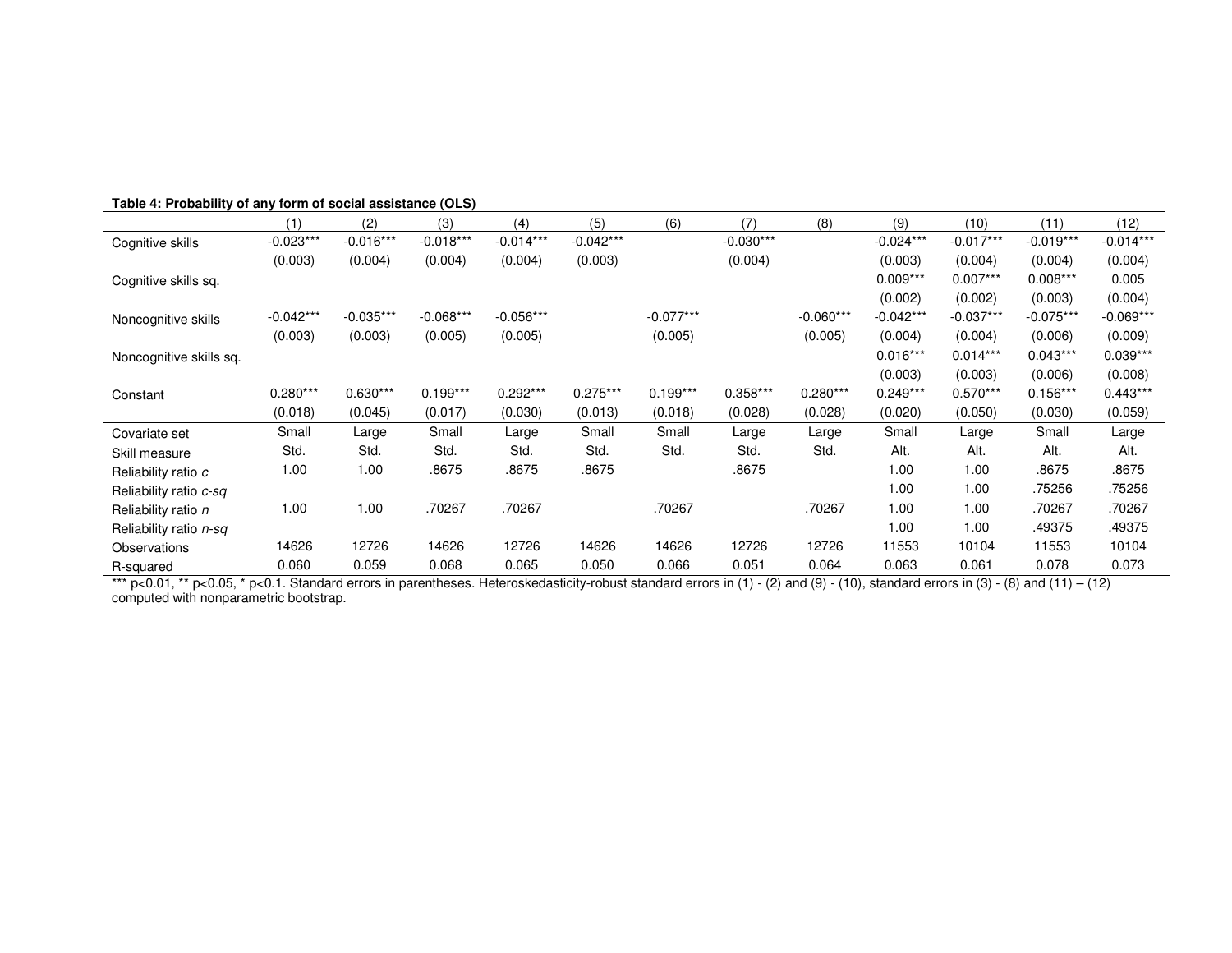#### **Table 5: Unemployment duration**

|            |            |             | Weibull    |             | <b>OLS</b>  |             | <b>OLS</b>  |
|------------|------------|-------------|------------|-------------|-------------|-------------|-------------|
| 1.012      | 0.928      | 1.012       | 0.928      | $-0.003$    | 0.017       | 0.005       | $0.030*$    |
| (0.038)    | (0.043)    | (0.038)     | (0.043)    | (0.012)     | (0.014)     | (0.017)     | (0.018)     |
| $1.139***$ | $1.173***$ | $1.137***$  | $1.173***$ | $-0.037***$ | $-0.045***$ | $-0.063***$ | $-0.077***$ |
| (0.043)    | (0.049)    | (0.043)     | (0.049)    | (0.012)     | (0.013)     | (0.023)     | (0.021)     |
| Small      | Large      | Small       | Large      | Small       | Large       | Small       | Large       |
|            |            |             |            | 1.00        | 1.00        | .8675       | .8675       |
|            |            |             | <b>100</b> | 1.00        | 1.00        | .70267      | .70267      |
| 1173       | 926        | 1173        | 926        | 1173        | 926         | 1173        | 926         |
|            |            |             |            | 0.023       | 0.040       | 0.028       | 0.049       |
|            |            | Exponential |            |             |             |             |             |

adjustment for measurement error. Standard errors in OLS with measurement error adjustment computed with nonparametric bootstrap. Standard ability measures in all regressions.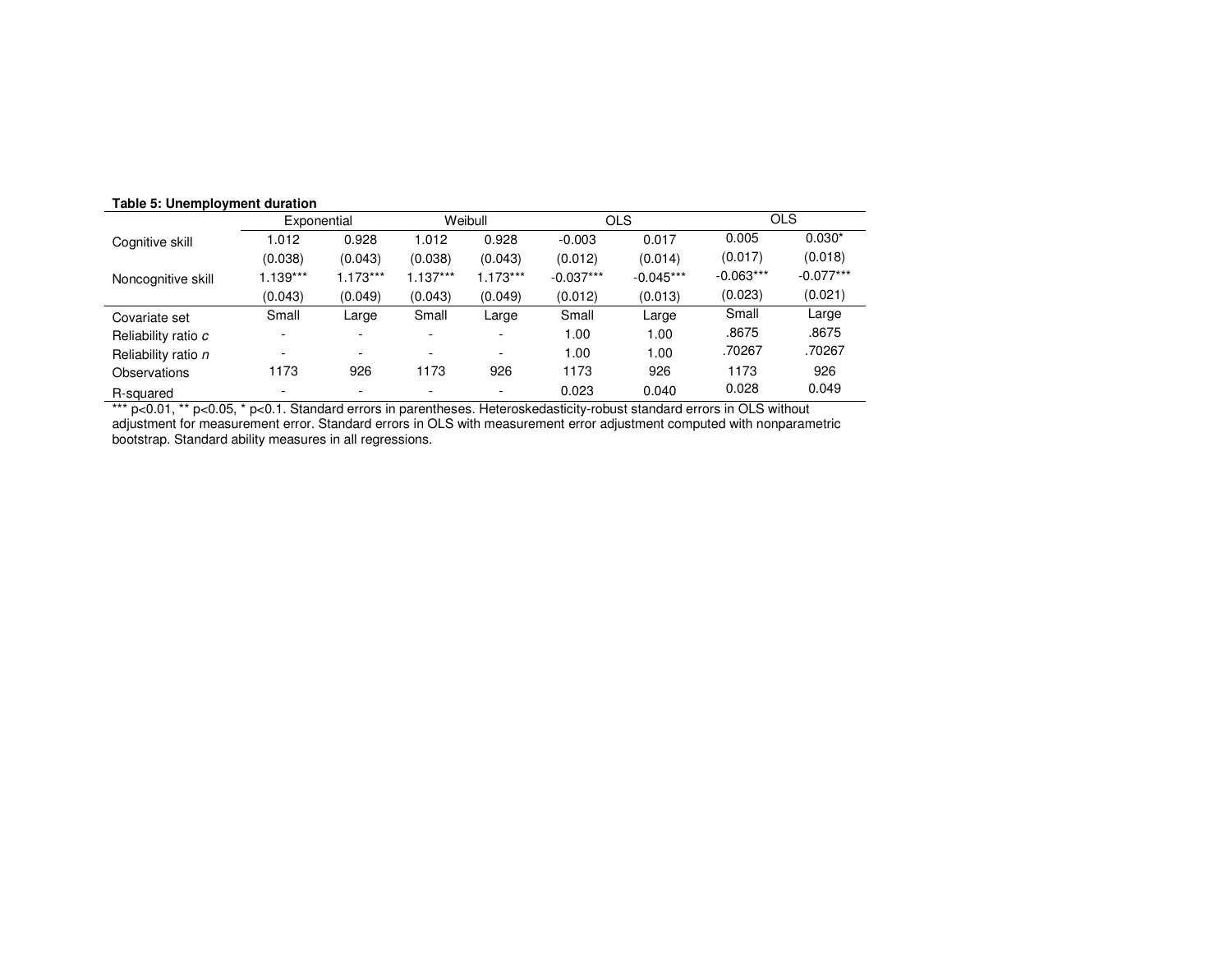|                         | (1)        | (2)       | (3)        | (4)           | (5)        | (6)        | (7)       | (8)       | (9)        | (10)      | (11)      | (12)      |
|-------------------------|------------|-----------|------------|---------------|------------|------------|-----------|-----------|------------|-----------|-----------|-----------|
| Cognitive skills        | 32,791***  | 17,931*** | 31,293***  | 16,823***     | 51,407***  |            | 31,683*** |           | 29,856***  | 16,371*** | 29,023*** | 15,837**  |
|                         | (1,751)    | (2, 173)  | (2, 107)   | (2,702)       | (1, 913)   |            | (2,948)   |           | (1,968)    | (2,519)   | (2,489)   | (3,211)   |
| Cognitive skills sq.    |            |           |            |               |            |            |           |           | 4,885**    | 1,668     | 7,653**   | 3,786**   |
|                         |            |           |            |               |            |            |           |           | (1, 369)   | (1,517)   | (2, 149)  | (1,782)   |
| Noncognitive skills     | 37,148***  | 33,118*** | 59,494***  | 52,490***     |            | 74,369***  |           | 57,569*** | 36,230*    | 31,918**  | 57,946*** | 52,139*** |
|                         | (1, 947)   | (2,098)   | (3, 170)   | (3, 485)      |            | (2,603)    |           | (3, 328)  | (1,939)    | (1,998)   | (3,358)   | (3,679)   |
| Noncognitive skills sq. |            |           |            |               |            |            |           |           | 665        | 660       | $-3,453$  | $-4,626$  |
|                         |            |           |            |               |            |            |           |           | (1,591)    | (1,751)   | (4,536)   | (3,874)   |
| Constant                | 230,848*** | 35,534*   | 309,808*** | 255,835***    | 243,371*** | 308,657*** | 193,890*  | 270,305** | 257,549*** | 49,272*   | 290,229** | 101,541** |
|                         | (8,550)    | (18,910)  | (9,279)    | (20, 529.804) | (7, 572)   | (10, 515)  | (19,692)  | (20, 951) | (9,928)    | (21,094)  | (13, 448) | (24, 989) |
| Covariate set           | Small      | Large     | Small      | Large         | Small      | Small      | Large     | Large     | Small      | Large     | Small     | Large     |
| Skill measure           | Std.       | Std.      | Std.       | Std.          | Std.       | Std.       | Std.      | Std.      | Alt.       | Alt.      | Alt.      | Alt.      |
| Reliability ratio c     | 1.00       | 1.00      | .8675      | .8675         | .8675      |            | .8675     |           | 1.00       | 1.00      | .8675     | .8675     |
| Reliability ratio c-sq  |            |           |            |               |            |            |           |           | 1.00       | 1.00      | .75256    | .75256    |
| Reliability ratio n     | 1.00       | 1.00      | .70267     | .70267        |            | .70267     |           | .70267    | 1.00       | 1.00      | .70267    | .70267    |
| Reliability ratio n-sq  |            |           |            |               |            |            |           |           | 1.00       | 1.00      | .49375    | .49375    |
| Observations            | 14626      | 12726     | 14626      | 12726         | 14626      | 14626      | 12726     | 12726     | 11553      | 10104     | 11553     | 10104     |
| R-squared               | 0.168      | 0.189     | 0.187      | 0.201         | 0.151      | 0.173      | 0.173     | 0.198     | 0.159      | 0.179     | 0.177     | 0.191     |

R-squared 6.179 0.179 0.177 0.189 0.189 0.187 0.201 0.151 0.173 0.173 0.198 0.199 0.179 0.179 0.177 0.191<br>\*\*\* p<0.01, \*\* p<0.05, \* p<0.1. Standard errors in parentheses. Heteroskedasticity-robust standard errors in (1) nonparametric bootstrap.

#### **Table 6A: Annual earnings in SEK (OLS)**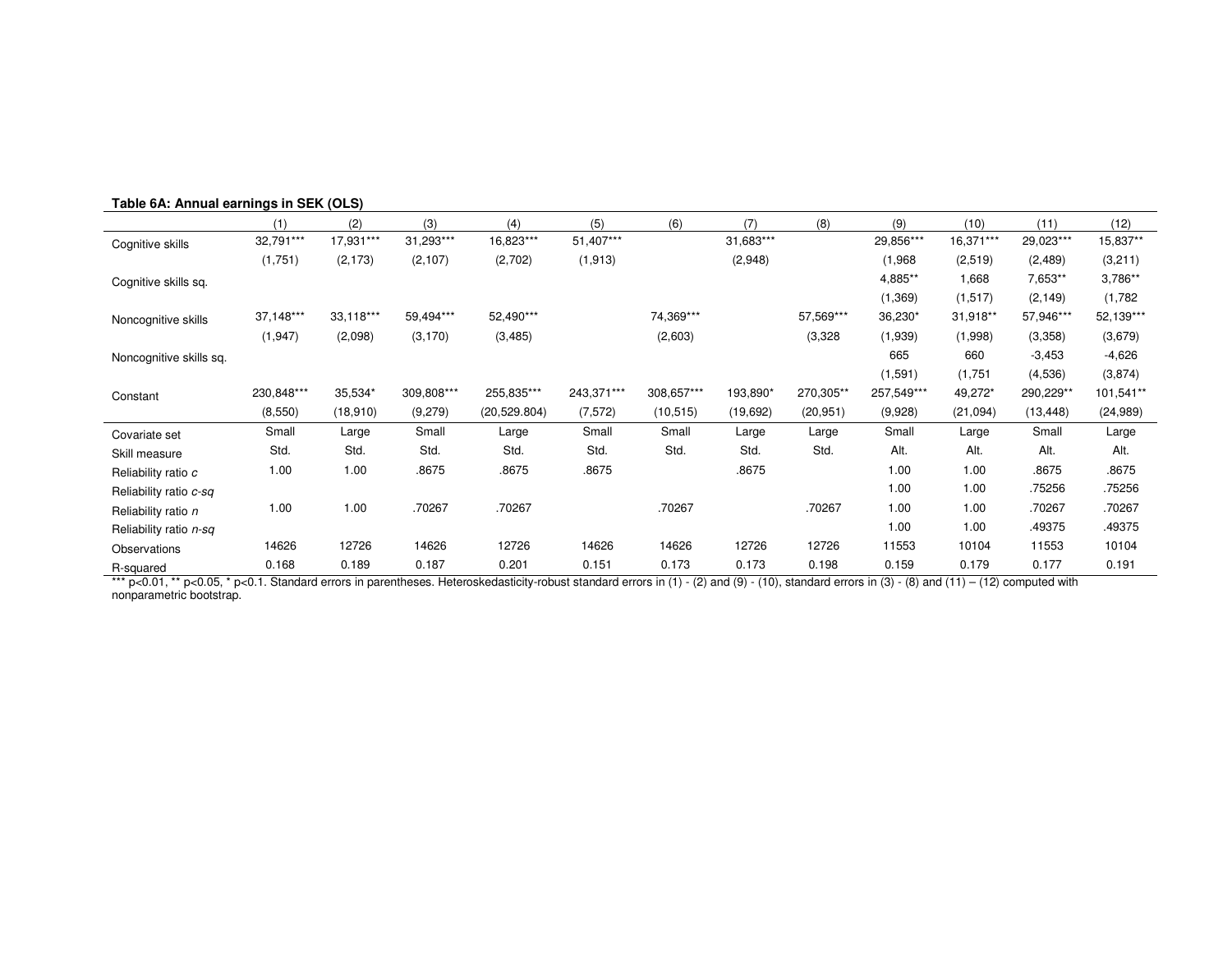|                         | (1)        | (2)        | (3)        | (4)        | (5)        | (6)        | (7)        | (8)        | (9)        | (10)       | (11)       | (12)       |
|-------------------------|------------|------------|------------|------------|------------|------------|------------|------------|------------|------------|------------|------------|
| Cognitive skills        | $0.082***$ | $0.050***$ | $0.084***$ | $0.052***$ | $0.122***$ |            | $0.080***$ |            | $0.074***$ | $0.044***$ | $0.074***$ | $0.044***$ |
|                         | (0.003)    | (0.004)    | (0.005)    | (0.005)    | (0.004)    |            | (0.005)    |            | (0.004)    | (0.004)    | (0.005)    | (0.005)    |
| Cognitive skills sq.    |            |            |            |            |            |            |            |            | $0.013***$ | $0.006**$  | $0.020***$ | $0.012***$ |
|                         |            |            |            |            |            |            |            |            | (0.002)    | (0.003)    | (0.004)    | (0.004)    |
| Noncognitive skills     | $0.075***$ | $0.068***$ | $0.116***$ | $0.106***$ |            | $0.154***$ |            | $0.121***$ | $0.077***$ | $0.070***$ | $0.124***$ | $0.118***$ |
|                         | (0.004)    | (0.004)    | (0.007)    | (0.007)    |            | (0.005)    |            | (0.005)    | (0.004)    | (0.004)    | (0.007)    | (0.007)    |
| Noncognitive skills sq. |            |            |            |            |            |            |            |            | 0.000      | $-0.001$   | $-0.014*$  | $-0.019**$ |
|                         |            |            |            |            |            |            |            |            | (0.003)    | (0.003)    | (0.008)    | (0.009)    |
| Constant                | 12.554***  | 12.109***  | 12.675***  | 12.614***  | 12.555***  | 12.671***  | 12.500***  | 12.658***  | 12.563***  | 12.195***  | 12.638***  | 12.325***  |
|                         | (0.015)    | (0.037)    | (0.019)    | (0.038)    | (0.020)    | (0.017)    | (0.035)    | (0.032)    | (0.020)    | (0.045)    | (0.029)    | (0.055)    |
| Covariate set           | Small      | Large      | Small      | Large      | Small      | Small      | Large      | Large      | Small      | Large      | Small      | Large      |
| Skill measure           | Std.       | Std.       | Std.       | Std.       | Std.       | Std.       | Std.       | Std.       | Alt.       | Alt.       | Alt.       | Alt.       |
| Reliability ratio c     | 1.00       | 1.00       | .8675      | .8675      | .8675      |            | .8675      |            | 1.00       | 1.00       | .8675      | .8675      |
| Reliability ratio c-sq  |            |            |            |            |            |            |            |            | 1.00       | 1.00       | .75256     | .75256     |
| Reliability ratio n     | 1.00       | 1.00       | .70267     | .70267     |            | .70267     |            | .70267     | 1.00       | 1.00       | .70267     | .70267     |
| Reliability ratio n-sq  |            |            |            |            |            |            |            |            | 1.00       | 1.00       | .49375     | .49375     |
| Observations            | 13229      | 11678      | 13229      | 11678      | 13229      | 13229      | 11678      | 11678      | 10477      | 9280       | 10477      | 9280       |
| R-squared               | 0.213      | 0.249      | 0.236      | 0.264      | 0.197      | 0.207      | 0.231      | 0.256      | 0.204      | 0.236      | 0.228      | 0.253      |

R-squared 6.205.0 0.236 0.285 0.263 0.264 0.264 0.197 0.207 0.231 0.256 0.204 0.236 0.228 0.228 0.253<br>\*\*\* p<0.01, \*\* p<0.05, \* p<0.1. Standard errors in parentheses. Heteroskedasticity-robust standard errors in (1) - (2) nonparametric bootstrap.

#### **Table 6B: Log of annual earnings, sample truncated at 120,000 SEK (OLS)**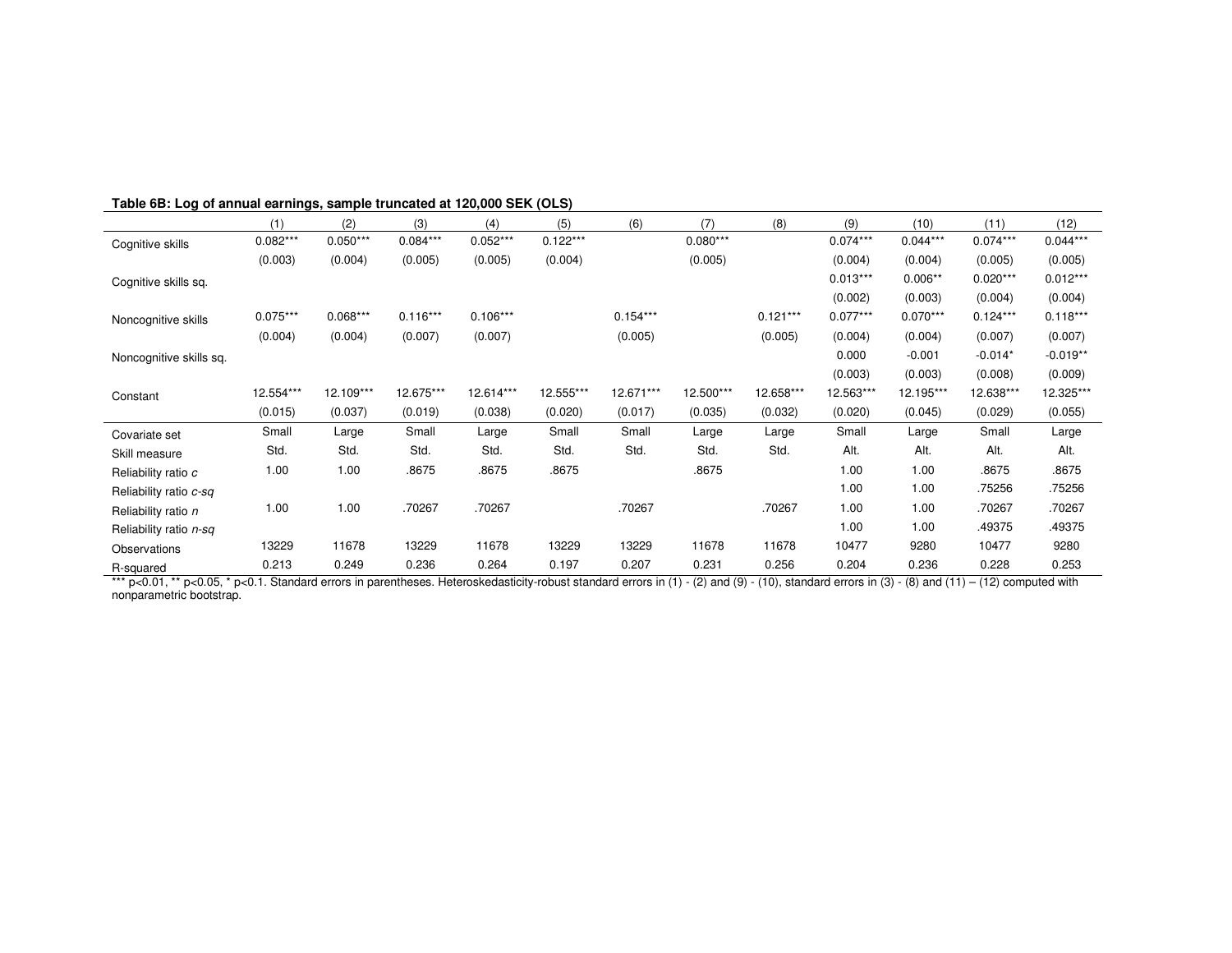|                     | (1         | (2)        | (3)        | (4)        | (5)        | (6)        | (7)        | (8)        | (9)        | (10)       | (11)       | (12)       | (13)       | (14)       |
|---------------------|------------|------------|------------|------------|------------|------------|------------|------------|------------|------------|------------|------------|------------|------------|
| Percentile          |            | 5          |            | 10         |            | 25         |            | 50         |            | 75         | 90         |            | 95         |            |
| Cognitive skills    | 0.003      | 0.000      | $0.010***$ | 0.002      | $0.045***$ | $0.031***$ | $0.091***$ | $0.060***$ | $0.103***$ | $0.061***$ | $0.044***$ | $0.024***$ | $0.020***$ | $0.011***$ |
|                     | (0.003)    | (0.003)    | (0.004)    | (0.004)    | (0.005)    | (0.007)    | (0.007)    | (0.006)    | (0.005)    | (0.006)    | (0.004)    | (0.004)    | (0.002)    | (0.003)    |
| Noncognitive skills | $0.039***$ | $0.031***$ | $0.056***$ | $0.047**$  | $0.100***$ | $0.087**$  | $0.138***$ | $0.121***$ | $0.105***$ | $0.092***$ | $0.062***$ | $0.056***$ | $0.037***$ | $0.033***$ |
|                     | (0.004)    | (0.004)    | (0.005)    | (0.004)    | (0.008)    | (0.008)    | (0.008)    | (0.007)    | (0.007)    | (0.008)    | (0.006)    | (0.005)    | (0.003)    | (0.004)    |
| Constant            | $0.896***$ | $0.871***$ | $0.847***$ | $0.784***$ | $0.708***$ | $0.620***$ | $0.500***$ | $0.446***$ | $0.259***$ | $0.229***$ | $0.116***$ | $0.062*$   | $0.059***$ | 0.003      |
|                     | (0.010)    | (0.018)    | (0.016)    | (0.026)    | (0.018)    | (0.031)    | (0.019)    | (0.034)    | (0.014)    | (0.036)    | (0.014)    | (0.036)    | (0.008)    | (0.025)    |
| Covariate set       | Small      | Large      | Small      | Large      | Small      | Large      | Small      | Large      | Small      | Large      | Small      | Large      | Small      | Large      |
| Reliability ratio c | .8675      | .8675      | .8675      | .8675      | .8675      | .8675      | 8675       | .8675      | .8675      | .8675      | 8675       | .8675      | .8675      | .8675      |
| Reliability ratio n | .70267     | .70267     | .70267     | .70267     | .70267     | .70267     | .70267     | .70267     | 70267      | .70267     | .70267     | .70267     | .70267     | .70267     |
| Observations        | 14626      | 12726      | 14626      | 12726      | 14626      | 12726      | 4626       | 12726      | 14626      | 12726      | 4626       | 12726      | 14626      | 12726      |
| R-squared           | 0.046      | 0.035      | 0.055      | 0.043      | 0.092      | 0.086      | 0.157      | 0.166      | 0.204      | 0.235      | 0.144      | 0.170      | 0.092      | 0.112      |

Table 7: Probability of annual labor market earnings above different percentiles of the annual earnings distribution (OLS)

\*\*\* p<0.01, \*\* p<0.05, \* p<0.1. Standard errors computed with nonparametric bootstrap in parentheses. Standard ability measures in all regressions.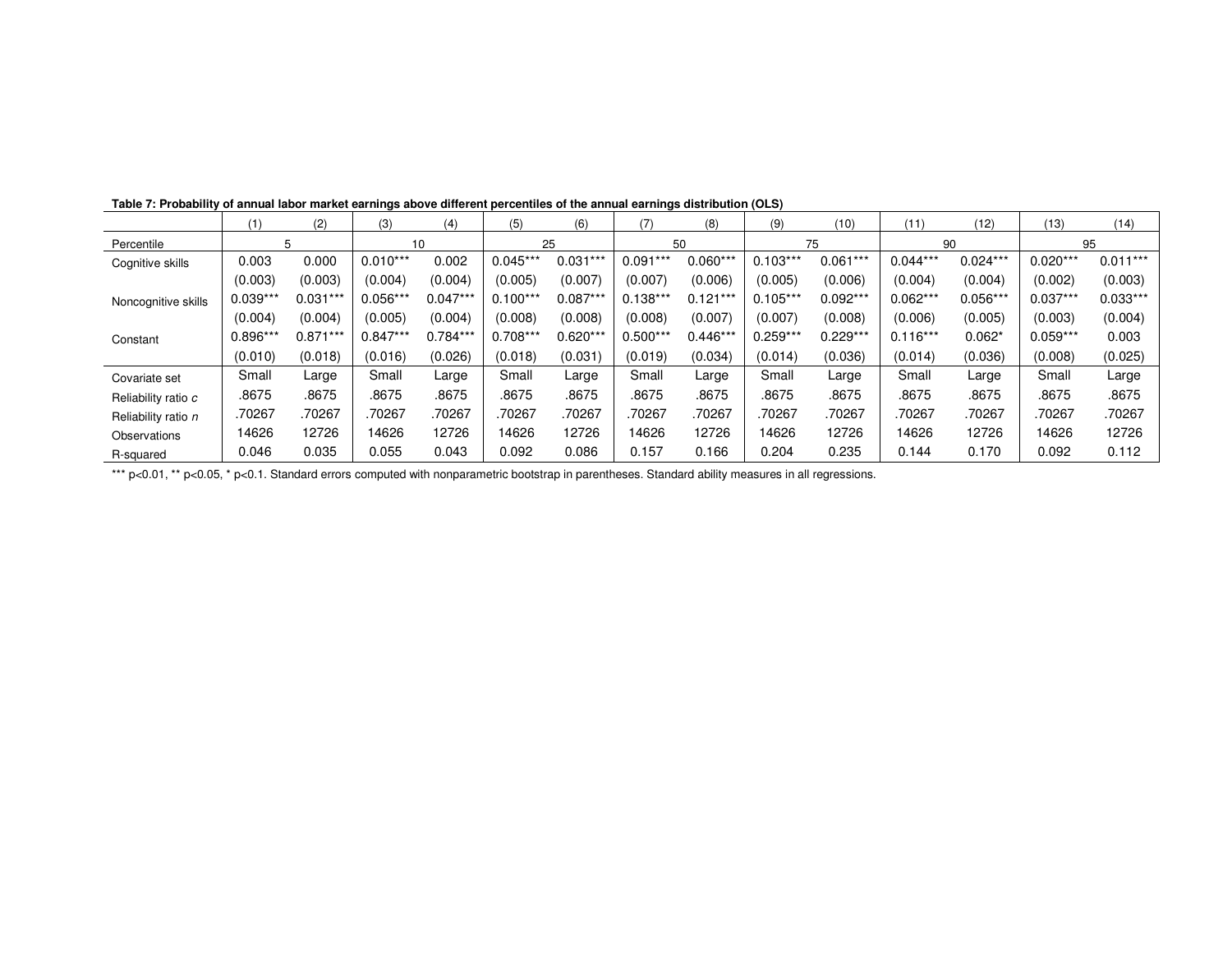| Table 8: Changes in conditional percentiles of annual earnings (quantile regression) |  |  |
|--------------------------------------------------------------------------------------|--|--|
|                                                                                      |  |  |

|                     |           | (2)       | (3)        | (4)        | (5)        | (6)        |            | (8)        | (9)        | (10)       |
|---------------------|-----------|-----------|------------|------------|------------|------------|------------|------------|------------|------------|
| Percentile          |           | 10        | 25         |            | 50         |            | 75         |            | 90         |            |
| Cognitive skills    | 19,423*** | 13,642*** | 18,863***  | 12,079***  | 24,549***  | 14,494***  | 33,411***  | 18,636***  | 44,168***  | 21,449***  |
|                     | (3,293)   | (3,726)   | (1, 429)   | (1,640)    | (992)      | (1, 187)   | (1, 495)   | (1,512)    | (2,663)    | (2,535)    |
| Noncognitive skills | 37.974*** | 33,458*** | 24,631**   | 22,381***  | 25,696***  | 21,832*    | 30,903***  | 26,074***  | 43,729***  | 35,804***  |
|                     | (3.526)   | (3,522)   | (1,490)    | (1,513)    | (1,018)    | (1,089)    | (1, 498)   | (1,388)    | (2,669)    | (2,372)    |
| Constant            | 83,645*** | $-31,302$ | 194,329*** | 205,821*** | 280,943*** | 279,860*** | 355,318*** | 343,820*** | 445,262*** | 430,955*** |
|                     | (15, 105) | (28, 754) | (6,768)    | (13,023)   | (4,689)    | (9,519)    | (6,977)    | (12, 114)  | (12,395)   | (20, 816)  |
| Covariate set       | Small     | Large     | Small      | Large      | Small      | Large      | Small      | Large      | Small      | Large      |
| Observations        | 14626     | 12726     | 14626      | 12726      | 14626      | 12726      | 14626      | 12726      | 14626      | 12726      |

\*\*\* p<0.01, \*\* p<0.05, \* p<0.1. Standard errors in parentheses. Coefficients not adjusted for measurement error.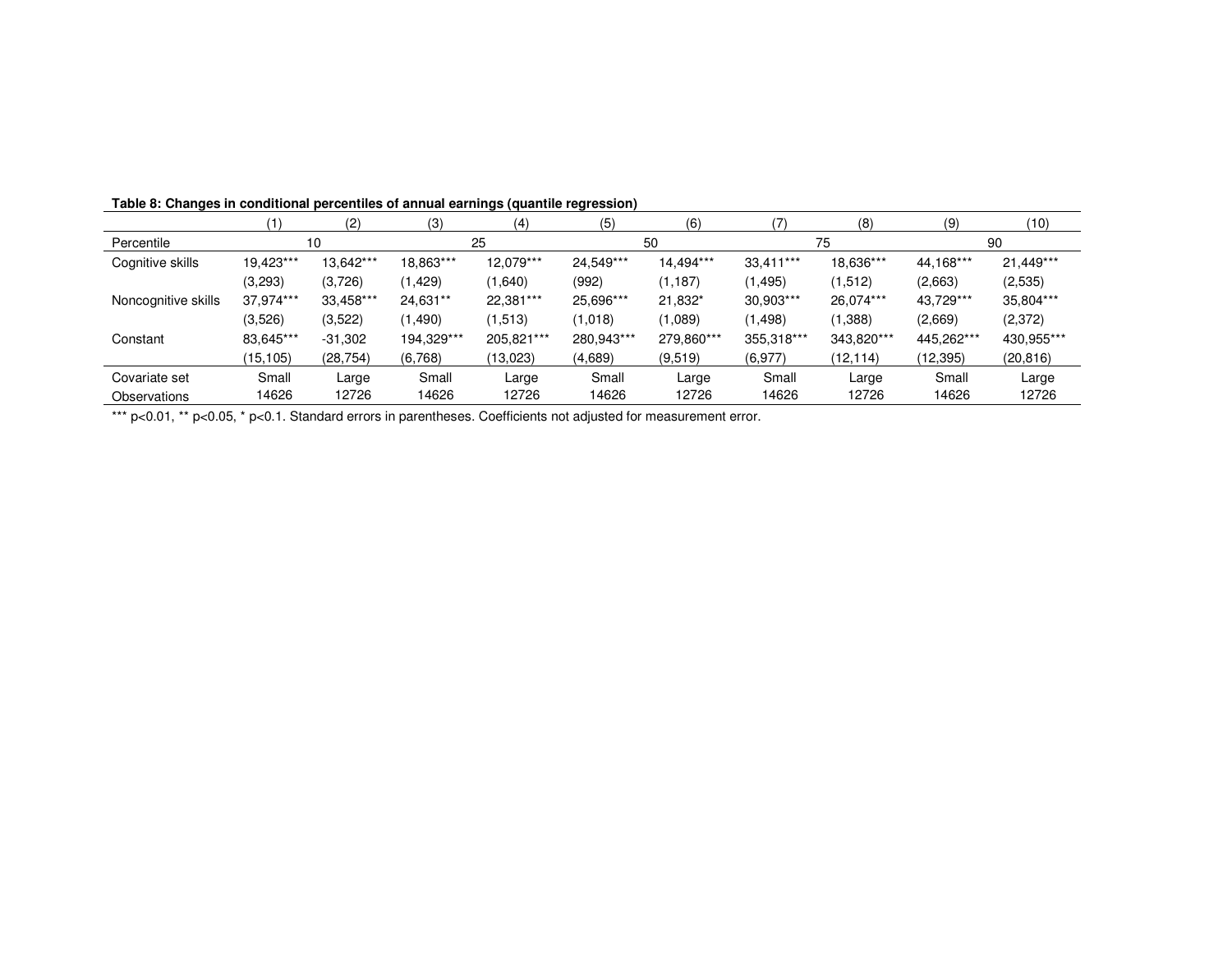#### **Table 9: Occupational choice**

| rable 3. Occupational choice |           |              |  |  |  |  |  |  |
|------------------------------|-----------|--------------|--|--|--|--|--|--|
|                              | Cognitive | Noncognitive |  |  |  |  |  |  |
| N                            | skill     | skill        |  |  |  |  |  |  |
| 1.011                        | .43       | .55          |  |  |  |  |  |  |
| 5.185                        | .50       | .32          |  |  |  |  |  |  |
| 6.098                        | - 44      | - 27         |  |  |  |  |  |  |
|                              |           |              |  |  |  |  |  |  |

#### **Table 10: Occupational choice, marginal effects from multinomial logit**

|                     | Managers   |            | Highskilled |            | Lowskilled                                                                     |             |  |
|---------------------|------------|------------|-------------|------------|--------------------------------------------------------------------------------|-------------|--|
| Cognitive skills    | $0.027***$ | $0.020***$ | $0.173***$  | $0.116***$ | $-0.200***$                                                                    | $-0.137***$ |  |
|                     | (0.003)    | (0.004)    | (0.007)     | (0.008)    | (0.007)                                                                        | (0.008)     |  |
| Noncognitive skills | $0.044***$ | $0.045***$ | $0.087***$  | $0.066***$ | $-0.131***$                                                                    | $-0.111***$ |  |
|                     | (0.003)    | (0.004)    | (0.006)     | (0.007)    | (0.007)                                                                        | (0.007)     |  |
| Covariate set       | Small      | Large      | Small       | Large      | Small                                                                          | Large       |  |
| Observations        | 12.274     | 10.831     | 12.274      | 10.831     | 12.274                                                                         | 10,831      |  |
| *** $p<0.01$ . **   |            |            |             |            | p<0.05, * p<0.1. Standard errors in parentheses. Coefficients not adjusted for |             |  |

measurement error. Standard ability measures in all regressions.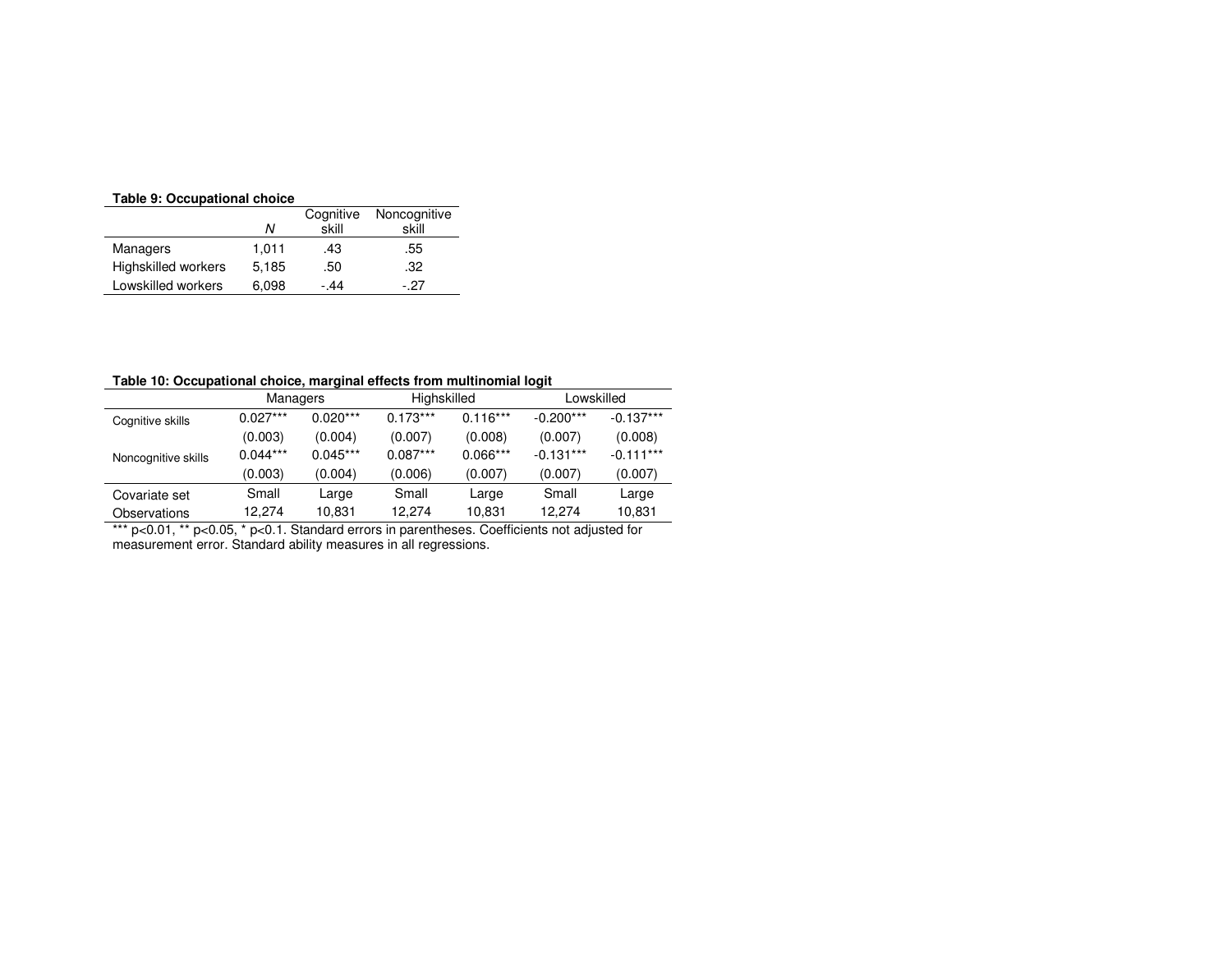|                     | Managers   |            |            |           |            | Qualified workers |            |            | Unqualified workers |            |            |            |
|---------------------|------------|------------|------------|-----------|------------|-------------------|------------|------------|---------------------|------------|------------|------------|
|                     | $(1)$ OLS  | $(2)$ OLS  | $(3)$ Lee  | $(4)$ BFG | $(5)$ OLS  | $(6)$ OLS         | $(7)$ Lee  | $(8)$ BFG  | $(9)$ OLS           | $(10)$ OLS | $(11)$ Lee | (12) BFG   |
| Cognitive skills    | $0.041***$ | $0.046**$  | $0.059***$ | $0.068**$ | $0.056***$ | $0.064***$        | $0.080***$ | $0.089***$ | $0.012***$          | $0.010***$ | 0.016      | 0.026      |
|                     | (0.015)    | (0.017)    | (0.019)    | (0.028)   | (0.005)    | (0.006)           | (0.008)    | (0.012)    | (0.003)             | (0.004)    | (0.013)    | (0.020)    |
| Noncognitive skills | $0.051***$ | $0.076***$ | $0.107***$ | $0.095**$ | $0.047***$ | $0.069***$        | $0.061***$ | $0.061***$ | $0.027***$          | $0.041***$ | $0.033***$ | $0.042***$ |
|                     | (0.013)    | (0.021)    | (0.031)    | (0.048)   | (0.004)    | (0.005)           | (0.007)    | (0.013)    | (0.003)             | (0.005)    | (0.010)    | (0.011)    |
| Constant            | 10.261***  | 10.405***  | 9.296***   | 10.014*** | 9.823***   | 10.132***         | 9.303***   | $9.430***$ | 10.064***           | 10.062***  | 9.954***   | 10.024***  |
|                     | (0.121)    | (0.121)    | (0.466)    | (0.684)   | (0.086)    | (0.032)           | (0.369)    | (0.313)    | (0.178)             | (0.177)    | (0.102)    | (0.202)    |
| Covariate set       | Large      | Large      | Large      | Large     | Large      | Large             | Large      | Large      | Large               | Large      | Large      | Large      |
| Reliability ratio c | 1.00       | .8675      | 1.00       | 1.00      | 1.00       | .8675             | 1.00       | 1.00       | 1.00                | .8675      | 1.00       | 1.00       |
| Reliability ratio n | 1.00       | .70267     | 1.00       | 1.00      | 1.00       | .70267            | 1.00       | 1.00       | 1.00                | .70267     | 1.00       | 1.00       |
| Observations        | 943        | 943        | 595        | 595       | 4865       | 4865              | 2994       | 2994       | 5023                | 5023       | 2686       | 2686       |
| R-squared           | 0.338      | 0.345      |            |           | 0.269      | 0.281             |            |            | 0.058               | 0.066      |            |            |

R-squared 0.338 0.345 0.269 0.281 0.058 0.066<br>\*\*\* p<0.01, \*\* p<0.05, \* p<0.1. Standard errors computed with nonparametric bootstrap, except for OLS without measurement error adj heteroskedasticity-robust standard errors. Standard ability measures in all regressions.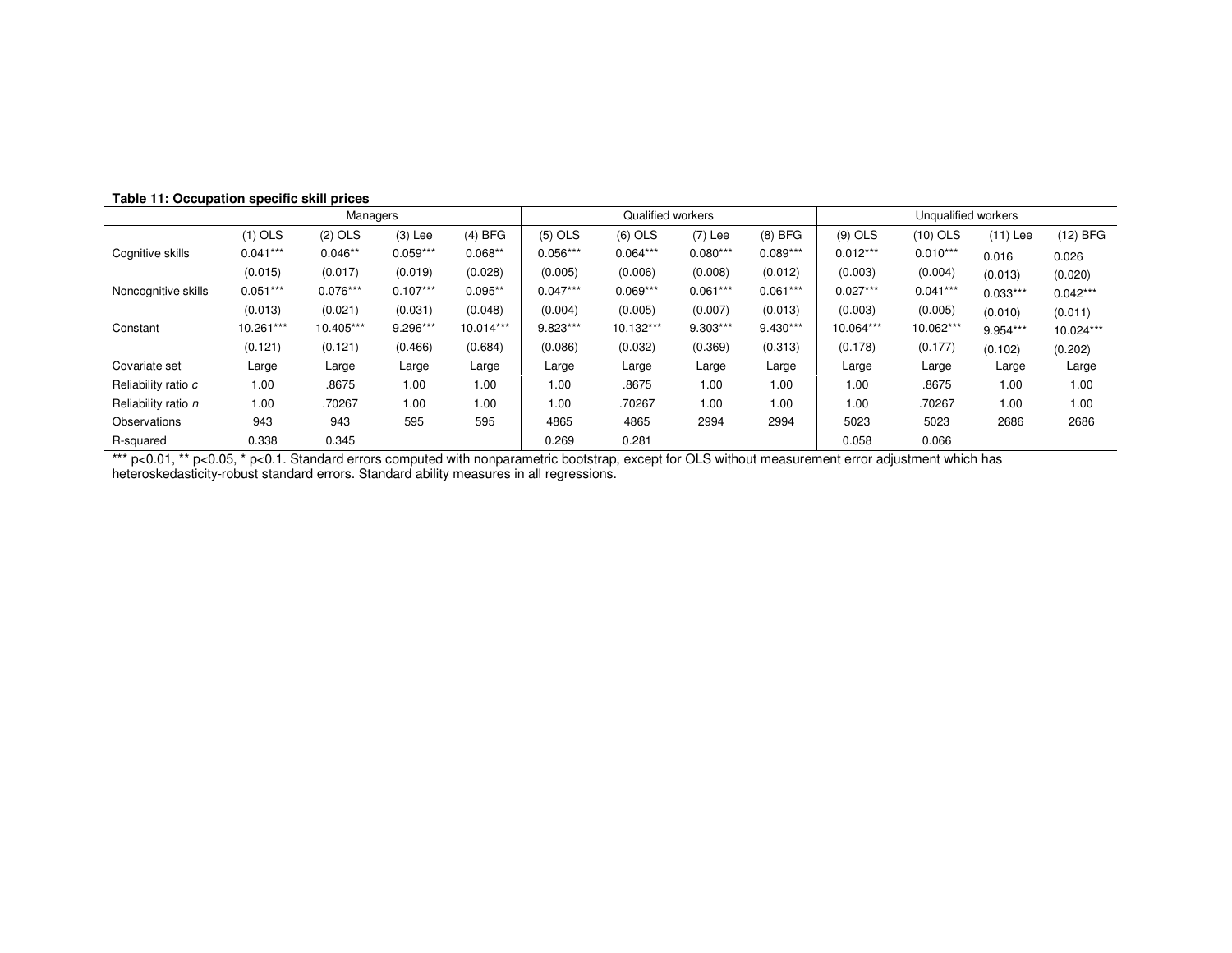|  |  |  | Table 11, cont: Selection stage |  |
|--|--|--|---------------------------------|--|
|--|--|--|---------------------------------|--|

| No observation on occupation | Cognitive skill          | $-0.236***$ | (0.051) |
|------------------------------|--------------------------|-------------|---------|
|                              | Noncognitive skill       | $-0.290***$ | (0.046) |
|                              | Region 1980: Gothenburg  | $0.400*$    | (0.217) |
|                              | Region 1980: Stockholm   | 0.203       | (0.166) |
|                              | Region 1980: Malmö       | $0.721***$  | (0.237) |
|                              | Region 1980: Götaland    | 0.324       | (0.205) |
|                              | Region 1980: Svealand    | $0.427**$   | (0.201) |
|                              | Mother white-collar 1980 | $-0.203**$  | (0.087) |
|                              | Father white-collar 1980 | $-0.072$    | (0.086) |
| <b>Managers</b>              | Cognitive skill          | $-0.012$    | (0.062) |
|                              | Noncognitive skill       | $0.351***$  | (0.055) |
|                              | Region 1980: Gothenburg  | $-0.396$    | (0.281) |
|                              | Region 1980: Stockholm   | 0.144       | (0.187) |
|                              | Region 1980: Malmö       | 0.174       | (0.283) |
|                              | Region 1980: Götaland    | $0.563***$  | (0.213) |
|                              | Region 1980: Svealand    | 0.110       | (0.220) |
|                              | Mother white-collar 1980 | $-0.200*$   | (0.103) |
|                              | Father white-collar 1980 | $-0.192*$   | (0.100) |
| <b>Unqualified workers</b>   | Cognitive skill          | $-0.467***$ | (0.208) |
|                              | Noncognitive skill       | $-0.350***$ | (0.155) |
|                              | Region 1980: Gothenburg  | 0.268       | (0.236) |
|                              | Region 1980: Stockholm   | 0.037       | (0.182) |
|                              | Region 1980: Malmö       | 0.144       | (0.178) |
|                              | Region 1980: Götaland    | 0.246       | (0.073) |
|                              | Region 1980: Svealand    | $0.453**$   | (0.074) |
|                              | Mother white-collar 1980 | $-0.154**$  | (0.208) |
|                              | Father white-collar 1980 | $-0.099$    | (0.155) |

Notes: The excluded category is qualified workers. The results for the large set of control variables have been excluded from the Table due to space considerations. Standard errors in parenthesis.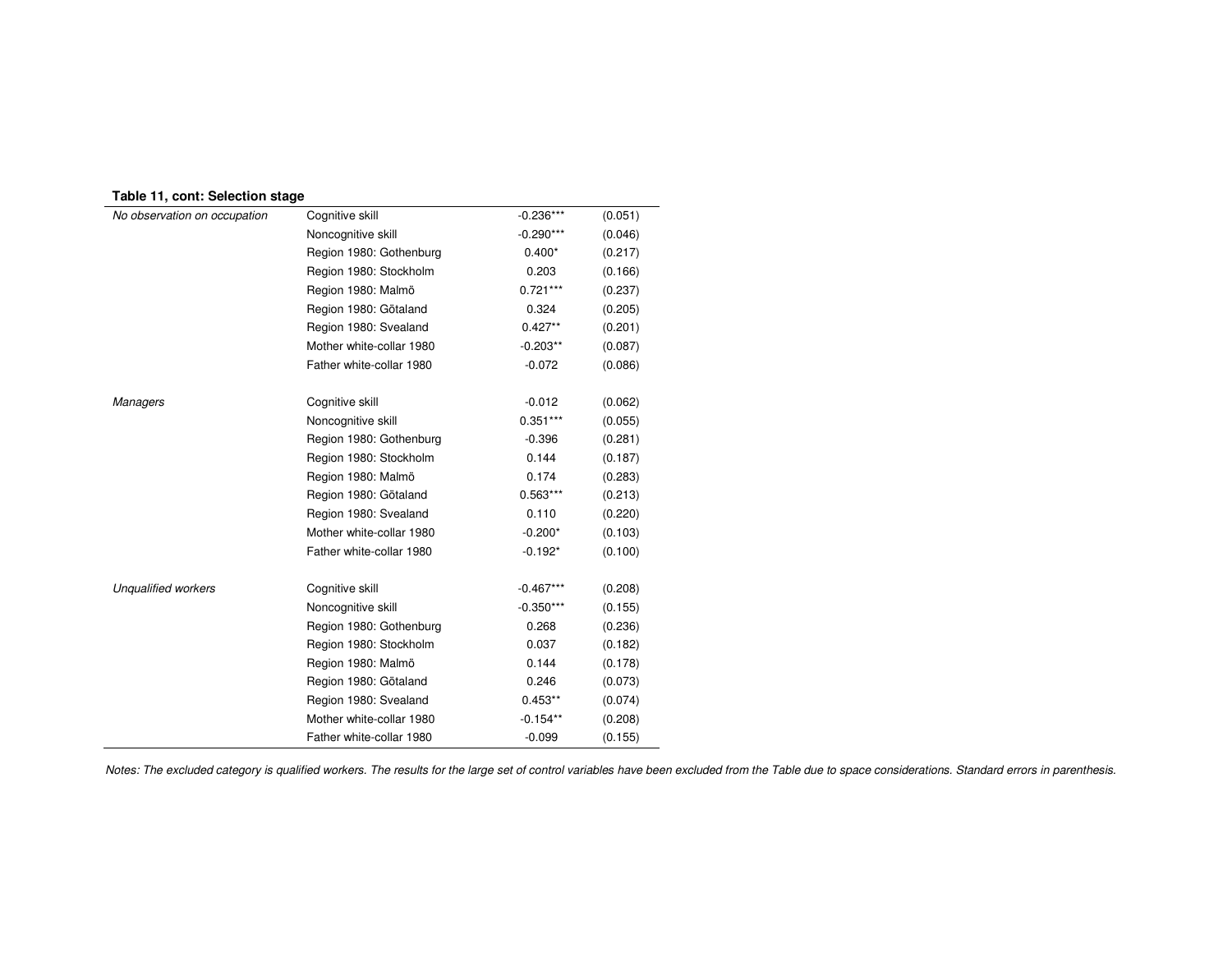|                        |                   | (2)               | (3)               | (4)               | (5)                | (6)                |                       | (8)                   | (9)                | (10)               | (11)                    | (12)                    |
|------------------------|-------------------|-------------------|-------------------|-------------------|--------------------|--------------------|-----------------------|-----------------------|--------------------|--------------------|-------------------------|-------------------------|
| Dependent<br>variables | Log wages<br>(W2) | Log wages<br>(W2) | Log wages<br>(W2) | Log wages<br>(W2) | Unempl.<br>support | Unempl.<br>support | Any social<br>benefit | Any social<br>benefit | Annual<br>earnings | Annual<br>earnings | Earnings<br>$>10$ perc. | Earnings<br>$>10$ perc. |
| Cognitive skills       | $0.075***$        | $0.044***$        | $0.087***$        | $0.053***$        | $-0.016***$        | $-0.013***$        | $-0.028***$           | $-0.020***$           | 31.142***          | 17,012***          | $0.020***$              | $0.008*$                |
|                        | (0.003)           | (0.003)           | (0.003)           | (0.004)           | (0.003)            | (0.004)            | (0.004)               | (0.006)               | (2,751)            | (3, 159)           | (0.004)                 | (0.005)                 |
| Noncognitive skills    | $0.052***$        | $0.049***$        | $0.097***$        | $0.090***$        | $-0.049***$        | $-0.039***$        | $-0.090***$           | $-0.071***$           | 58,799***          | 52,691***          | $0.079***$              | $0.064***$              |
|                        | (0.003)           | (0.003)           | (0.005)           | (0.006)           | (0.005)            | (0.006)            | (0.007)               | (0.007)               | (3,870)            | (3,584)            | (0.007)                 | (0.007)                 |
| Constant               | 10.030***         | $9.640***$        | 10.155***         | 10.179***         | $0.104***$         | $0.209***$         | $0.172***$            | $0.275***$            | 309,271***         | 255,844***         | $0.874***$              | $0.804***$              |
|                        | (0.012)           | (0.026)           | (0.014)           | (0.027)           | (0.015)            | (0.026)            | (0.017)               | (0.025)               | (8, 456)           | (19,259)           | (0.014)                 | (0.024)                 |
| Covariate set          | Small             | Large             | Small             | Large             | Small              | Large              | Small                 | Large                 | Small              | Large              | Small                   | Large                   |
| Reliability ratio c    | 1.00              | 1.00              | .8675             | .8675             | .8675              | .8675              | .8675                 | .8675                 | .8675              | .8675              | .8675                   | .8675                   |
| Reliability ratio n    | 1.00              | 1.00              | .70267            | .70267            | .70267             | .70267             | .70267                | .70267                | .70267             | .70267             | .70267                  | .70267                  |
| Observations           | 13974             | 12235             | 13974             | 12235             | 14626              | 12726              | 14626                 | 12726                 | 14626              | 12726              | 14626                   | 12726                   |
| R-squared              | 0.301             | 0.346             | 0.324             | 0.361             | 0.035              | 0.045              | 0.073                 | 0.068                 | 0.187              | 0.201              | 0.061                   | 0.048                   |

**Table 12: Controlling for type of military service (OLS)**

R-squared 0.301 0.346 0.324 0.361 0.035 0.045 0.073 0.068 0.187 0.201 0.061 0.048<br>\*\*\* p<0.01, \*\* p<0.05, \* p<0.1. Standard errors computed with nonparametric bootstrap, except for OLS without me standard errors. Standard ability measures in all regressions.